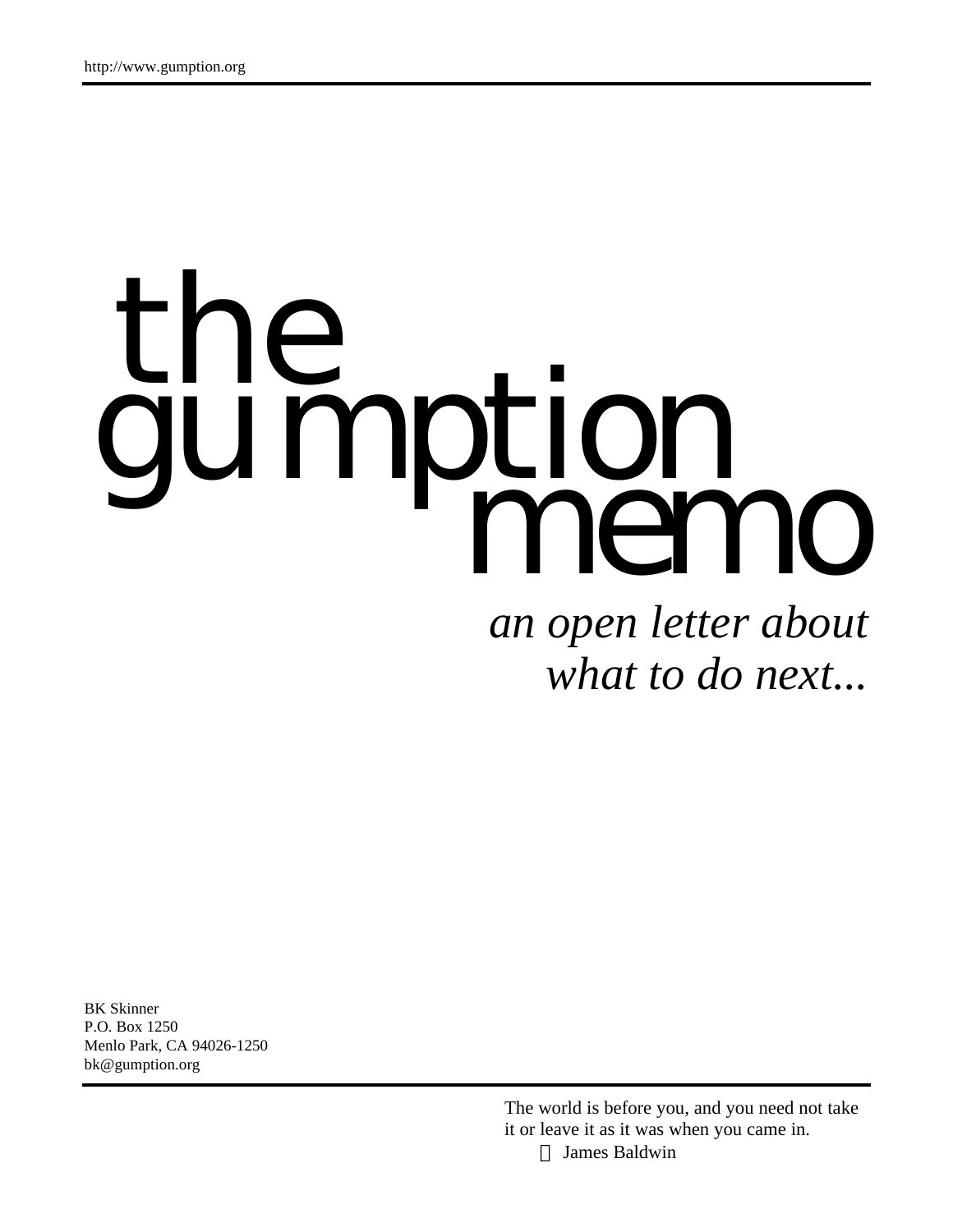Copyright © 1993, 1994, 1995, 1996 by BK Skinner.

This letter may be reproduced without permission, in whole or in part, by any means and on any media, provided that (1) the material is distributed free of charge, and (2) this copyright notice is retained in the copy.

#### **A Note on Numbers**

I've tried to take care to ensure that the facts and figures presented in this letter are reliable. I believe that most of them are accurate to within a few percent, although I'm sure that some are disputable, some are out-of-date, and some are wrong. If you've seen figures that you believe are inaccurate, write me and tell me, but don't let that alone turn you from the basic arguments—this letter paints a picture of the world in very broad strokes, and minor defects in the painting should not interfere with seeing the general picture.

#### **A Note on National Bias**

I want to apologize in advance to everyone outside of the United States of America reading this Gumption Memo. The Memo addresses all sorts of general global problems, but unfortunately in dozens of little ways it assumes that most readers live in the United States and it caters to United States readers. When I first produced the Gumption Memo in 1993 I gave it out mostly just to friends and family in the United States, so the national bias was reasonable, but now that it's distributed on the World Wide Web I'm afraid that it will come off as a little provincial. Please accept my apologies.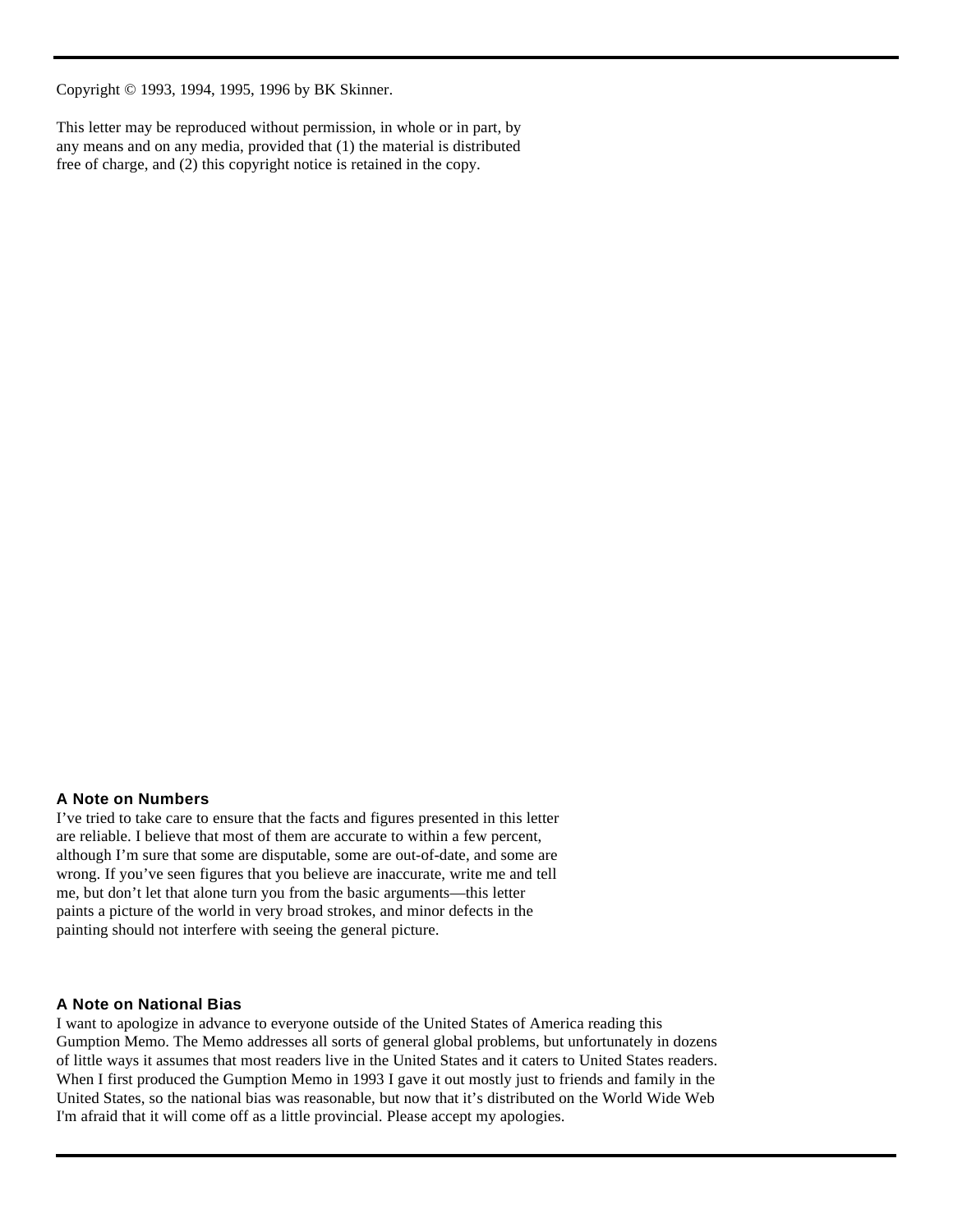## The Gumption Memo

**Background** In recent years we've made outstanding progress on many fronts. In just the past 20 years we've increased the average human life span by more than 7 years and reduced infant mortality by 30%. We're decreasing our global military spending, and we've begun to dismantle our nuclear arsenals. Worldwide, from the former Soviet Union to South Africa, we're replacing oppressive, unrepresentative governments with democratically elected governments.

> Unfortunately, on other fronts we're slipping. The physical condition of the earth worsens each passing year. Forests shrink, deserts expand, soils erode, and groundwater is poisoned. Despite growing public concern, the rate of deterioration is increasing, and the population is rising. Every year we add another 93 million people to a world ill-prepared to support them. In our effort to forge a better future we are losing ground, both literally and figuratively.

> I am not an environmentalist, and I don't especially care about things like topsoil and groundwater in and of themselves. I do care about human suffering. Today about 36,000 children died, largely for lack of food and clean water. Tomorrow another 36,000 will die. Unless we make radical changes, in my lifetime I'll see over a billion children die needlessly.

My background is in engineering, and I'm inclined to look at the world as one large system. Soil and water are important parts of that system, but many other parts also warrant attention. If we set out to address human suffering we'll need to look at a wide range of factors, including health care, pollution, economic growth, race relations, and emerging technologies. The problems are large and complex, and our future promises to be extremely volatile. Fortunately, there is a great deal that you and I can do, as individuals, to build a brighter world.

**About the** My name is BK Skinner. I live in Menlo Park, California and work as a computer programmer. When I **Author** first started writing this Gumption Memo back in 1992 I had spent most of the previous decade programming computers—first in college, and then to earn a living. Like most people, I had a rough sense of the imperiled state of the world and a fair amount of concern for the welfare of the world's people, but I never paid close attention to figuring out just how all the headlines fit together. In 1992 I unexpectedly inherited \$50,000, and I decided to use it to alleviate world problems and prevent some suffering. After that I started studying up on the world situation. Reading books and papers. Attending lectures. Evaluating non-profit organizations and reading their literature. Thinking. Writing. Discussing. I learned a lot and wrote a lot, and now I'd like to share my thoughts with you.

> The one thing I want to emphasize about myself is that I'm just an ordinary person—I'm not rich or famous, I'm not affiliated with any organizations, and all the opinions expressed here are my own. I don't ask you to agree with everything I have to say, but I do ask you to continue to think about important issues and take action on your conclusions.

**The Trust** The Gumption Trust is a modest trust fund I established in an effort to do my part in addressing world problems. In January 1992 I endowed the trust with a little of my own savings, plus money from the estates of my father, Robert Lee Skinner, and his sister, Lois Arden King. My mission for the Gumption Trust was to prevent or alleviate as much human misery as possible by

- taking personal responsibility for world problems,
- carefully allocating the resources available to me, and
- encouraging others to do the same.

In December 1995 I made the final round of Gumption Trust donations and gave away the last of the Gumption Trust money—about \$83,000 in all. Carefully spent, \$83,000 was enough to dramatically improve the lives of a dozens of people, which is itself a wonderful thing. But I hope to accomplish more. I hope to get your attention.

**gump•tion**  $\forall$ *g*∂*m*(*p*)-*sh*∂*n* $\land$  *n* (1719)

1: shrewd practical common sense esp. as actively applied to the problems of life 2: ENTERPRISE, INITIATIVE

**gump**•**tion trust** \*'g*∂*m(p)-sh*∂*n 'tr*∂*st*\ *n* (1992)

- 1: a clearinghouse for ideas and information about world problems
- 2: a concerned individual striving to actively apply shrewd practical common sense to the problems of life
- 3: a modest trust fund set aside to alleviate a little human misery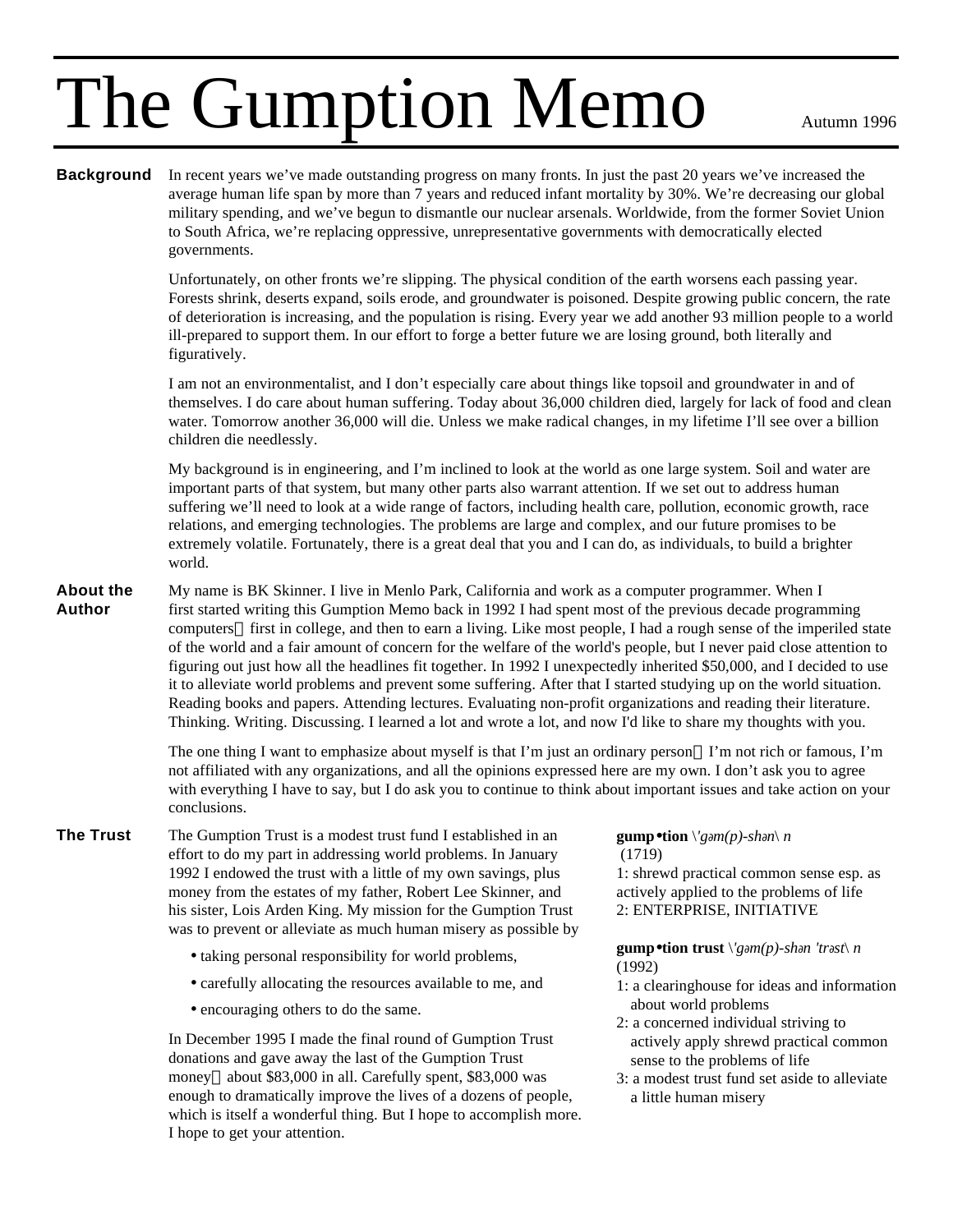## **Contents**

|                                           |    |                                      | you are here!                                  |
|-------------------------------------------|----|--------------------------------------|------------------------------------------------|
|                                           |    |                                      |                                                |
| Introduction                              | 1  | The Gumption Memo                    | who I am and why I wrote this                  |
|                                           | 2  | Contents                             | this table of contents                         |
| <b>World Problems 4</b>                   |    | Perceptions and Priorities           | an overview of problems people worry about     |
|                                           | 6  | The Root of the Problem              | four fundamental issues                        |
|                                           | 7  | Signal and Noise                     | seeing the pattern-not the perturbations       |
| <b>Smart Decisions</b> 10 Decision Making |    |                                      | techniques for thinking clearly                |
|                                           | 11 | MicroMorts and MegaTragedies         | tools for comparing risks and losses           |
|                                           | 13 | Decisions, Systems and Models        | using math to save people's lives              |
| <b>Landmarks</b>                          | 16 | Mental Model Landmarks               | major landmarks on the mental model terrain    |
|                                           | 17 | My Grandmother's Soil                | the alarming decline in per capita topsoil     |
|                                           | 18 | Population                           | why overpopulation is an enormous problem      |
|                                           | 21 | What the World Wants                 | the small cost of solving our big problems     |
|                                           |    | Wealth and Poverty                   | you may already be rich-details inside!        |
|                                           | 26 | Government                           | how to work with, and without, our governments |
| <b>The Next Step</b>                      | 32 | Call to Inaction, Call to Action     | doing more by doing less (more or less)        |
|                                           | 34 | <b>Compact Florescent Lightbulbs</b> | save money by replacing lightbulbs             |
|                                           | 36 | Family Planning                      | slowing the growth of the world's population   |
|                                           | 37 | Philanthropic Contributions          | selecting philanthropic investments            |
|                                           | 40 | In Conclusion                        | parting thoughts, where to go from here        |
| Appendix                                  | 42 | Resources                            | a selection of important books, videos & games |
|                                           | 43 | <b>Reviews</b>                       | book reviews and citations                     |
|                                           | 49 | Final Accounting                     | a final accounting of the Gumption Trust       |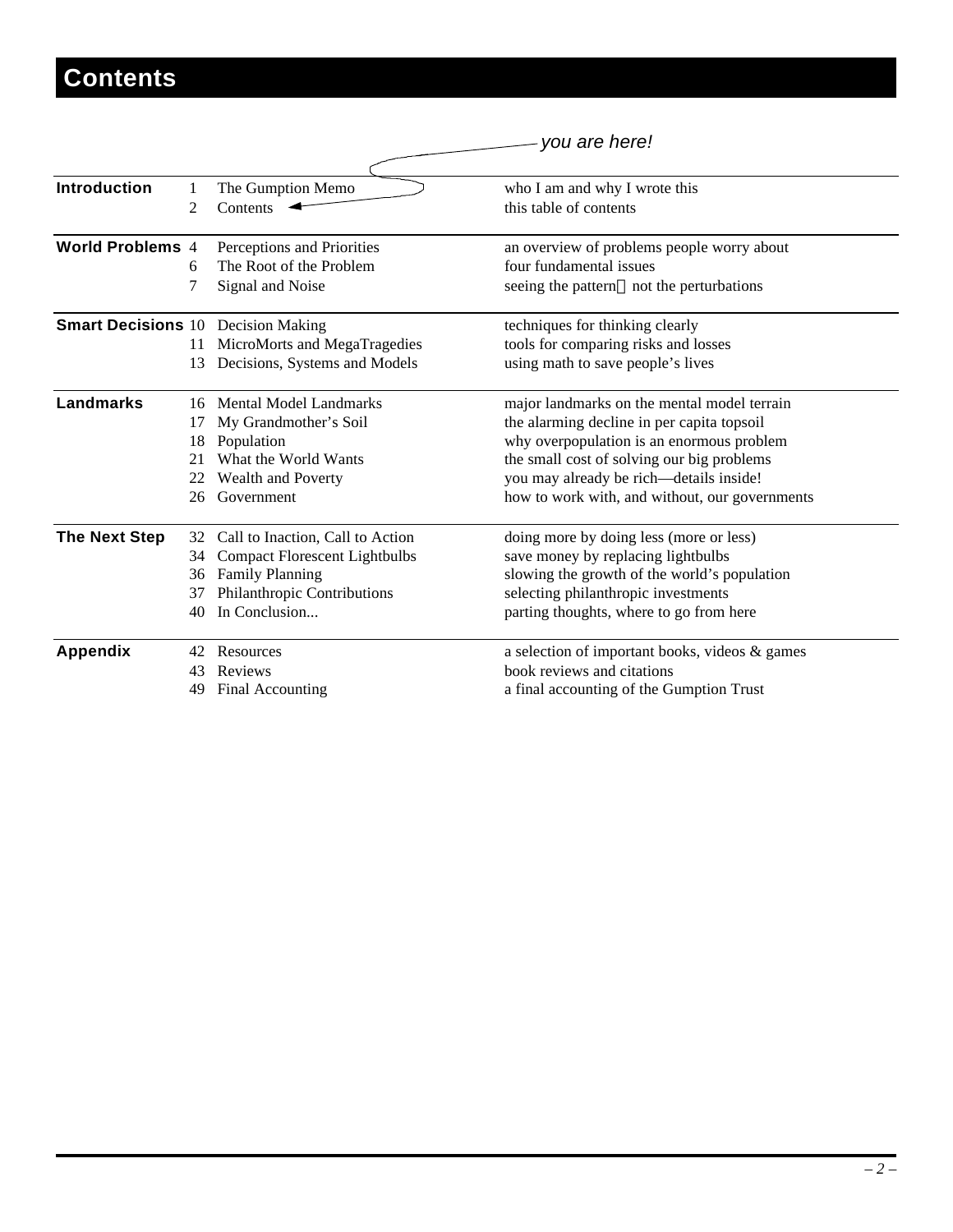## World Problems

investigating world problems and identifying personal priorities and objectives

The World Game: To make the world work for 100% of humanity in the shortest possible time through spontaneous cooperation, without ecological offense or the disadvantage of anyone.

-Buckminster Fuller

No environmental problem threatens the "planet" or rates with the danger of nuclear war. No oil spill ever caused suffering on a par with today's civil war in Yugoslavia, which is a minor episode in human misery. World War II left more than 35 million dead. Cambodia's civil war resulted in 1 million or 3 million deaths. The great scourges of humanity remain what they have always been: war, natural disaster, oppressive government, crushing poverty and hate. On any scale of tragedy, environmental distress is a featherweight.

Robert J. Samuelson, *Newsweek, June 1, 1992*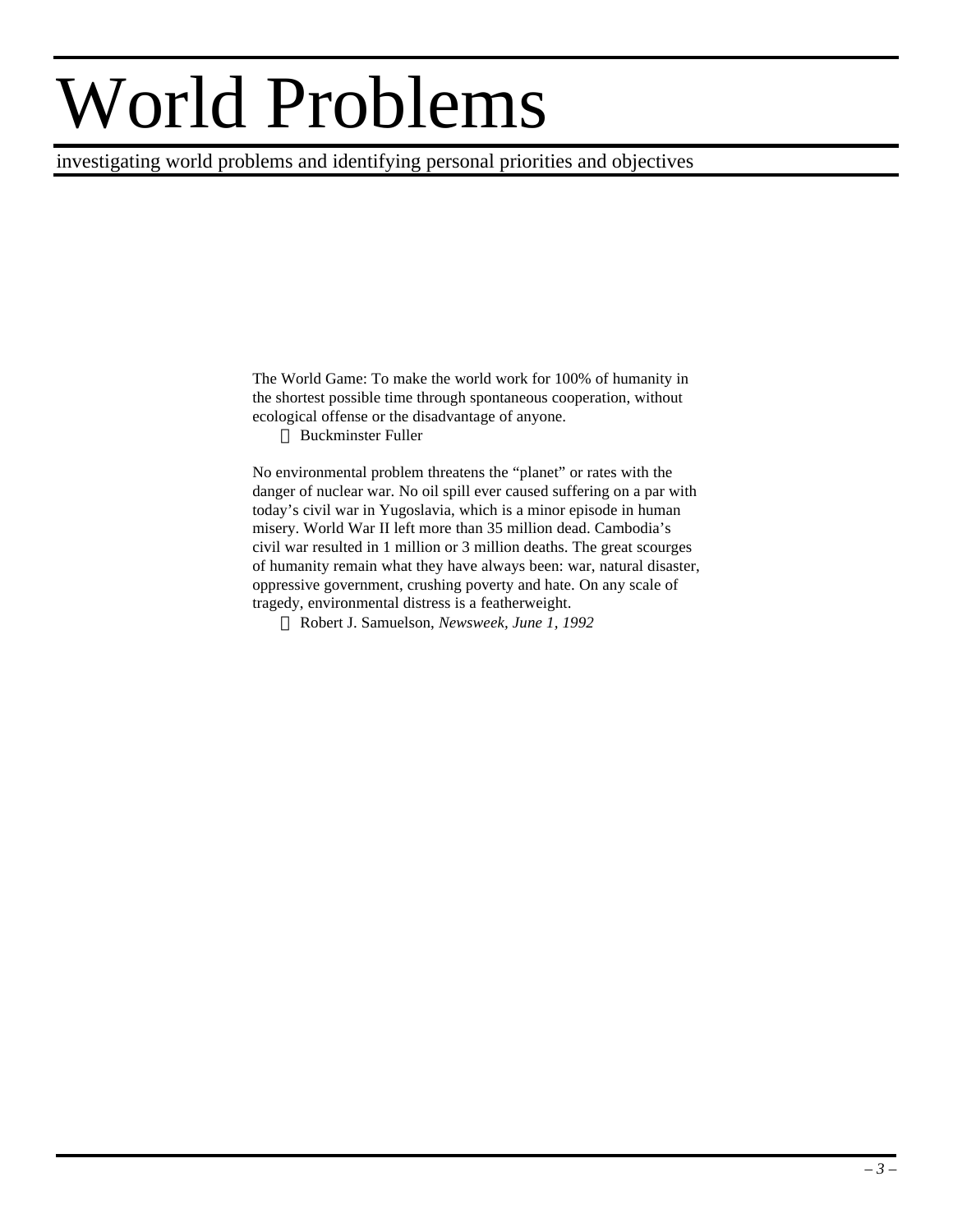#### **Perceptions and Priorities**

**Perceptions** A lot of people are working hard to make the world a better place, but building a better world means different things to different people. The Catholic Church and Planned Parenthood are both built around the idea of going to the people and giving them what they need, but the two organizations have vastly different perceptions of the world, different objectives, and different approaches.

#### **Beliefs** Here are a dozen statements about the world. For each statement, decide whether you agree or disagree.

|                |                                                                                                                                                                     | yup   | nope |
|----------------|---------------------------------------------------------------------------------------------------------------------------------------------------------------------|-------|------|
|                | I believe that using only current technology it is possible to give the whole planet the<br>kind of life-style that the Americans have.                             | 00000 |      |
| $\overline{2}$ | Money can buy happiness, at least when used with shrewd, practical, common sense.                                                                                   | 00000 |      |
| $\mathfrak{Z}$ | I believe the children of the developed nations have a right to more and better food,<br>education, and health care than the children of developing nations.        | 00000 |      |
| $\overline{4}$ | Inheritance is an inequitable custom by which rich kids stay rich and poor ones stay<br>poor. All children deserve equal treatment, regardless of their parentage.  | 00000 |      |
| 5              | From each according to their abilities. To each according to their needs.                                                                                           | 00000 |      |
| 6              | I believe everyone has the right to an equal chance, without regard to race, sex,<br>nationality, or other attributes of birth.                                     | 00000 |      |
| 7              | I think we should solve our own problems here at home before we try to help people in<br>other countries.                                                           | 00000 |      |
| 8              | There are a billion people without enough to eat in the world today. We need to help<br>those people even if it means using up resources and mortgaging the future. | 00000 |      |
| 9              | We must save the environment at all costs, even if it means cutting back on global<br>energy use and allowing some of today's population to die.                    | 00000 |      |
| 10             | The previous two questions are too negative. We have sufficient resources to protect<br>the environment, take care of today's population, and plan for the future.  | 0000  |      |
| 11             | Whatever happens here on the earth, it's imperative that we get off the planet before<br>it's too late. Saving the race is more important than saving the earth.    | 00000 |      |
| 12             | It is within my power to change the world—to make it more fair, more safe, and more<br>humane.                                                                      | 0000  |      |
|                | (For those of you who are curious, my own answers to these questions are                                                                                            |       |      |

"yup" on 2, 4, 6, 10, and 12, and "nope" on the rest.)

**Objectives** Each of us has our own world view, our own beliefs, values, priorities and objectives. That's great—it gives us diversity and individuality. So when we set out to change the world we focus on different problems. In this letter I tend to focus on my own priorities, but I also present a great deal of information intended to be useful to people with very different priorities. The following pages present ideas, tools, and techniques which address *how* we identify and attack problems, regardless of personal objectives.

> The first step in any endeavor is to define objectives and priorities. The questions above are examples of questions that can help to identify beliefs, objectives, and priorities. By identifying objectives early on, you free yourself to rationally weigh problems and solutions in terms of your own objectives.

#### **Exercise**

Get a copy of *Balance of the Planet*, a computer game that uses a mathematical model to reflect a systems viewpoint of the world. After playing the game a couple of times, adjust the scoring constants to reflect your own personal priorities and goals. (See the appendix for a brief review of the game and information about how to get it.)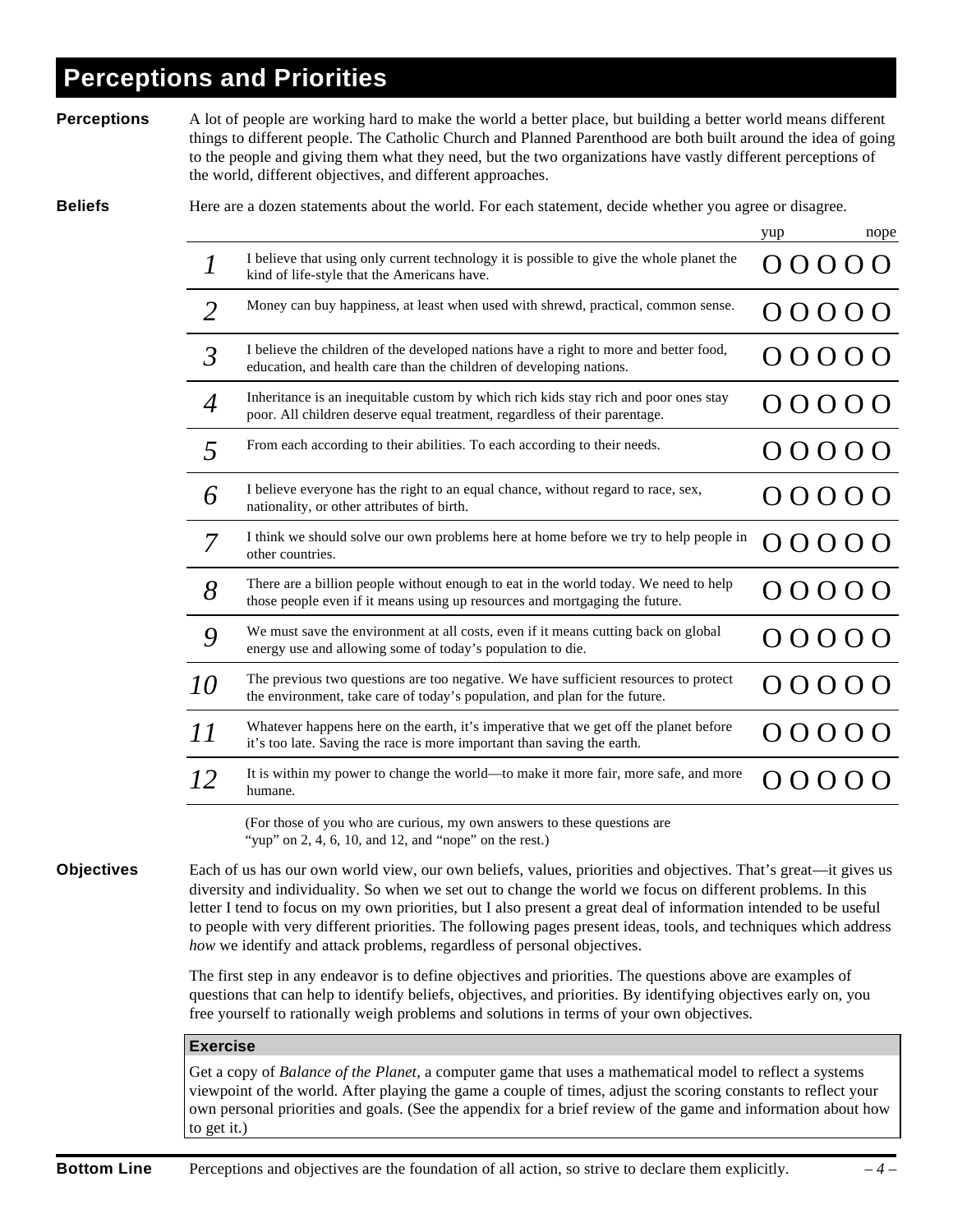#### **Problems and Priorities**

**Problems and** We're all aware there are a lot of problems in the world. Our TVs and newspapers provide us with daily **Priorities** updates on the latest and most interesting calamities—three whales trapped near the north pole, little Jessica McClure trapped in a well, O.J. Simpson fleeing from the police, or David Koresh's cult of Branch Davidians in Waco, Texas. This media coverage inevitably colors our perceptions about which problems are most crucial.

> But what should our priorities be? The list on this page shows a sampling of some newsworthy, "popular" problems along with examples of the hardships that these problems cause. The media presents us with a good collage of these problems, but offers us little information to compare, contrast, and prioritize them. Which are the most serious and not just the most newsworthy? Which cause the most harm—the most suffering and misery? Which directly affect the most people? Which are the most readily addressed? Which are the most cost-effective to address—which ones yield the most prevented suffering per dollar of remedy?

| <b>Newsworthy Problems</b>         | <b>Example Hardships</b>           | <b>Exercise</b>                        |
|------------------------------------|------------------------------------|----------------------------------------|
| War                                | Death, destruction                 | Have a look at the list of newsworthy  |
| Civil Unrest                       | Riots, looting                     | problems. For each of the descriptions |
| Violent Crime                      | Murder, rape                       | below, list a few problems that you    |
| Domestic Violence                  | Rape, abuse, fear                  | think fit the description.             |
| Civil Liberties Abuse              | Political imprisonment             |                                        |
| Nuclear Weapons                    | Hiroshima & Nagasaki               |                                        |
| Chemical Weapons                   | Illness and death                  |                                        |
| <b>Biological Weapons</b>          | Disease and death                  | Get the most media coverage:           |
| CO <sub>2</sub> Emissions          | Global warming                     |                                        |
| SO <sub>2</sub> Emissions          | Acid rain                          | war, drug abuse, oil spills,           |
| Air Pollution                      | Lung cancer                        | domestic violence, AIDS                |
| Acid Rain                          | Damage to forests                  |                                        |
| <b>CFC</b> Emissions               | Ozone depletion                    |                                        |
| Oil Spills                         | Loss of wildlife                   |                                        |
| Nuclear Waste                      | Contamination of soil and water    | Affect the most people:                |
| <b>Growing Deserts</b>             | Loss of fertile land               |                                        |
| Global Warming                     | Rising oceans, crop losses         |                                        |
| <b>Species Extinction</b>          | Loss of genetic diversity          |                                        |
| Flooding                           | Loss of land, homes                |                                        |
| Soil Erosion                       | Loss of food supply                |                                        |
| <b>Vanishing Forests</b>           | Loss of genetic diversity          |                                        |
| <b>Ozone Depletion</b>             | Cancer                             | Cause the most misery:                 |
| The Energy Crisis                  | The Gulf War                       |                                        |
| <b>Excess Military Spending</b>    | Loss of \$1 trillion/year          |                                        |
| <b>Energy Waste</b>                | Pollution, financial loss          |                                        |
| Economic Inefficiency              | Food shortages                     |                                        |
| <b>Beef Production</b>             | Deforestation, extinction          |                                        |
| Traffic                            | Irritation, wasted time, pollution |                                        |
| Alcoholism, Drug Abuse             | Wasted lives, violence             | Most inexpensively addressed:          |
| Illiteracy                         | Wasted potential                   |                                        |
| Poor Basic Shelter                 | Disease and death                  |                                        |
| Poor Basic Health Care             | Disease and death                  |                                        |
| Food Shortages                     | <b>Starvation</b>                  |                                        |
| <b>Contaminated Drinking Water</b> | Disease and death                  |                                        |
| <b>AIDS</b>                        | Disease and death                  |                                        |

#### **Exercise**

Name a few, serious, tangible problems which aren't on the list.

*racism, sexism, government oppression...*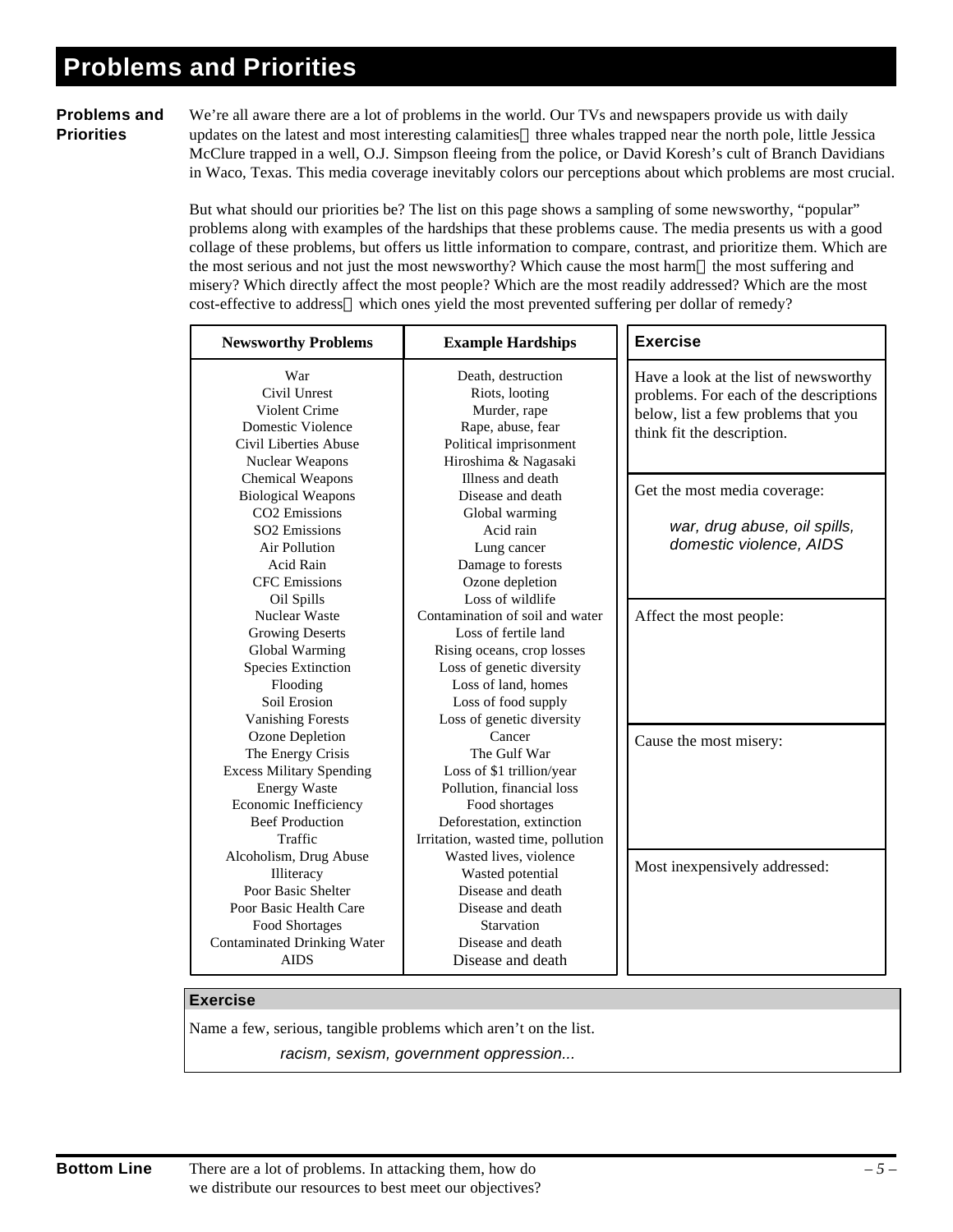#### **The Root of the Problem**

I think it's useful to characterize the hundreds of widely-discussed, popularized problems, like AIDS and carbon dioxide pollution, in terms of a handful of root problem types, like *Information Problems* and *Population Problems*.

In general, I think attacking problem roots is more effective than attacking problems. My guess is that if your objective is to solve specific problems, then working to address root problems is vastly more cost effective than actually funding solutions to specific problems. Installing telephone networks was a cheaper way to prevent robberies than increasing funding to police departments. Funding family planning programs may be a cheaper and more effective way to prevent species extinction than funding breeding programs for the duckbilled spotted salmon. On this page I offer definitions for four sample root problem types.

**Information** An information problem is a problem that would be greatly alleviated if only the people involved knew **Problems** some basic facts. AIDS is partly an information problem. If everyone who had AIDS knew it, and if their partners also knew it, then the spread of AIDS might be somewhat reduced. Violent crime is partly an information problem. If every time a person was mugged, the victim could instantly communicate the identity of the mugger to the police, and to everybody else within a one mile radius, the number of muggings would be greatly reduced. Carbon dioxide pollution is not an information problem. Knowing where and when  $CO_2$  is produced does not help us to stop producing it. We know exactly what processes produce  $CO_2$ , and yet the people of the world continue to burn wood, use electricity, and drive cars. Literacy, telephones, photocopiers, fax machines, computers, televisions, VCRs, and cameras all help to prevent information problems. **Tribalism** Tribalism problems are problems caused by racism, sexism, homophobia, nationalism, and the like. War **Problems** and civil unrest are partly tribalism problems. Carbon dioxide pollution is not a tribalism problem. You can think of tribalism problems as those that would be solved if all the people in the world were identical clones. Things that help alleviate tribalism problems are travel, mutual economic dependence, education, and an atmosphere of open-mindedness and tolerance. **Population** A population problem is one where the effect per person would be greatly reduced if there were fewer **Problems** people. Sexism is not a population problem. If the world had a tenth as many people as it does, those remaining would be no less inclined to mistreat each other based on sex than they are now. Carbon dioxide pollution is a population problem. The earth has some natural ability to compensate for minor changes in atmospheric  $CO_2$  levels. If the world had a tenth as many people as it does we would produce a tenth as much CO<sub>2</sub>, which the earth might well accommodate with no threat of global warming. Most ecological problems are population problems. Population problems can be addressed by lowering the population (e.g. through voluntary family planning) and sometimes by consumer restraint or technological fixes like catalytic converters. **Compassion** A compassion problem is a problem that would be greatly alleviated if everyone in the world cared **Problems** enough about each other to work toward solving it. By this definition, war is a compassion problem. If we cared enough about each other we wouldn't fight wars. Dirty drinking water is a compassion problem. We could greatly alleviate this problem if we cared enough about the 1.2 billion people who don't have clean drinking water. Some people are worried the Earth may be hit by a giant asteroid. Protecting the earth from falling asteroids is not a compassion problem. There just isn't much we can do to stop giant asteroids, even if we all cared a lot about the problem and worked hard to prevent it. *Almost every problem other than giant asteroids is a compassion problem*.

#### **Exercise**

Look back at the list of problems on the previous page. Try to identify the underlying root problems for each. Many of the problems listed there may actually have several roots. For example, the root problems underlying War might include Tribalism, Population and Compassion.

Try to identify a few additional root problem types.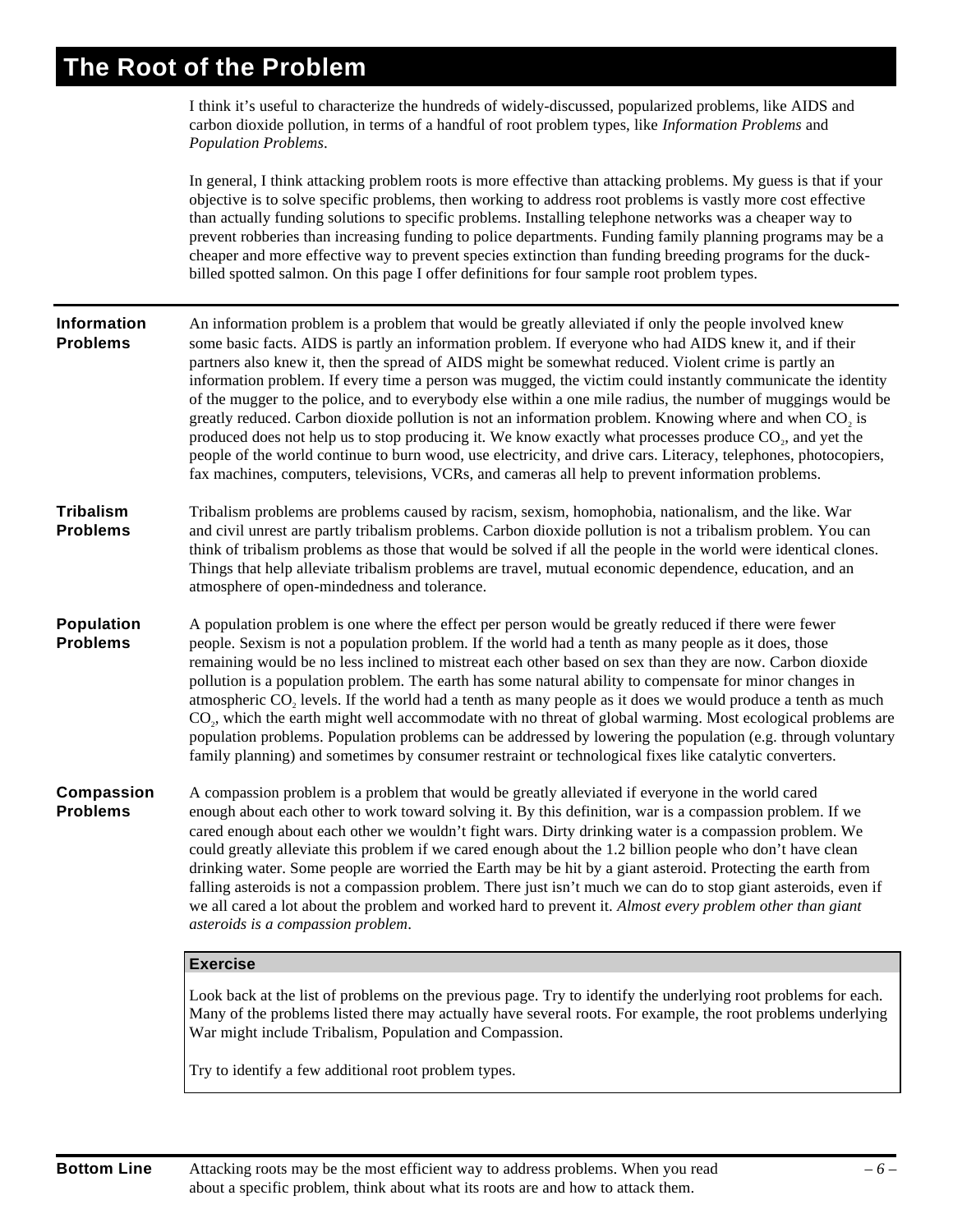#### **Signal and Noise**

**News and** I believe the media grossly distort our perceptions of world problems. Our sources of news and information do **Noise** not accurately portray the world around us. Newspapers, magazines, and television news programs all focus on recent events—they look at dramatic but superficial changes to the state of the world, rather than at the state of the world itself. If you listen to the mass media you hear a lot about factory explosions and plane crashes, carjackings and oil spills, whales trapped near the north pole and little girls trapped in wells. You don't hear much about business as usual—systemic problems that haven't changed much since last year, like soil erosion and dirty drinking water. Our serious problems do not make for fast-breaking news—they're problems that have been building steam for years. They're old and boring, but terribly important.

> My recommendation: If you're serious about being well informed—get your news from low frequency sources, not high frequency ones. Read books and reports, not newspapers and periodicals. Watch documentaries, not CNN. Focus on the big picture—the pattern, not the perturbations in the pattern.



There are occasional tragedies, such as the accidental release of poisonous gas into the air above Bhopal, India, which capture the whole world's attention. But the constant deadly levels of air pollution in cities throughout the developing world do not, even though on a "normal" day they are responsible for the deaths of more people than died at Bhopal.

Vice President Al Gore, *Earth in the Balance*

- **Signal to** Back in college I studied electrical engineering. Electrical engineers like to think in terms of signal to noise **Noise Ratio** ratios, and they try to design equipment that responds to signals while ignoring noise. In many electrical engineering problems the noise consists of high frequency perturbations while the signal is a lower frequency pattern. The noise is an artifact of how you transmit information, and it should be filtered out. The signal represents important real world information which must not be ignored.
- **In the world of human problems, the signal represents real world trends that have enormous inertia. Because of** the chemistry of CFCs in the ozone layer, the chemicals already in the ozone layer will continue to eat away at our ozone for decades to come. That's inertia. CFCs that we released a decade ago have yet to reach the ozone layer and begin their decades long process of destruction. That's inertia. Your car and my refrigerator still contain CFCs that were produced a decade ago—these CFCs have yet even to be released into the atmosphere to begin their journey to the ozone layer, to begin eating away at the ozone. That's inertia. Our factories have yet to stop creating new CFCs to put in new cars and refrigerators which will last another decade before their CFCs are released. That's inertia. Like ozone layer depletion, many serious human problems exhibit inertia. Population growth has its own inertia, which I'll describe later in the *Landmarks* section.

People can complain about these incinerators all they want. They can argue against them, they can write to editors, but in the end, the garbage is going to win.

**-- Brendan Sexton, former New York State sanitation commissioner**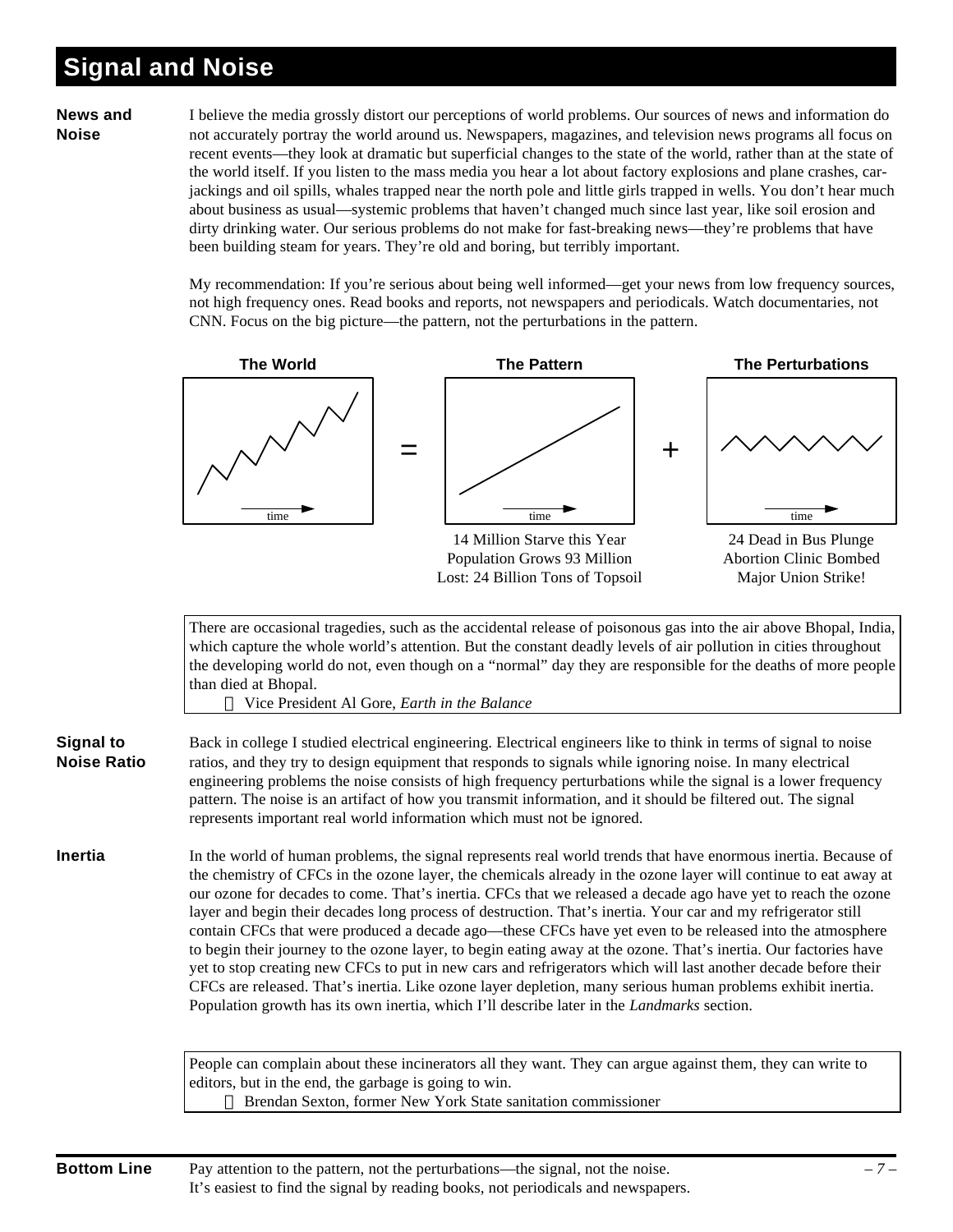We can now see the rings of Saturn, the atoms of a molecule, the valves inside the human heart, and the entire earth rising above the moon's horizon. We can hear the recorded voices of speakers who have long since died, the music of whales at the bottom of the sea, and the cries of a baby trapped in an abandoned well a thousand miles away. We can walk down the aisle of a plane traveling twice the speed of sound, leave Europe at lunchtime and arrive the same day in New York for a late breakfast. We can grasp the levers of a giant crane and, like Atlas, lift the weight of a thousand men.

Vice President Al Gore, *Earth in the Balance*

Think of it. ... We are blessed with technology that would be indescribable to our forefathers. We have the wherewithal, the know-it-all, to feed everybody, clothe everybody, give every human on Earth a chance. We dwell instead on petty things. We kill each other. We build monuments to ourselves. What a waste of time. Think of it. What a chance we have...

**-Buckminster Fuller**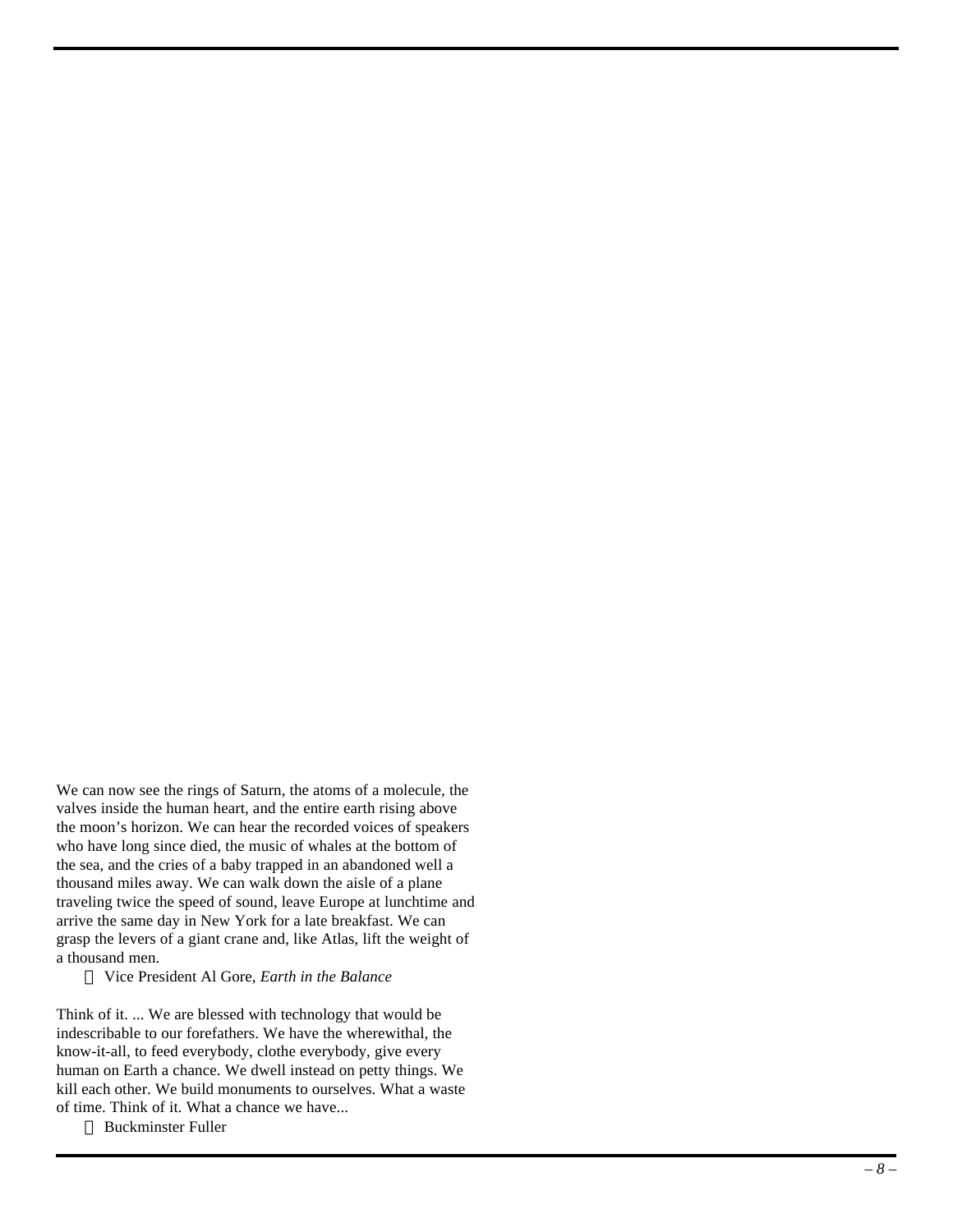## Smart Decisions

obtaining information and applying decision analysis to make high-quality philanthropic decisions

Men who have both made and given away millions testify that giving intelligently is much more difficult than making a fortune. We who are not rich may find that hard to believe, but we should be impressed by overwhelming agreement among those in a position to know.

Garrett Hardin, *Filters Against Folly*

It's a difficult thing to do it and do it well. It's actually harder to give it away intelligently than it is to make it.

Ross Perot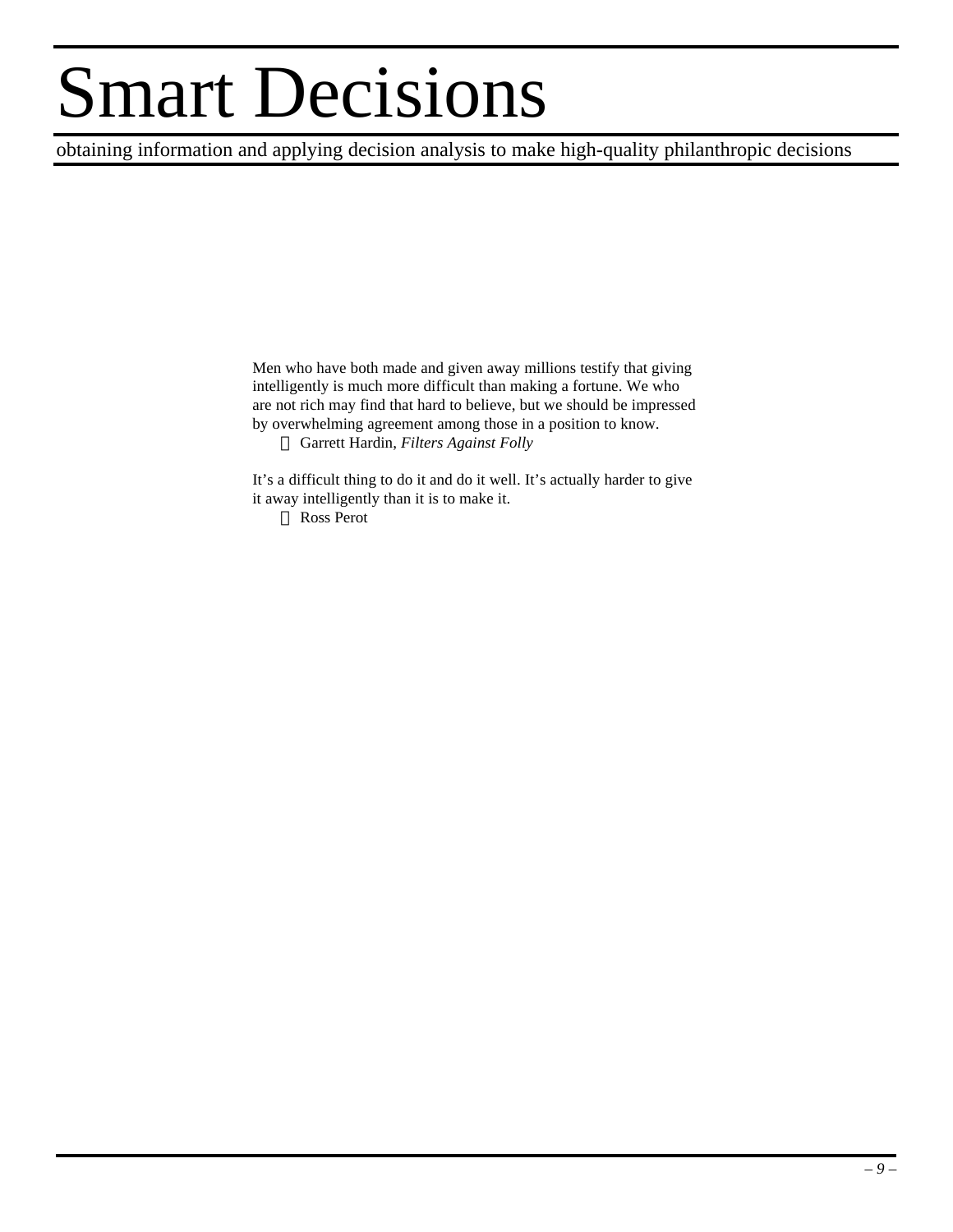#### **Decision Making**

**Background** In the previous section, *World Problems*, I outlined some serious problems plaguing humanity. In order to effectively address these problems we need to make some tough decisions and find the best possible answers to critical questions. Given significant but limited resources with which to make the world a better place, how do I allocate those resources to best advantage? *Which problems are the most serious? Which ones cause the most suffering today? In a hundred years, which ones will have caused the most suffering? Which are easy to fix, and which are hopeless?* And the key questions: *Which problems yield the most preventable suffering per dollar of remedy? How do I allocate my limited resources to most effectively meet my objectives?*

> People make important decisions all the time, and most of the time they do a good job. They make decisions without needing to quantify probabilities and outcomes, instead relying on a sense of risk and some feeling as to the relative desirability of the various outcomes. Decision Analysis is a branch of mathematics which breaks down the decision process to quantify all the probabilities, outcomes, and cause-and-effect relationships which affect the decision. Formal decision analysis does not contradict the "intuitive" human decision making—it pursues the same course but with sharper focus.

**Intuition** There are a couple cases where intuitive decision making fares especially poorly. First, human intuition fairs poorly in decisions where most of the information you would like to have is not available. People make decisions easily when the alternatives are well distinguished and the likely outcomes for each alternative are clear. But many important decisions must be made with "high uncertainty." Most of the information one might want just isn't available. The number of alternatives is bewildering. The effects of the alternatives are just guesses. Intuition is fine when things are clear, but with high uncertainty, intuition is too uncertain to provide reassurance. The uncertainties distract from what little information there is and under this stress people often begin to think "this is hopeless" or "I have no idea." Confronted with a decision at that point, people may avoid making a decision, pick an alternative at random, or choose the most conservative alternative to avoid short term, visible risk as much as possible. These are poor choices.

> Intuitive decision making also fairs poorly when the decision somehow incorporates very large or very small values. Most people have a reasonable sense of values as small as a hundredth or thousandth. But very small values such as one millionth and one billionth all get lumped mentally into the "very small value" category. If you ask a person directly for the difference between two very small values, they can convert the values into the explicit number system we all learned in grade school and compute the difference explicitly. However, if you ask a person to make a decision which hinges on weighing the difference between the two very small values, their intuitive sense will fail to distinguish between them. The problem was, they were never challenged to convert the conceptual values to concrete numbers. This is fine for reasonably sized values, but for very large or very small values, the intuitive sense cannot make distinctions.

**Decision** Decision analysis does not magically solve these problems—but it does much better than intuition alone. Even **Analysis** with very little information, decision analysis can piece together a course of action which is much better than just guessing. Decision analysis accepts uncertainty in any or all of the elements of a problem and does the best job it can. In the next couple pages I'll present some examples of important decisions involving very large and very small numbers, outline some strategies people can use to make better decisions, and discuss some important factors that a good decision making technique should account for.

> When decision analysis was first developed, a common comment was, "If this is such a great idea, why doesn't [insert name of large, famous company] use it?" Today, it is difficult to find a major corporation that has not employed decision analysis in some form... Increasing uncertainties and rapid change require fresh solutions rather than tested "rules of thumb." Some day, decision analysis of important decisions will perhaps become recognized as so necessary for conducting a provident life that it will be taught in grade school rather than in graduate school.

Ronald Howard, *The Evolution of Decision Analysis*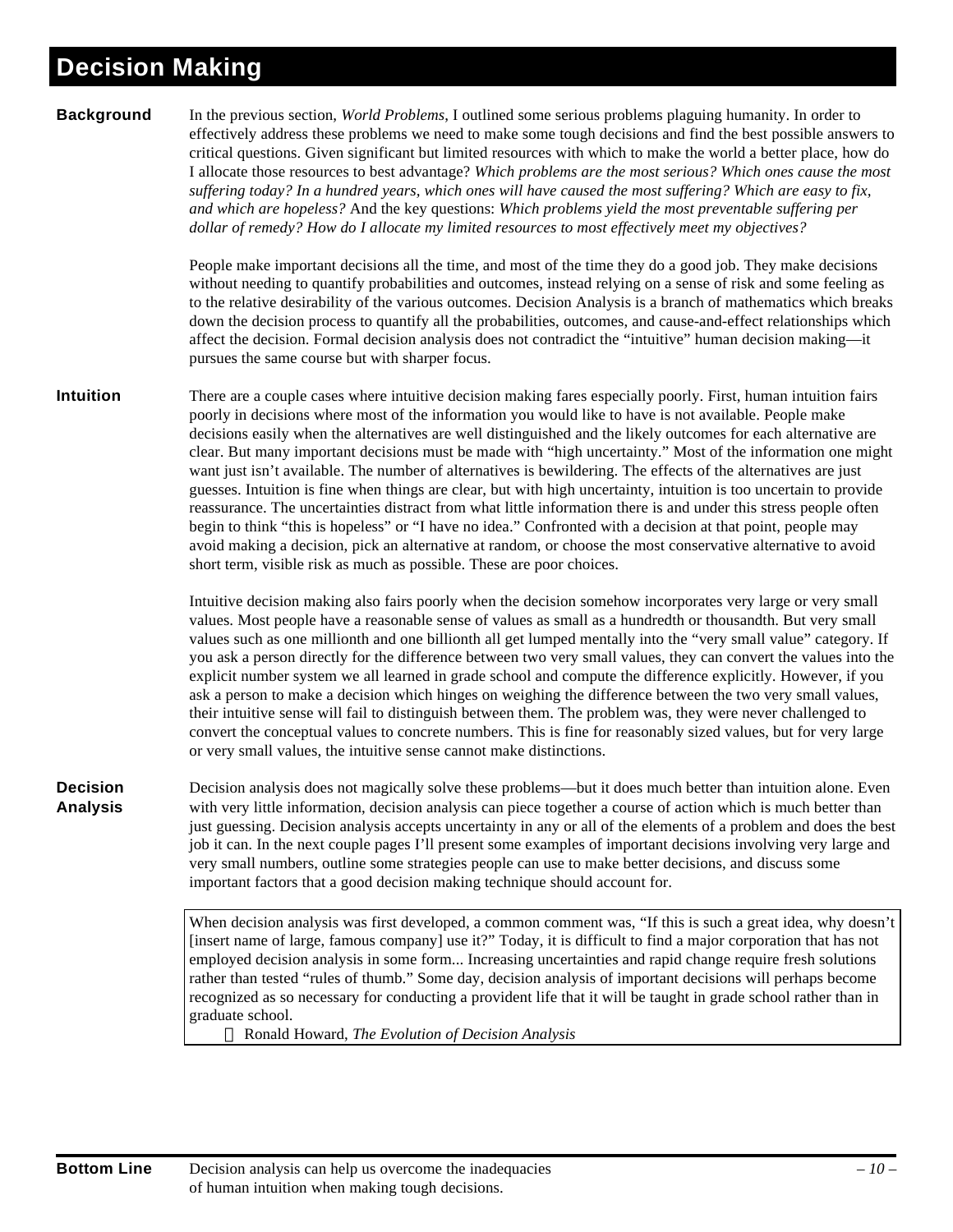## **MicroMorts and MegaTragedies**

| <b>MicroMorts</b>                | In 1980 Ronald Howard wrote a paper entitled On Making Life and Death Decisions, in which he introduced<br>the term <i>micromort</i> (mmt), which he used to mean a one in a million chance of death. In the paper, which<br>originally appeared in a book published by General Motors, Ronald Howard points out that the average<br>American runs maybe a 270 mmt/year risk of being killed in a car crash, a 28 mmt/year risk of drowning, and<br>a 7.5 mmt/year risk of dying in a plane crash. People's perceptions of those risks are not consistent with the<br>real risks, and as a result their behavior is sub-optimal—they should be buying more automobile airbags and<br>less airplane trip insurance. |  |                                                                        |  |  |
|----------------------------------|--------------------------------------------------------------------------------------------------------------------------------------------------------------------------------------------------------------------------------------------------------------------------------------------------------------------------------------------------------------------------------------------------------------------------------------------------------------------------------------------------------------------------------------------------------------------------------------------------------------------------------------------------------------------------------------------------------------------|--|------------------------------------------------------------------------|--|--|
| <b>Thoughtless</b><br>Compassion | Like buying airplane trip insurance instead of airbags, acts of thoughtless compassion fall far short of reaching<br>rational objectives. Suppose you love little children and you hate to see them die slow, unhappy deaths.<br>You've recently heard that little Jessica McClure is trapped in a well. When asked by a neighbor to contribute<br>\$35 to the local firefighters' fund you readily agree to pitch in to cover the cost of the rescue. After all, what<br>else is there to do? We can't just leave her to die, can we?                                                                                                                                                                             |  |                                                                        |  |  |
|                                  | But as a result of donating that \$35 you now have \$35 less to give to Planned Parenthood International. If your<br>objective was to prevent little children from dying slow, unhappy deaths, you would have come closer to<br>reaching your goal by donating it to Planned Parenthood, which would have used the money hundreds of times<br>more efficiently. By helping Jessica you left another 36,000 to die that day. We can't just leave them to die,<br>can we? We can and we do, every day. But we don't need to.                                                                                                                                                                                         |  |                                                                        |  |  |
| Mega<br><b>Tragedies</b>         | I want to introduce the term <i>megatragedy</i> , by which I mean the collective experience of a million tragedies—<br>unhappy, painful events. Let's arbitrarily say that spending a year of your life slowly starving is a tragedy. That<br>means that the human population experiences perhaps 40 megatragedies/year due to starvation. Alcoholism<br>accounts for maybe another 10 megatragedies/year, car crash fatalities about 0.3 megatragedies/year.                                                                                                                                                                                                                                                      |  |                                                                        |  |  |
|                                  | These grand totals imply some assumptions. For example, to calculate the total for car crash induced tragedies<br>we need to estimate the total annual incidence of car crash fatalities and then multiply it by the average<br>tragedy value per fatality. But to come up with a tragedy value per car crash fatality we need to be able to<br>compare the misery and suffering induced by a starvation with the misery and suffering induced by a car crash<br>fatality. Of course we have no way of comparing these miseries objectively. It's crazy to even try. Or is it?                                                                                                                                     |  |                                                                        |  |  |
|                                  | Aren't we actually making this kind of value judgment all the time? Think about making the decision to stay<br>late at work at the cost of walking home alone after dark. As you make that decision you do a simple cost-<br>benefit analysis, often without even thinking about it. You weigh the benefit of staying late against the risk of<br>being accosted and the probable misery if you are. For small decisions it's fine to do the math in your head,<br>even subconsciously. For larger decisions it's worth double-checking by doing some math on paper too, even if<br>it means having to make crude estimates to quantify things that you'd rather not even think about.                             |  |                                                                        |  |  |
|                                  | The formulation of the problem is often<br>more essential than its solution.<br>- Albert Einstein                                                                                                                                                                                                                                                                                                                                                                                                                                                                                                                                                                                                                  |  | If you choose not to decide you still have<br>made a choice.<br>— Rush |  |  |
| <b>Efficiency</b>                | The people of the world spend hundreds of billions of dollars per year on philanthropic endeavors, in an effort<br>to prevent or alleviate some of the hundreds of megatragedies the world population endures annually. Are we<br>spending that money efficiently? I don't think so. Many people are doing the math in their heads, guessing<br>about how efficiently their money will be used, and how important it is to solve different problems.                                                                                                                                                                                                                                                               |  |                                                                        |  |  |

Unfortunately, many of their decisions—though well intentioned—are not the most effective solutions in

attaining their desired goal.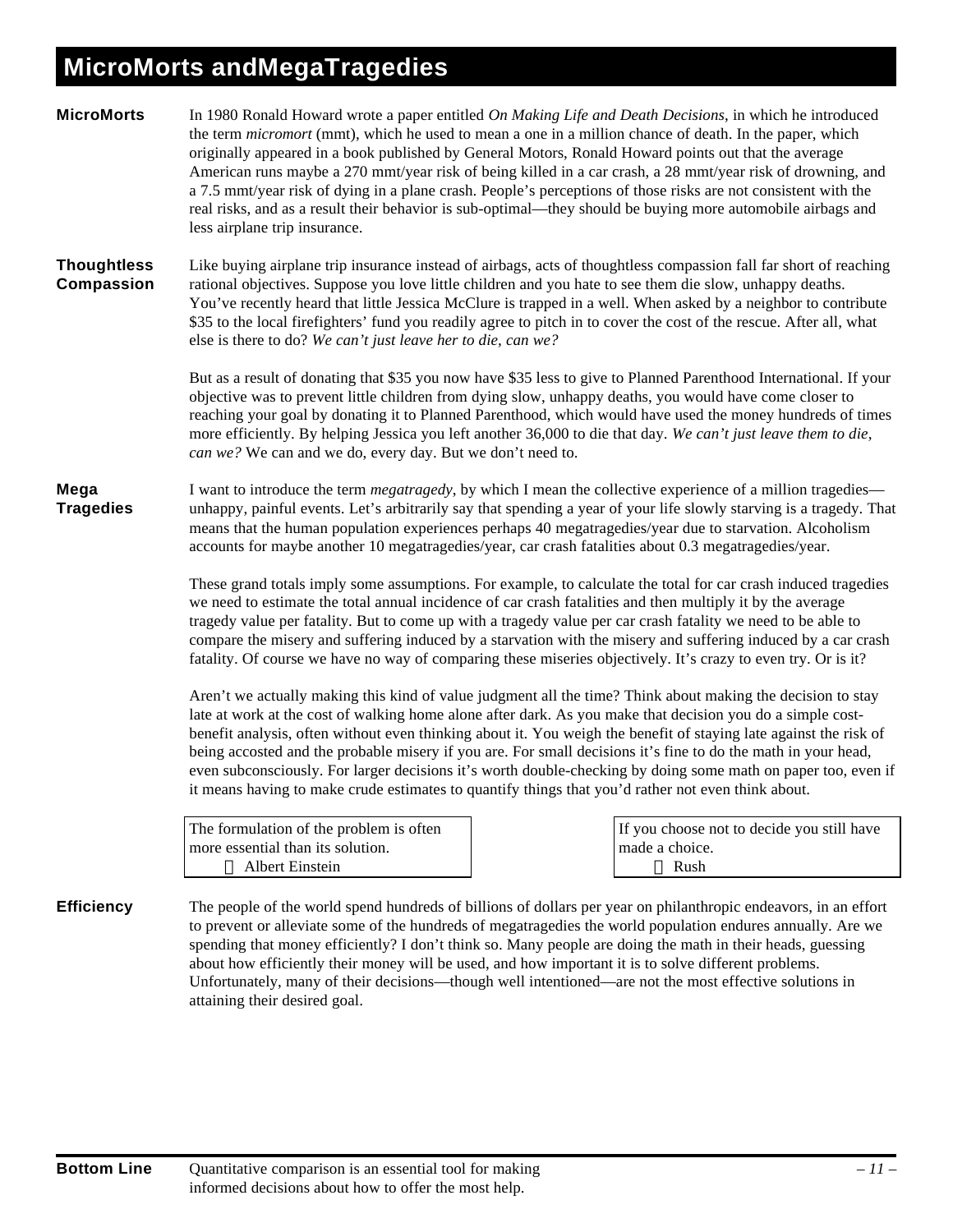## **Decision Making Techniques**

| <b>Background</b>         | In A Tutorial Introduction to Decision Theory, D. Warner North succinctly describes decision theory as "a<br>rational framework for choosing between alternative courses of action when the consequences resulting from<br>this choice are imperfectly known." In this letter I'm using the term decision theory a little more loosely, to<br>refer to almost any kind of math or logic or reasoning that you can apply to real-life situations to make better<br>decisions. In reality there are a number of related fields, with a number of related names: decision theory,<br>operations research, decision analysis, systems science, Bayesian analysis, management science, systems<br>analysis, game theory, etc.                                                                                                                                                                                                                                                                                                                                               |
|---------------------------|------------------------------------------------------------------------------------------------------------------------------------------------------------------------------------------------------------------------------------------------------------------------------------------------------------------------------------------------------------------------------------------------------------------------------------------------------------------------------------------------------------------------------------------------------------------------------------------------------------------------------------------------------------------------------------------------------------------------------------------------------------------------------------------------------------------------------------------------------------------------------------------------------------------------------------------------------------------------------------------------------------------------------------------------------------------------|
|                           | Practicing full-blown, formal Decision Analysis requires a lot of probability and mathematics, but fortunately,<br>the complete rigorous treatment of the discipline is rarely necessary. The simplest precepts of Decision<br>Analysis are also its most useful. A couple of basic skills can sharpen anyone's decision making.                                                                                                                                                                                                                                                                                                                                                                                                                                                                                                                                                                                                                                                                                                                                       |
| <b>Basics</b>             | Here are some of the Decision Analysis strategies a person can use when thinking about a problem: Ask what<br>the alternative courses of action are. Ask what the likely outcomes are. Decide what your relative preferences<br>among the outcomes are. Concretely list alternatives and outcomes. Use numbers to represent values. Resist<br>the temptation to just juggle and compare perceived values in your head. Work in numbers, even if they are<br>just estimates. Estimates, guesses, and probabilities are okay, but you need to include all the cases—even the<br>ones which seem unthinkable. The only answer which is not allowed is "I have no idea." That is almost never<br>the case. You can always make an estimate. This analysis will not tell you what is going to happen, but it can<br>give you a good idea of what is likely and what impact your decision may have. One of the main results of<br>Decision Analysis research has been to show that a decision patched together with guesses and estimates is far<br>better than no decision. |
|                           | The basic strategies outlined above form the foundation of a good decision making technique. Good decision<br>making should also account for important factors like personal priorities, short and long term effects, and<br>interrelationships between different problems.                                                                                                                                                                                                                                                                                                                                                                                                                                                                                                                                                                                                                                                                                                                                                                                            |
| <b>Values and</b><br>Time | As I pointed out in the first section of this letter, people's values and priorities vary widely. For instance, many<br>people have a preference for preventing tragedies in their own country before helping people overseas. Our<br>decision making process should be sensitive to personal values and priorities, and similarly, should account for<br>both short-term and long-term effects. Take famine as an example. We can prevent famine tragedies either by<br>sending food today to the current famine hot spot or by working to prevent famine a decade from now by<br>funding family planning, irrigation, education, etc. Both methods will work, but some people have a preference<br>for preventing the tragedies that will happen next year before preventing tragedies that will happen later, so our<br>decision making process should account for both the short and long term effects, and weigh them against our<br>priorities.                                                                                                                  |
| <b>Dependence</b>         | Additionally, our decision making process must not treat problems as being independent of each other, and the<br>solutions as having only one effect. Actually, all the problems are tied up with each other, and a "solution"<br>often alleviates a number of different problems, while contributing to other problems. A common mistake we<br>make is to think an action can have only one effect. In reality, you can never do just one thing. Our culture has<br>learned to think in terms of effects and side-effects, but side-effects are really first-class effects that we've<br>simply chosen to downplay. Our decision making process should account for interdependencies, and should<br>help us identify solutions that leverage off interrelationships and common problem roots.                                                                                                                                                                                                                                                                         |
|                           | Remembering that one of the functions of language is to prevent thought, we easily recognize the purpose of<br>the term "side effects": it is to discourage thinking about the total effects of a new medicine, a new pesticide,<br>or a new public works project when some of the consequences prove embarrassing to the promoters. an effect<br>is an effect is an effect. The adjective "side" is added to coerce thinking—to restrict questions to safe channels<br>(safe for the promoter's enterprise).<br>-Garrett Hardin, Filters Against Folly                                                                                                                                                                                                                                                                                                                                                                                                                                                                                                                |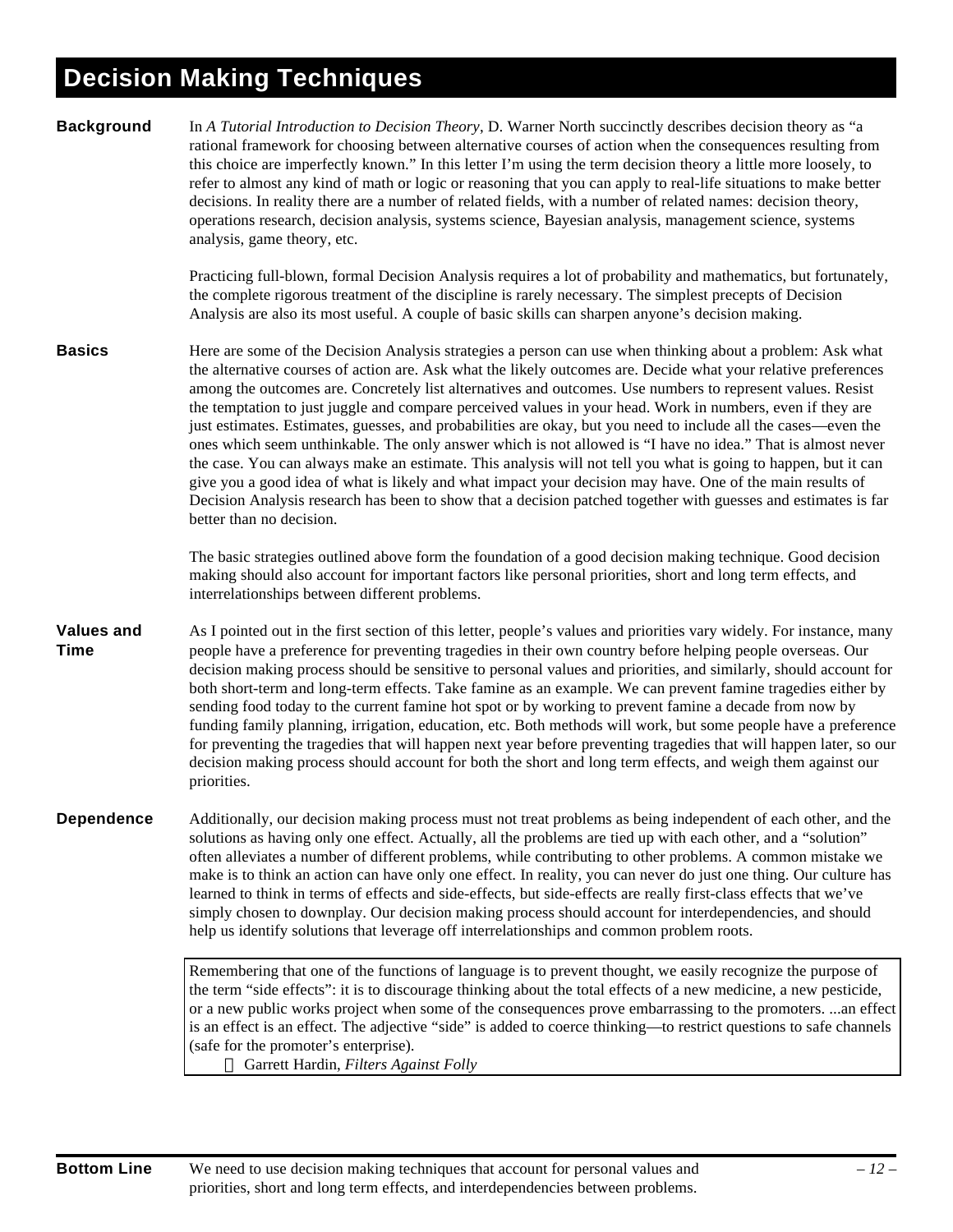## **Decisions, Systems and Models**

| <b>Systems</b><br><b>Analysis</b> | The basic decision making guidelines from the previous page can be very helpful in making personal<br>decisions. For larger and more complex decisions—ones that are global in scope—it is useful to also draw<br>upon formal techniques to analyze the many dependencies and interrelationships. In order to make good<br>decisions we need good estimates of probable outcomes of different actions. In simple cause-and-effect<br>situations it's fairly easy to make good estimates of probable outcomes, but as the systems about which we're<br>making decisions grow increasing complex it becomes harder and harder to predict the results of our actions.<br>Systems Analysis and Mathematical Modeling are tools that can help account for complex dependencies and<br>interrelationships, and can help provide better predictions about the results of our actions. Systems Analysis<br>and Mathematical Modeling are an important part of good decision making. |  |  |  |  |  |  |
|-----------------------------------|-----------------------------------------------------------------------------------------------------------------------------------------------------------------------------------------------------------------------------------------------------------------------------------------------------------------------------------------------------------------------------------------------------------------------------------------------------------------------------------------------------------------------------------------------------------------------------------------------------------------------------------------------------------------------------------------------------------------------------------------------------------------------------------------------------------------------------------------------------------------------------------------------------------------------------------------------------------------------------|--|--|--|--|--|--|
|                                   | Many people have carefully studied the interrelationships between different world problems and their<br>solutions. I think some of the most interesting work is the application of systems analysis to world problems<br>outlined in the book Beyond the Limits, by Donella H. Meadows, Dennis L. Meadows, and Jorgen Randers.<br>(See the appendix for a complete citation.)                                                                                                                                                                                                                                                                                                                                                                                                                                                                                                                                                                                               |  |  |  |  |  |  |
|                                   | The most important part of our way of looking, the part that is perhaps least widely shared, is our systems<br>viewpoint Systems training has taught us to see the world as a set of unfolding dynamic behavior patterns,<br>such as growth, decline, oscillation, overshoot. It has taught us to focus on interconnections. We see the<br>economy and the environment as one system. We see stocks and flows and feedbacks and thresholds in that<br>system, all of which influence the way the system behaves.<br>- Donella H. Meadows, Dennis L. Meadows, Jorgen Randers, Beyond the Limits                                                                                                                                                                                                                                                                                                                                                                              |  |  |  |  |  |  |
| World3                            | In Beyond the Limits, the authors discuss World3, a mathematical model used to investigate the behavior of the<br>world as a system, catalog possible scenarios for the future, and identify actions we can take today to guide us<br>toward happier, less tragic futures. The World3 model is publicly available and runs on home computers. It<br>does an outstanding job of accounting for the most important interrelationships between problems, and<br>accounting for time lags and both short and long term effects of actions.                                                                                                                                                                                                                                                                                                                                                                                                                                      |  |  |  |  |  |  |
| <b>Balance of</b><br>the Planet   | Balance of the Planet is another interesting computer program that uses a mathematical model to reflect a<br>systems viewpoint. Balance of the Planet is sold as a game, but I use it as an educational aid, a reference book,<br>and an inspiration. It does an excellent job of addressing values issues by allowing players to set their own<br>objectives and then accounting for subjective issues and personal values and priorities. In Balance of the<br>Planet players assign weights to the different tragedies experienced by the simulated population of the world.<br>By taxing some actions while subsidizing others, players strive to optimally manage their limited resources to<br>best achieve their own objectives. (See the appendix for a complete citation.)                                                                                                                                                                                         |  |  |  |  |  |  |
| <b>Summary</b>                    | I think the techniques of decision theory and systems analysis are important and underused. These techniques<br>can be extremely useful for making important decisions that involve great uncertainty, long time horizons,<br>significant value issues, and complex interrelationships.                                                                                                                                                                                                                                                                                                                                                                                                                                                                                                                                                                                                                                                                                     |  |  |  |  |  |  |

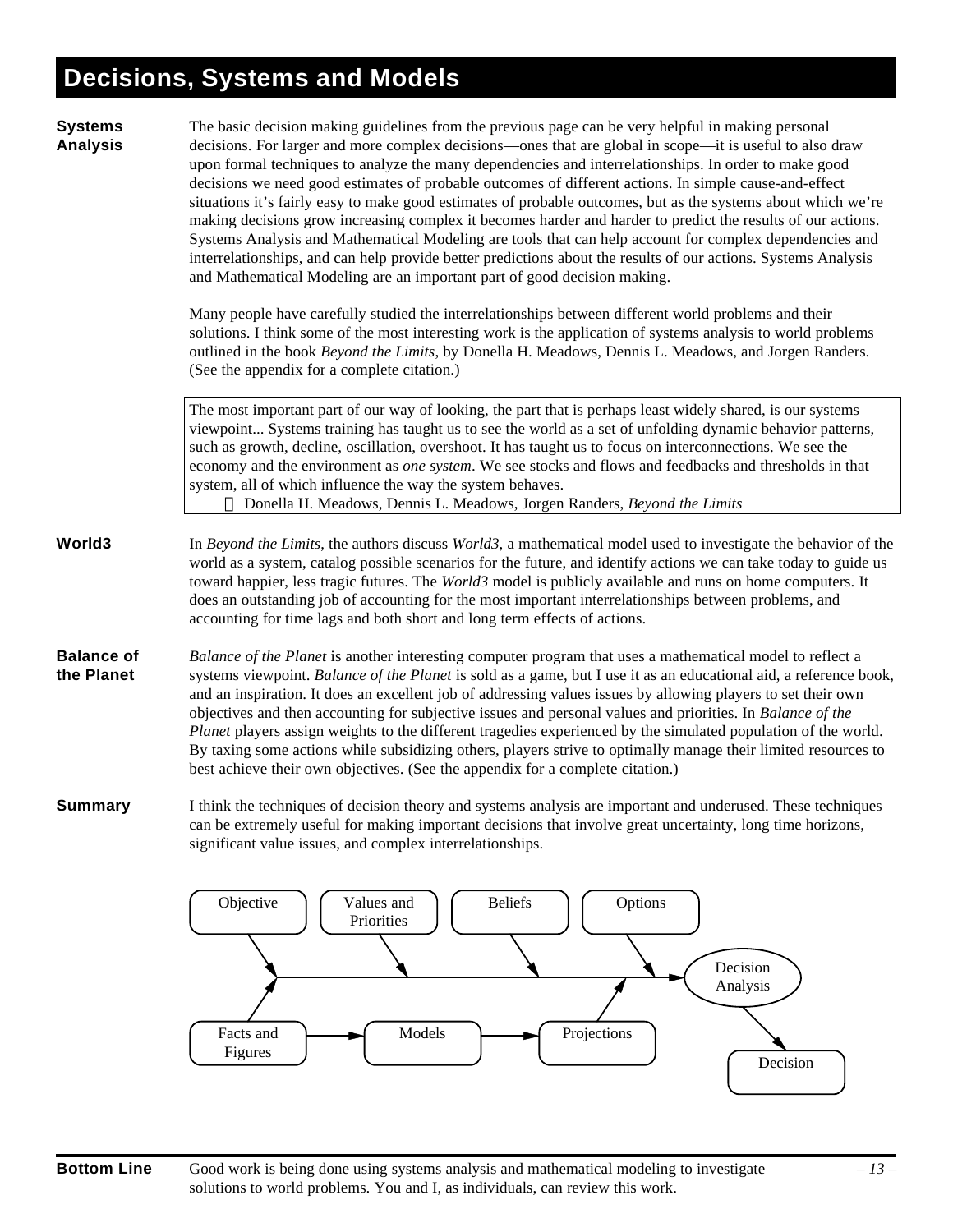#### **Benefits of Modeling**

**Perspective** Apart from any value we get from the results that mathematical models provide, the process of simply building and studying the models is extremely valuable. For starters, in working with models like *Balance of the Planet* and *World3*, either in building them or exploring them, one is drawn toward a high-level view of the world. From this elevated vantage point bigger problems appear bigger and smaller problems smaller, where from the trenches it may be impossible to see the bigger problems because they're occluded by smaller, more immediate problems. We live in a world starving for perspective, plagued by insidious special interests, short-term thinking, hidden agendas, and "cause-ism." Tools and techniques that offer hope of objective comparison should be embraced.

> When viewing the overall pattern of worldwide environmental degradation, we sometimes find it difficult to attain a sufficiently distant perspective from which to make sense of the confusing jumble of information. Vice President Al Gore, *Earth in the Balance*

#### **Discipline and** Secondly, building and refining these models requires a focused study of real-world systems, ensures **Teamwork** quantitative analysis, and demands careful attention to details and definitions of terms. This sort of work forces discipline and helps insure against intellectual sloppiness. Model building also helps us focus on interrelationships, not individual problems. Researchers from different disciplines must work together to see how the things they study influence each other, focusing on interdependencies, rather than particular facets of the whole.

#### **Honesty** Thirdly, models like *Balance of the Planet* encourage their users to evaluate policy decisions in terms of perceived costs, benefits, and opportunity costs. This sort of evaluation requires explicit statement of values and priorities, and promotes rational optimization of stated goals. Thinking about morals and values in the context of rigorous models helps to fight thoughtless compassion.

I'm impressed with the reluctance of society to confront certain issues, and the ingenuity people show in developing a rhetorical defense against controversial concerns. Garrett Hardin

**Uncertainty** One of the most common criticisms of models like *World3* and *Balance of the Planet* is that they are built out of uncertain guesses that over-simplify complex systems we don't fully understand. That's true, but the alternative seems to be to rely solely on mental models, which have the same uncertainties and oversimplifications and which also substitute impressions, estimates, and general guidelines for known facts, measured values, and reliable mathematical techniques. Rather than abandoning the mathematical models as worthless, I think we should work to make them better—larger, more detailed, more accessible, and more easily expanded and modified.

#### **Exercise**

A few years ago I worked for a big bank on Wall Street, where I was paid \$105 an hour to help build a computer program to apply advanced mathematical modeling techniques to large and complex sets of realworld data in order to ensure the bank will continue to make scads of money even in the face of uncertainty. Wall Street banks and big oil companies make extensive use of mathematical models, probability, and decision theory, in spite of the fact that the models are incomplete over-simplifications that must deal with uncertainty. Explain why Wall Street banks do this while Greenpeace and the United Way don't.

- A. Wall Street bankers are kind and generous, and want to help out programmers and mathematicians.
- B. Wall Street banks are not very conservative and are always trying new things before their time.
- C. Wall Street bankers are so motivated by emotion they haven't thought about what they're doing.
- D. Wall Street banks can afford better decision making technology than charitable organizations.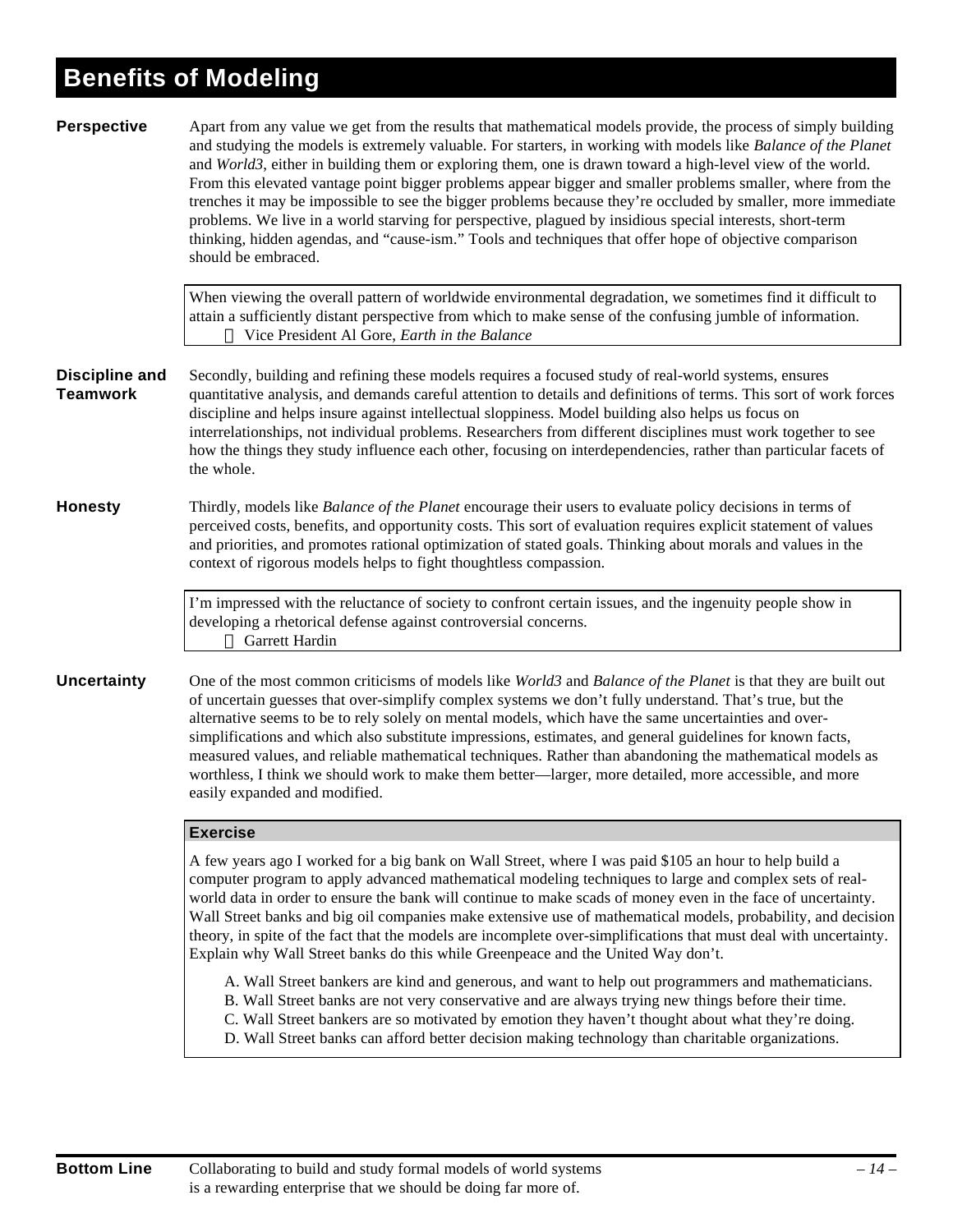## Landmarks

creating mental models and discovering important landmarks that shape the world

[Our resistance to fallacious information] could be much enhanced if material on the human predicament were woven into basic teaching in elementary and high school, and if every college student in the nation were required to take at least one course that gave a basic overview of the "state of the planet." At Stanford University, there has been considerable uproar over the content of a required "Western Civilization" course. But most students (and most faculty) remain ignorant of the size and growth patterns of the human population, what is involved in producing food, how ecosystems provide essential services to society, the comparative deployment of U.S. and Soviet nuclear forces, how people's perceptual systems give them a biased and inadequate view of the modern world, the basic theory of evolution, and the laws of thermodynamics. All these are more important to the average citizen than what Plato or Richard Wright wrote or who was gathered at the Congress of Vienna. ... The complacency with which our education system at all levels accepts the production of citizens hopelessly unequipped to understand the population explosion and many other aspects of the modern world is a national disgrace.

Paul and Anne Ehrlich, *The Population Explosion*

Human history becomes more and more a race between education and catastrophe.

H.G. Wells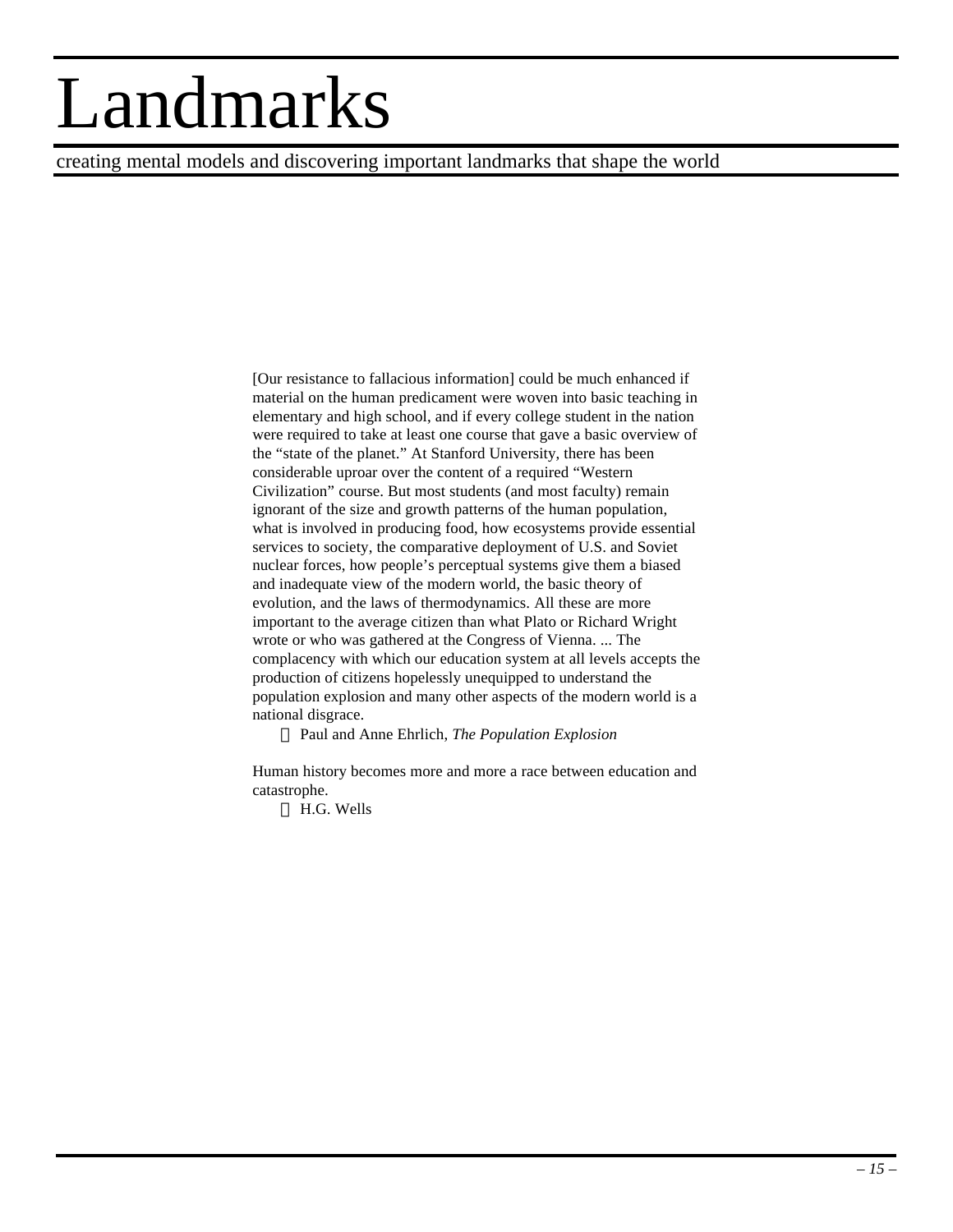### **Mental Model Landmarks**

**Review** I started this letter by encouraging you to join me in thinking about a wide variety of problems. I spent a couple of pages looking at objectives, priorities, and perceptions. Then I introduced the idea of root problem types as one possible framework in which to think about problems; as a tool to help compare, contrast, and classify them; and as a means for generalizing about efficient solutions. I went on to look at decision making techniques, quantitative comparisons of problems, systems analysis, and world models. I talked a lot about making good decisions and the importance of maintaining high quality models of the world around us. To that end, I advocated building computer models that are better than the pioneering ones we have today. Someday I'd like to see models that improve on today's models by being more complete, more detailed, more accurate, more accessible, more extensible, more queriable, and more easily customized.

- **Mental Models** Unfortunately, in the here and now we don't have sophisticated computer models, and still we must try to make the best decisions we can—the difference between a good decision and a bad one will almost certainly cost us children's lives. Until good computer models are readily available we'll have to make do with the models that we have today—the mental models we carry in our heads. We can't hope to make our mental models detailed or complete, but it's important to try to make them reasonably accurate at the coarsest levels. The major landmarks of the real world terrain of human problems should be represented by major landmarks in our perceptions and our mental models. We should all be able to answer simple questions about the general lay of the land—what the largest problems are, whether or not they're readily solvable, and what can and is being done to solve them.
- **Objectives** Here in the second half of this letter I want to take some time to focus on the most significant and most underrepresented features of today's world. This section represents my capsule summary of the major landmarks of the terrain of human problems. My objective here is simply to educate and inform, and to draw your attention to what I think are the largest, most important features that shape the human world. Here's a quick list of the four landmarks that I'll focus on in the coming pages:

Landmark #1—soil erosion, population, and population momentum, Landmark  $#2$ —the small cost of solutions and the continuing large cost of military spending, Landmark  $#3$ —wealth and poverty, and Landmark #4-government.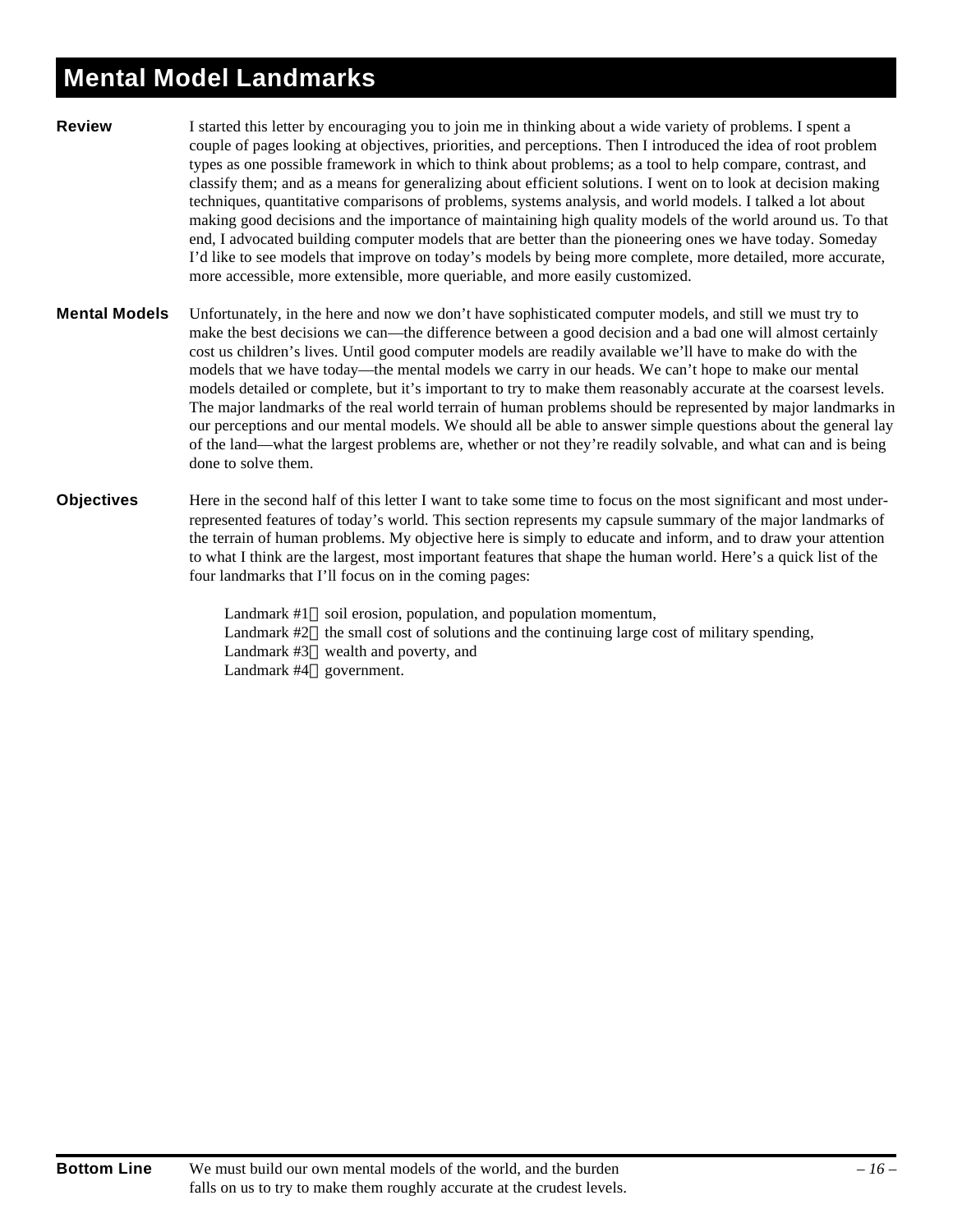### **My Grandmother's Soil Landmark #114 My Grandmark #1**

**Enduring** My grandmother, Lillian Cottrell Deibert, was born in 1900 on a farm in Marshall County, Kansas. Today my grandmother is almost 100, living a happy, healthy life on a farm in Marshall County, Kansas. Her farm produces wheat, milo, and soybeans, and she and her business partner conscientiously guard the soil against erosion. Without topsoil, the land would no longer be a prolific source of food.

**Fleeting** When my grandmother was born in 1900, there were about 1.6 billion people on the face of the planet. Today there are more than three and half times as many, around 6 billion. (About 5.8 billion in 1996, 5.9 billion in 1997, and 6.0 billion in 1998, according to 1994 United Nations predictions.)

> When my grandmother was born the earth probably had over 6,000 billion tons of cropland topsoil, which averaged out to about 4,000 tons per person. Today the earth probably has less than 5,000 billion tons of cropland topsoil, which averages out to maybe 800 or 900 tons per person. Every year we're losing more topsoil to erosion, contamination, desertification, and urbanization.



In recent years the population has been growing by about 93 million people per year, while soil erosion claims an estimated 24 billion tons of topsoil from our farmland. We have every reason to expect that for the rest of this decade there will be increases in both the rate of population growth and the rate of topsoil loss. What happens in the next decade will depend greatly on what you and I do this decade.

The soil is the one indestructible, immutable asset that the nation possesses. It is the one resource that cannot be exhausted; that cannot be used up. — the U.S. Bureau of Soils, 1909

If you think what exists today is permanent and forever true, you inevitably get your head handed to you.

John Reed, Chairman of Citicorp

**Components** So what's the problem here—too little topsoil, or too many people? Well, right now, neither. For now, we have enough topsoil per person. The problem is trends—topsoil is declining rapidly and population is growing exponentially. Topsoil loss is serious, but it's population growth that accounts for the majority of this century's dramatic fall in topsoil per person.



The topsoil situation is alarming, but I don't think that we'll ever run out of topsoil. As we begin to run recklessly short of topsoil we'll take two simple steps to adapt—we'll stop having as many children and we'll get more serious about soil conservation. Early advocates of these two behaviors will help to smooth the transition.

#### **Exercise**

Run an experiment. Conceive a child today. Wait patiently. When your child is 50, see whether the world supply of topsoil is still sufficient to feed the world supply of people.

Alternatively, before deciding to conceive a child, take a month off from work to analyze the state of the world. Write a report summarizing your estimate of probable living conditions during your child's lifetime.

**Bottom Line** Topsoil per person is one vital sign that can be a useful indicator of the state of the world. *– 17 –* Every high school graduate should have an idea of how much there is and how fast it's going.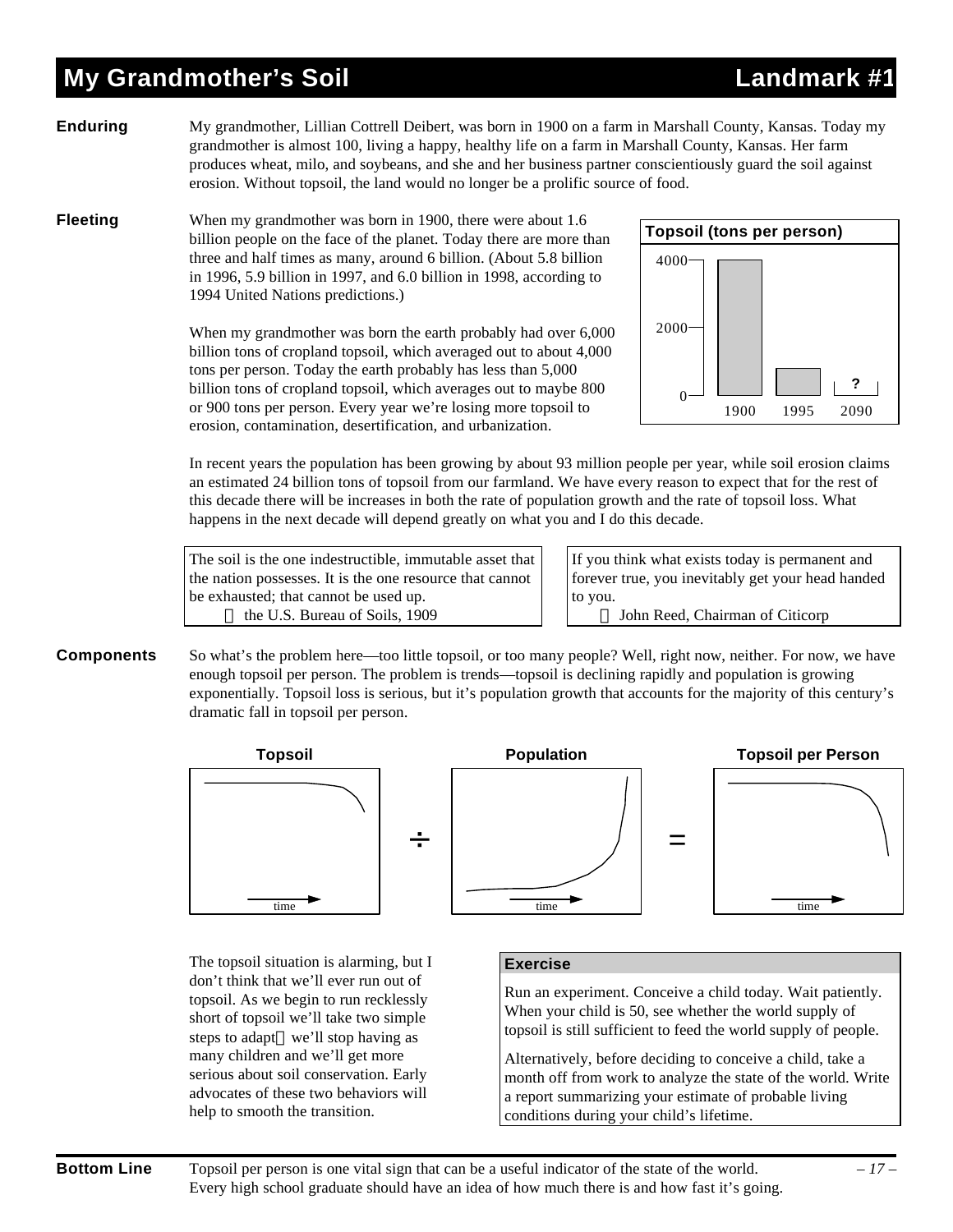

**Population** On the previous page I talked about topsoil and the trends that have reduced the amount of topsoil per capita to less than a quarter of what it was when my grandmother was born. Part of the topsoil problem is that in the last 95 years we've lost perhaps 25% of the world's cropland topsoil. But population is by far the larger part of the problem. World population is now more than 350% of what it was in 1900.

> Topsoil is just one natural resource strained by our enormous population growth. As I mentioned in the previous section, almost all ecological problems are partially population problems. Together, the 6 billion of us are bringing about enormous changes in the world—the growing deserts, receding rain forests, eroding soils, vanishing species, and continuing shortages of food, water, and energy. With planning and forethought, we could stabilize world population at 8 billion by the year 2050. Or, without planning and forethought, we could allow population to reach 14 billion. These alternative population scenarios imply vastly different prospects for the people of the earth. For example, in terms of per capita greenhouse gas emissions 35 years from now, a smaller population growing toward 8 billion would yield about 25% less total emissions than a larger population growing toward 14 billion. This would have as much impact on carbon dioxide emissions as eliminating deforestation entirely.

> People in both industrial countries and developing countries need to take responsibility for lessening population pressures. The populations of industrialized countries are responsible for the largest proportion of resources consumed and waste produced. The people of these nations are overwhelmingly responsible for acid rain and damage to the ozone layer, and for about two-thirds of global warming. In developing countries the combination of poverty and population growth is resulting in wide-spread deforestation and land degradation. Reckless population growth is a problem that requires the attention of people in both industrial countries and developing countries.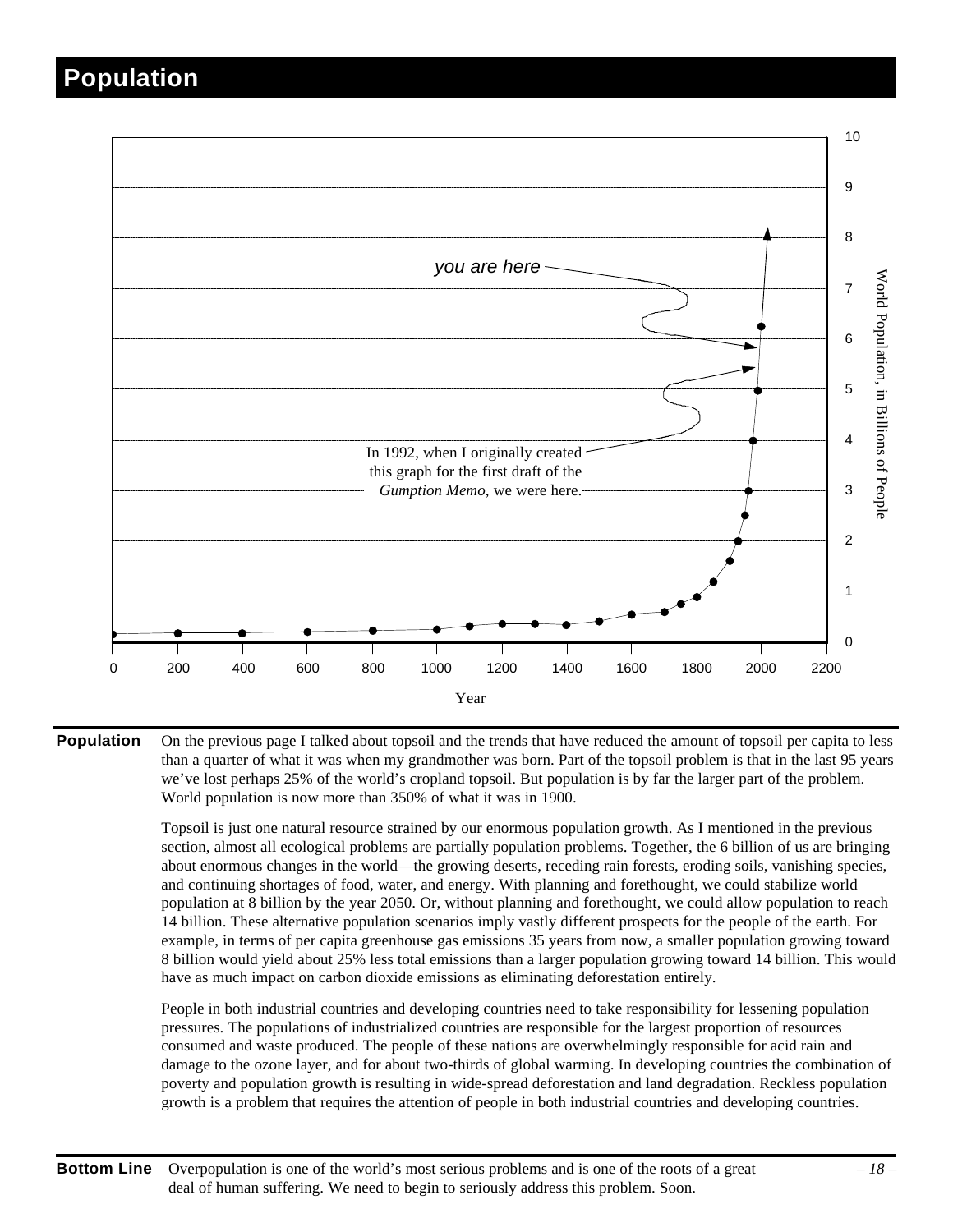### **Population Scenarios**







No one knows how many people the earth can accommodate. Some people doubt that the earth, over the long run, can even sustain a population of 4 billion, which we exceeded back in 1974. Many people would like to see population growth drastically slowed, with the hope of leveling off the world population at 8 or 10 billion.

#### **Scenario 1Things get ugly**

Some people believe the world is in danger of entering a positive feedback loop from which it will be impossible to escape. The  $CO_2$  already in the atmosphere in 1993 slowly but surely begins to cause global warming. As the oceans get warmer they stop absorbing  $CO<sub>2</sub>$  at their present rate. More CO<sub>2</sub>, more global warming. More global warming, more  $CO_{2}...$ 

At the same time, population is rising out of control, forests are being cut at an increasing rate, and fertile land is being turned to desert. By 2030 the world is trapped in an unavoidable downward spiral. Within the next couple of centuries the ecosystem is destroyed (changed beyond recognition) and the human population plummets.

#### **Scenario 2Problem, what problem?**

Some people believe our environmental problems have been grossly overstated. They assert that as the human population nears the carrying capacity of the planet, people will come to realize this and naturally reduce the number of children they have.

Other people believe that within the next century we will colonize space, and billions of people will be able to leave the planet to find their fortunes in the stars.

Still other people believe that new technologies will make it possible to greatly increase the carrying capacity of the planet, while simultaneously increasing everyone's personal wealth. This new-found wealth will in turn make people less inclined to have many children, and population will level off.

#### **Scenario 3Voluntary Restraint**

Some people believe that the Earth can support a population of 8 or 10 billion, at least for a little while. These people think that this could be done with current technology, relying on global cutbacks in beef production, a reallocation of farmland to wheat and rice and soybeans, decreased energy use and increased energy efficiency.

In time, with an unavoidably raised awareness of the problem, the population can be slowly and painlessly brought back to a more tractable level. New technologies or new political systems will make it possible to sustain a population of many billion people for centuries to come.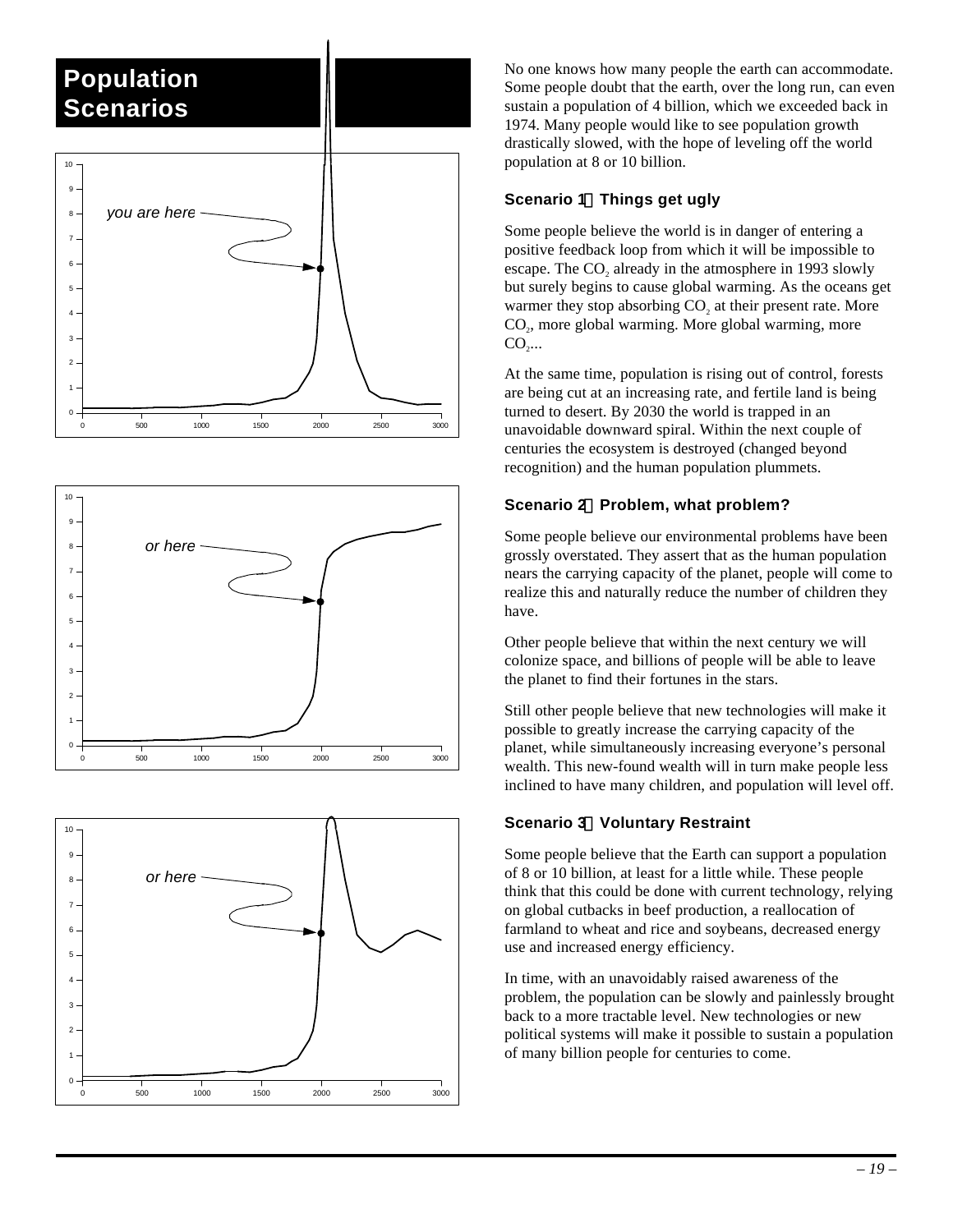It's impossible to predict which of the three scenarios on the previous page will come to pass, but it is clear that overpopulation is one of our most serious problems, and a problem which will get worse before it gets better. We do understand a few important aspects of population growth, which should get more media attention than they do.

#### **Population Population Growth Rate**

**Basics** The human population was roughly 5.7 billion in 1995. About 149 million children were born that year, and about 56 million people died, which means the population grew by 93 million. This represents a *growth rate* of 1.6 percent (93 million / 5.7 billion). The growth rate of the human population has been roughly the same for many decades.

#### **Exponential Population Growth**

The human population grows in proportion to its size—the population in any given year is equal to one plus the growth rate, times the previous year's population. Anything growing in proportion to its size is growing *exponentially*.

#### **Doubling Time**

Any population growing exponentially has a fixed *doubling time*. If the human population grew by 1.6% every year, then in about 40 years the population would double in size. And indeed, the world population did double in size in the 37 years between 1950 and 1987. Unless we slow the growth rate the population will double again in 40 years and when I'm in my seventies the world will have 11 billion people.

#### **Zero Population Growth (ZPG)**

To maintain the population at a given level we must have a population growth rate of 0%, commonly called *Zero Population Growth* (ZPG).

#### **Replacement Reproduction**

In order to stop population growth we need to achieve *replacement reproduction*, which occurs when the average couple has just two children who survive to have children of their own. Unfortunately, achieving replacement reproduction doesn't immediately yield Zero Population Growth, because of *population momentum*.

#### **Population Momentum**

This next bit isn't so obvious. If you can achieve replacement reproduction, why doesn't the population stop growing? In the long run the population will stop growing, but not immediately. Why not? Because it's mostly young people who have babies, and mostly old people who die. So if the population has a high proportion of young people—as it has now—then even after replacement reproduction is achieved, many babies will be born for every old person who dies.



In 1989, 40% of the population of the average lessdeveloped nation was under fifteen years of age, and estimates indicate 40% of all 14-year-old girls alive today will be pregnant at least once by the age of 20. Over a billion young people in the world have yet to enter their prime reproductive years. Even if we were to achieve replacement reproduction soon—it would take another 50 or 60 years to achieve Zero Population Growth.

**Bottom Line** If we want to stabilize the world population at 8 billion in 50 *– 20 – 20 –* years we need to start working toward that goal immediately.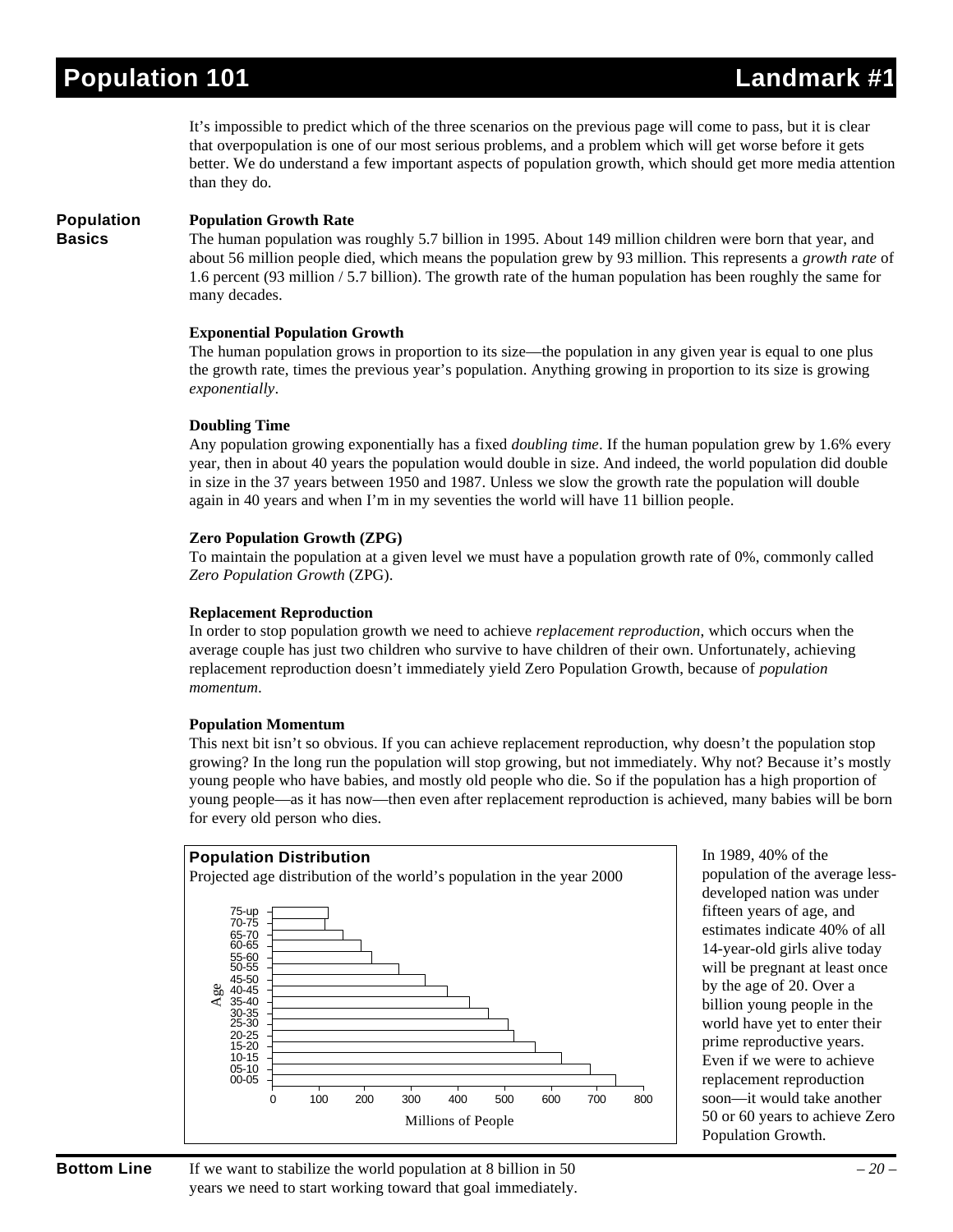### **What the World Wants Landmark #2**

Many big world problems are cheaply addressed, and that simple fact is what I want to present here as my second under-recognized major landmark in our mental models of the world.

**The Chart** This chart shows the estimated annual costs of some suggested global programs. The whole graph represents the annual world military expenditures—about one trillion dollars. Each little box is one tenth of one percent of annual world military expenditures—about one billion dollars. The boxes near the bottom show the cost of suggested programs. The combined total cost of all 14 programs is about 25% of the world's annual military expenditures. The chart is a few years out of date, and the budgets are optimistic estimates for minimal programs, but I think the chart still gives you a good ballpark sense of just how cheaply our seemingly overwhelming problems could be addressed.

> This chart is based on (and is materially identical to) a datasheet called *What the World Wants*, copyright 1991 by the World Game Institute, and it is included here with the permission of the World Game Institute. Full explanatory text for the 14 programs shown on the chart is presented in *Doing the Right Things*, available from the World Game Institute, 3215 Race Street, Philadelphia, PA 19104.

| and the                                                                       |             |                                  |               |             |  |  |
|-------------------------------------------------------------------------------|-------------|----------------------------------|---------------|-------------|--|--|
|                                                                               |             |                                  |               |             |  |  |
|                                                                               |             |                                  |               |             |  |  |
|                                                                               |             |                                  |               |             |  |  |
|                                                                               |             |                                  |               |             |  |  |
|                                                                               |             |                                  |               |             |  |  |
|                                                                               |             |                                  |               |             |  |  |
|                                                                               |             |                                  |               |             |  |  |
|                                                                               |             |                                  |               |             |  |  |
| Stabilize population                                                          |             |                                  |               |             |  |  |
| \$10.5 billion                                                                |             |                                  |               |             |  |  |
| Eliminate starvation/malnourishment<br>illiteracy<br>\$5 bil.<br>\$19 billion |             |                                  |               |             |  |  |
|                                                                               |             |                                  |               |             |  |  |
| Provide shelter<br>Provide basic<br>\$21 billion<br>health care               |             |                                  |               |             |  |  |
| \$15 billion                                                                  |             |                                  |               |             |  |  |
| Retire developing nation's debt                                               |             |                                  |               |             |  |  |
| \$30 billion                                                                  |             |                                  |               |             |  |  |
| Provide safe, clean water                                                     |             |                                  |               |             |  |  |
| \$50 billion                                                                  |             |                                  |               |             |  |  |
| Provide clean, safe energy; energy efficiency<br>\$33 billion                 |             | renewable energy<br>\$17 billion |               |             |  |  |
| Prevent soil erosion                                                          | acid rain   | global warming                   | deforestation | ozone loss  |  |  |
| \$24 billion                                                                  | \$8 billion | \$8 billion                      | \$7 billion   | \$5 billion |  |  |

Total chart = total annual world military expenditures: \$1 trillion

One square = one-tenth of one percent of world military expenditures: \$1 billion

It is time we steered by the stars, not by the lights of each passing ship. - General Omar Bradley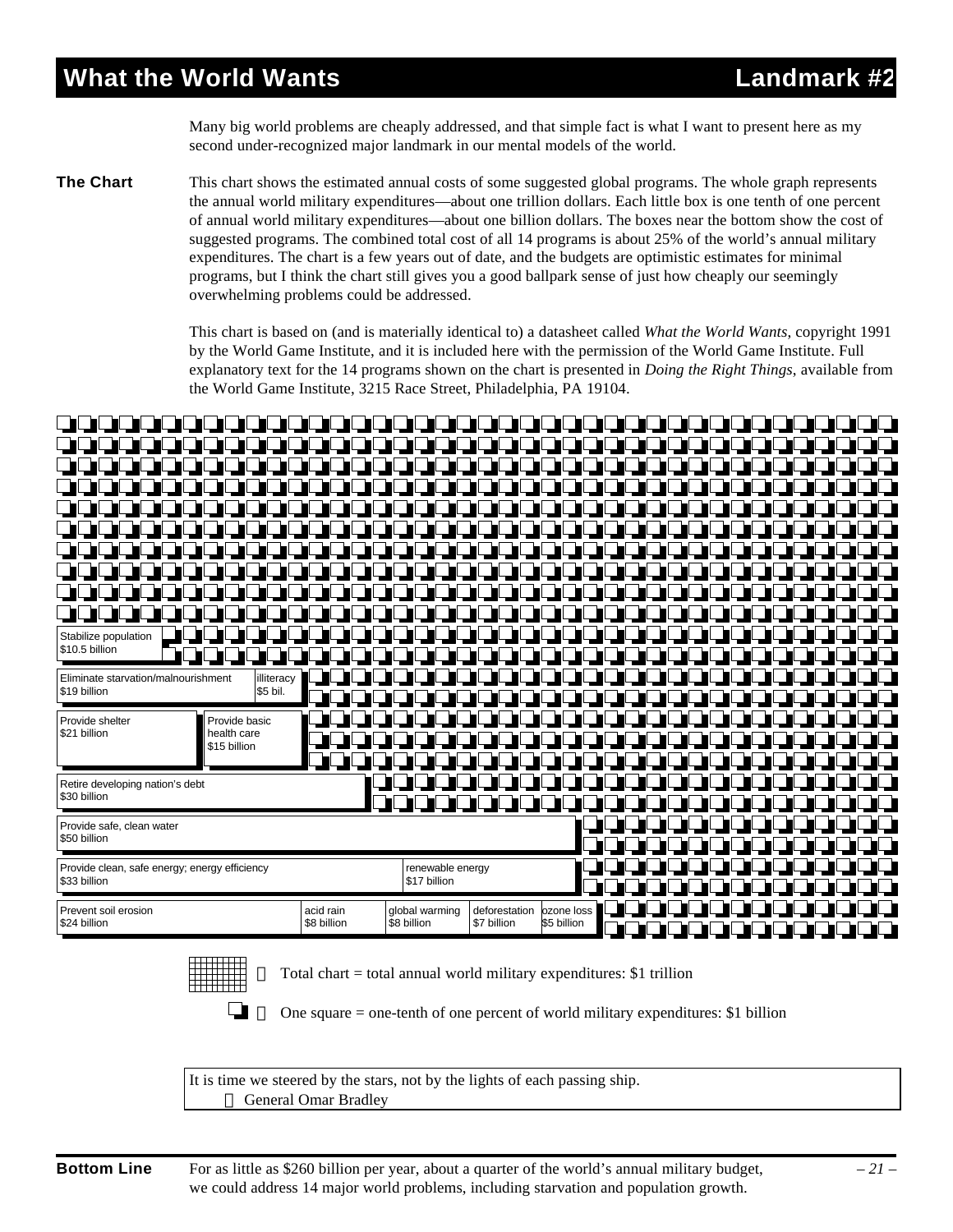#### **Wealth and Poverty Landmark #3**

**Background** Along with my concerns about population, one of my greatest concerns is the distribution of wealth in the world, and particularly the distribution of wealth among children. I believe all children should start out with a reasonable opportunity in life. I would like to live in a world where there aren't gross systemic imbalances in the levels of food, education, and health care available to children of different countries.

> The consumer class—the 1.1 billion members of the global consumer society... enjoy a life-style unknown in earlier ages. We dine on meat and processed, packaged foods, and imbibe soft drinks and other beverages from disposable containers. We spend most of our time in climate-controlled buildings equipped with refrigerators, clothes washers and dryers, abundant hot water...

> The world's poorest billion people are unable to provide themselves with an adequate diet; perhaps half of them are so short of calories that they are likely to suffer stunted growth, mental retardation, or even death. ...they drink water that is often contaminated with human, animal, and chemical wastes. If hunger doesn't kill them, the water may: waterborne diseases account for 80 percent of illness in the Third World, according to the World Health Organization.

Alan Thein Durning, *How Much Is Enough?*

**Perceptions** In the previous section, I introduced Ronald Howard's paper about MicroMorts and people's perceptions of risks. The paper concluded that people's perceptions of risks are not consistent with the real risks, and as a result their behavior is not rational. The same can be said of perceptions about wealth and poverty. As with population, I am concerned not only with the situation itself, but also with people's perceptions of it.

> Most of the people in my life—my friends, family, and colleagues—are doing well financially. By global standards these people are downright rich, and even by American standards they're better off than most. But despite their exalted position, I find that these people describe themselves as "poor" far more often than they describe themselves as "rich." And when they do acknowledge their wealth, they frequently describe themselves as "middle class" or "upper-middle class," when in fact "rich" would be more accurate.

This tendency disturbs me for two reasons. My first concern is that if we don't recognize how well off we really are, then we may fail to fully appreciate just how poor much of the world is, and how much work needs to be done to provide reasonable living conditions for all people. My second concern is that if the rich people don't see themselves as rich, then they may fail to recognize that they have tremendous power to solve world problems, and they may be more inclined to view stewardship of the world as someone else's responsibility.

**Comparisons** I think it's easy to fall into the trap of comparing yourself to people who have more than you do rather than ranking yourself objectively among all people. I had a friend back in high school who was moderately well off and was extremely concerned about social problems. He couldn't understand why people who were well off financially didn't do more to help those who weren't. One day when he and I were out running, we passed an Audi Quattro and he remarked, "That could have been a Honda Civic and a college education." (Actually something of an overstatement, but that's what he said.) Six years later he was driving an Audi Quattro himself, and although he still spoke passionately about the importance of helping people, he thought the majority of that responsibility should be borne by the rich, and he didn't see himself as rich. That's a trap I never want to fall into.

**\$120 Ties** Back in 1992 I had the pleasure of working for one of the brightest and most able people I've ever met. The project he ran had been granted an unlimited budget, of which he was spending maybe \$10,000 a day. Surprisingly, if you asked him whether he thought he was a powerful person he would say no. He wore \$120 neckties and he was well aware that his income was within the top 1% of all incomes in the U.S., yet he didn't really consider himself rich. He'd grown accustomed to his position in life, and had begun to lose some of his perspective.

> Like my boss, I think most of us have trouble keeping everything in perspective. I hope this section of the letter can serve as a tool to help keep an objective outlook.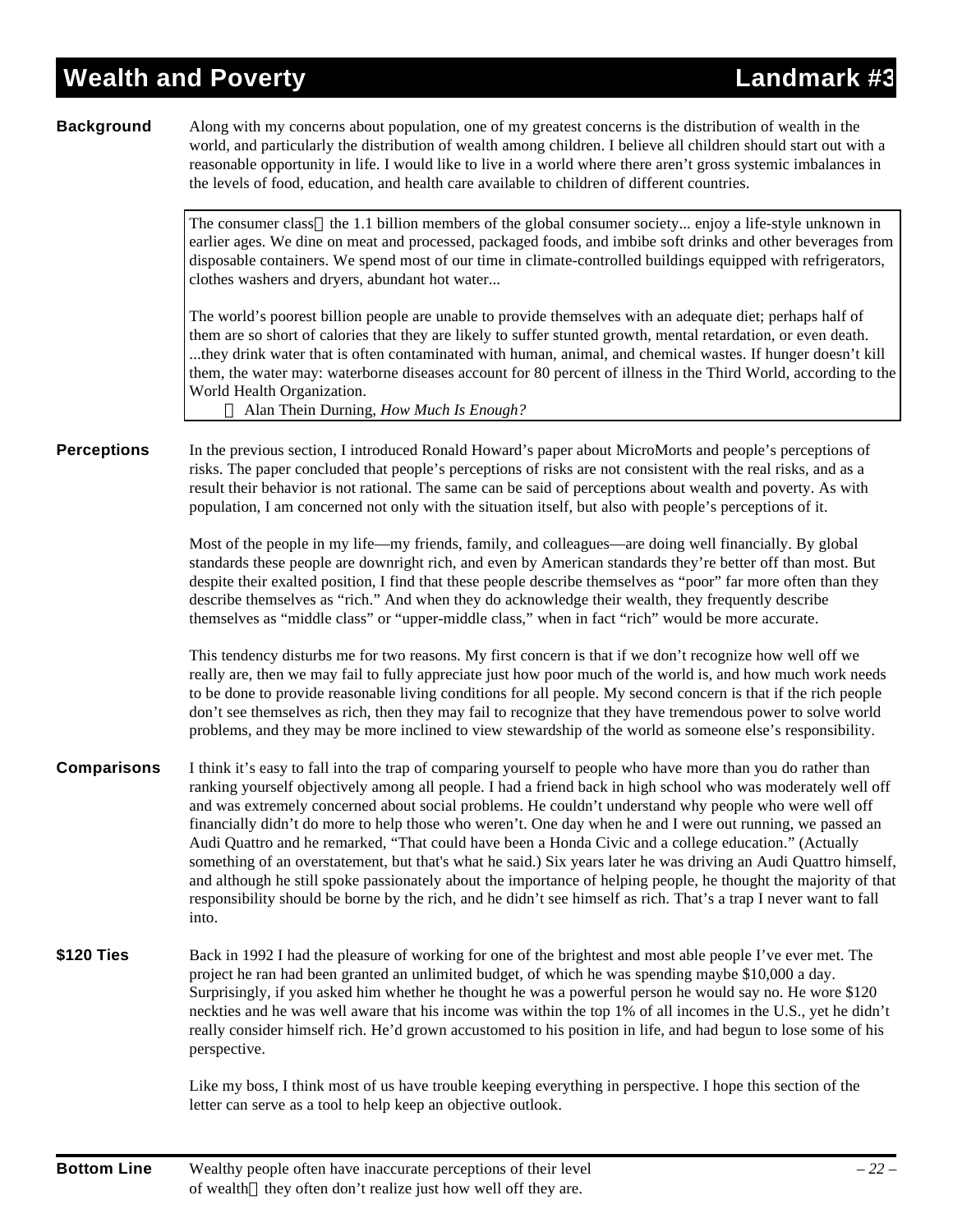#### **Perceptions of Wealth Landmark #3**

**Exercises** The next few pages are designed to help you examine your perceptions of how well off you are. The first exercises inquire about your perceptions, and the later exercises test those perceptions.

#### **Exercise**

| On a scale from 1 to 10, how rich do you think you are?         |  |
|-----------------------------------------------------------------|--|
| What percentage of the U.S. population is poorer than you are?  |  |
| What percentage of the world population is poorer than you are? |  |
|                                                                 |  |

**Test Your IQ** The graph below, *Income Distribution in the United States in 1992*, is here for you to test your IQ—your *income quintile*. Do you think your income is in the top 20% of all U.S. incomes? The bottom 20%? The middle? In the exercise above, what percentage of the U.S. population did you guess were poorer than you?

#### **Exercise**

The graph below shows the distribution of income among taxpayers in the U.S. It shows that generally speaking not too many people have really high or really low incomes, and most people have incomes that fall somewhere in the middle. The way you'd normally use this graph would be to locate your gross annual income on the scale at the bottom and then draw a vertical line to the top of the graph to find what percent of American taxpayers earn less than that amount. But you can't do that on this graph because I've drawn a big black line across the income scale at the bottom. So you're going to have to guess.

Draw a vertical line on the graph where you think your income is. If you're married, count your income as being one half of the sum of your income and your spouse's income. According to your estimate, what percentage of Americans earn less than you do?

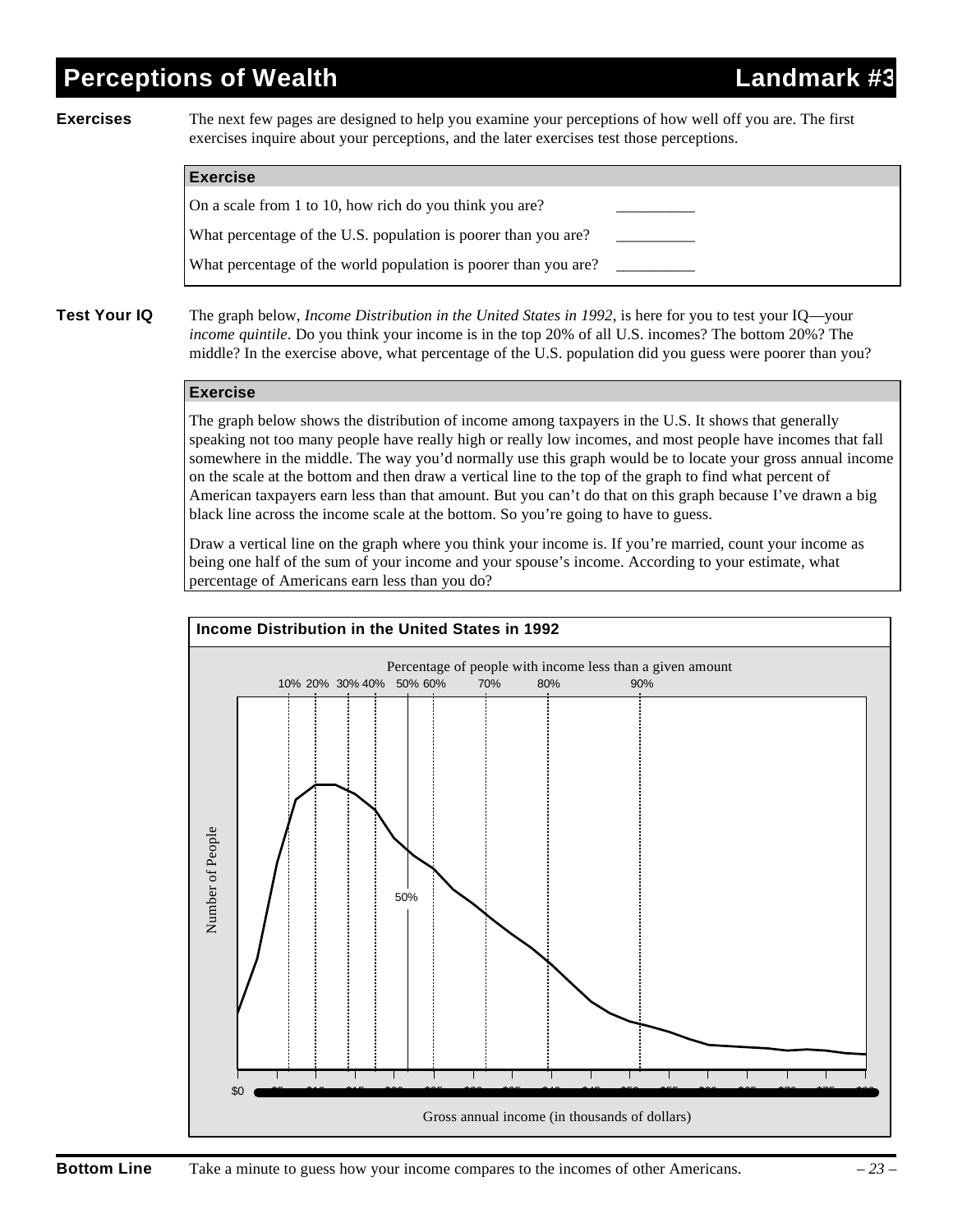## **Income Levels in the U.S. Landmark #3**

**Check Your** Okay, now check the guess that you made on the last page. Here's the same graph again, but this time with the **Guess** scale on bottom. Find your gross annual income on the scale at the bottom and draw a vertical line to the top. What percentage of Americans earn less than you do? Compare this result to the answer you gave in the exercise on the previous page. Were your perceptions accurate?



#### **Think Globally** By now you should have a pretty good idea of where you fit in among Americans. Now let's move on to take a global perspective.

#### **Exercise**

Think a little bit about the things you take for granted—clean drinking water, refrigerated food, affordable birth control, nutritionally sufficient food, and perhaps even convenient access to a car, a TV, and a phone. Fill in the chart below to show which of these four things you have in your household, how many of each of them you think exist worldwide, and what portion of the world population has access to them.

|                                                           | TV | phone car | fridge |
|-----------------------------------------------------------|----|-----------|--------|
| Do you have one of these in your household?               |    |           |        |
| How many of these do you think exist in the world?        |    |           |        |
| How many people do you think have one in their household? |    |           |        |

Finding authoritative answers to these questions is left as an exercise for the reader. Try going to a local library and asking a reference librarian for advice about where to find this information. While you're at the library, check out some of the books that I recommend in the appendix.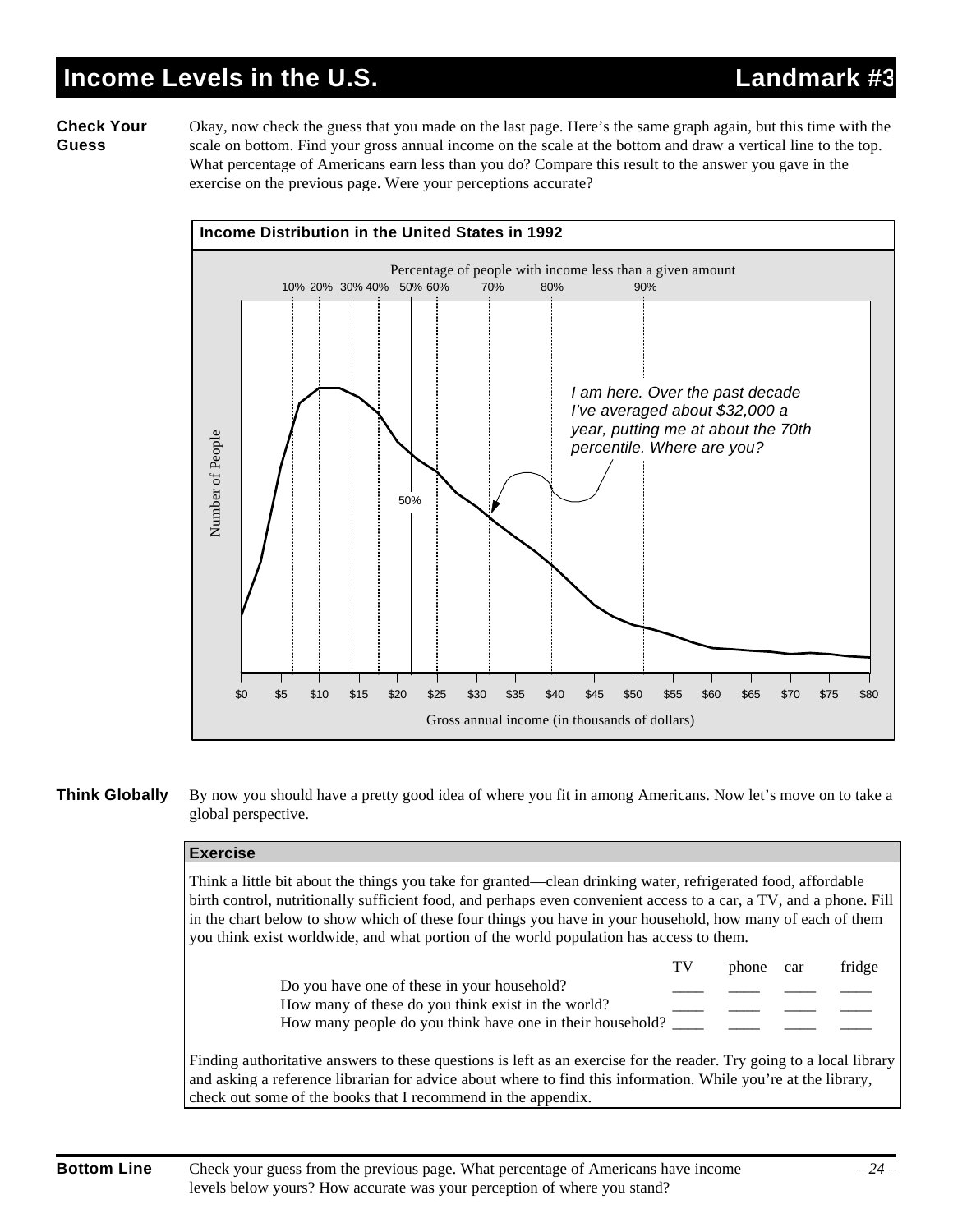### **Global Income Levels Landmark #3**

**Rich & Poor** The graph below shows a rough approximation of the distribution of income worldwide. Most people live on an annual income between \$750 and \$7,500, which is generally enough to provide a good standard of living. On the left edge of the graph, over a billion people live in absolute poverty, lacking sufficient food and clean water. The right side of the graph shows the consumer class, where over a billion people like me enjoy much more wealth than we need to get by, consume resources at an alarming rate, and consistently fail to take action to address world poverty.



**Vital Signs** This small sampling of statistics may help give you a better feel for the magnitude of world poverty:

- Some 1.2 billion people lack water safe to drink—one out of five people.
- About 36,000 children die each day, largely for lack of food and clean water—14 million per year.
- 1 million women die each year from preventable reproductive health problems.
- About 1 billion adults, one in five, cannot read or write—70% of these adults are women.
- About 130 million children of primary school age are not in school—70% of these kids are girls.
- One in three children is malnourished.
- 100 million people in the world are homeless.
- 500 million people eat too much, and another 500 million people eat scarcely enough to stay alive.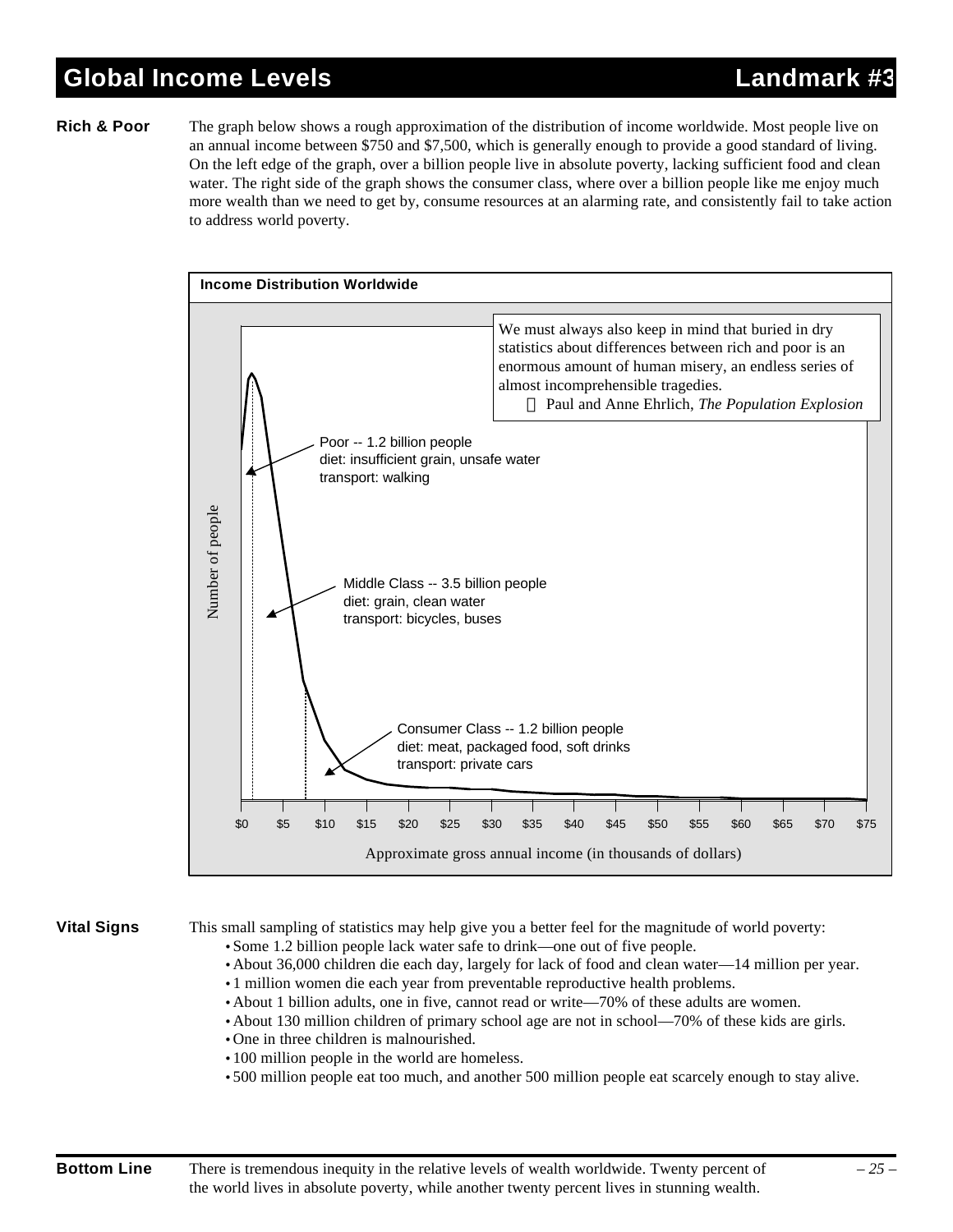For the past ten pages I've been outlining what I view to be the major landmarks in the terrain of human problems. So far I've touched on population and natural resources, wealth and poverty, and the surprisingly small cost of solving many "big" problems. The last landmark I want to bring up is government.

Worldwide, the governments we've built for ourselves have become one of the most powerful human forces on the planet, second only to the collective action of individuals. Fortunately, it's widely recognized that governments wield enormous power, and a great deal of our day-to-day news involves governments and government actions. Unfortunately, on the whole, the governments of the world are doing far less than they could to address world problems. I have three general criticisms of governments—oppression, nationalism, and waste—each of which I'll outline separately below.

**Oppression** My greatest concern is over governments which intentionally oppress people, in the way so many autocratic governments seem to do. Stalin's government was a prime example—a government that intentionally killed millions of its own citizens, tortured subversives, obstructed travel into and out of the country, and actively repressed freedom of speech, assembly, and religion. Though perhaps not as bad as Stalinist Russia, today's North Korea is another example of an unrepresentative government—a government which simply isn't looking out for the best interests of its citizens.

> Democracies tend to be far better at meeting the needs of the people, and I'm pleased to see the current world trend toward democracy. In terms of how it treats its own citizens, I believe the United States government is one of the best in the world. Our constitution is idealistic, practical and operative; our democratic process is regular and reliable; and our elected representatives are alert and responsive to the desires of their constituencies. We enjoy freedom of expression, freedom to travel, freedom to gather, freedom to practice our religions, and a host of other civil liberties.

**Nationalism** My second general criticism is of government actions that promote nationalism, unnecessarily widening the cracks of tribalism fracturing the world's people. Like all forms of tribalism, I think nationalism arises from fundamental human nature—an instinct to band together in the face of adversity. I consider tribalistic instincts to be comparable to other basic human instinctive reactions, like instinctive violence and instinctive sex drive. At some point all these instincts were essential to human evolution, but in civilized society they must be carefully moderated and channeled. We still have avenues of expression for violent behavior, but we also have strict laws, customs, and taboos that help to curb rape, murder, child pornography, etc.

> But we have no such cultural defenses against nationalism. We routinely encourage patriotism, team spirit, and concern for the interests of *our* group before all others. Nationalism encourages us to look at the world as a zero sum game—a contest in which some win and some lose, and the more *they* win, the more *we* lose. We seem to think that if the Japanese are getting richer it means we're getting poorer. Sometimes that may be true, but often life is a positive sum game in which all players grow richer together. The world today is fabulously richer than it was just a few centuries ago, and people all over the world are working hard, creating wealth. That work should be applauded and rewarded, wherever it is done.

> Our governments are not responsible for creating nationalism, but they often encourage it and play off of it. At one level individual officials—presidents, generals, and representatives—publicly call for patriotism and represent other nations as mock adversaries. On a second level, our very system of government promotes nationalism, by making citizenship more of a birthright than a free choice, by valuing the lives of citizens more highly than non-citizens, and, through taxation, by forcing those values upon the people. We would all be better off if governments did more to promote free trade, free travel, and economic and military interdependencies. What would the world look like if our governments acted as catalysts in the global melting pot, rather than membranes?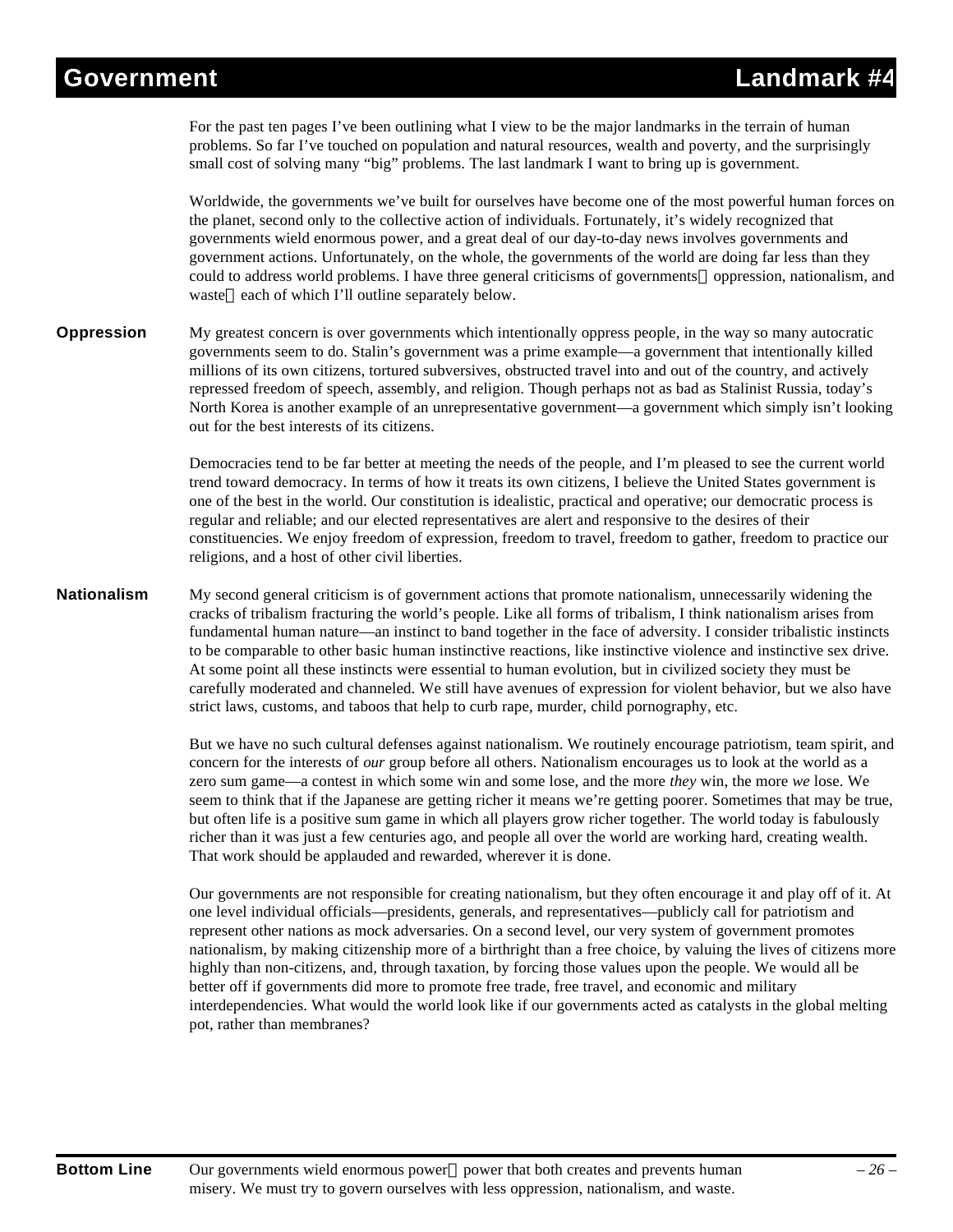#### **Government Waste Landmark #4**

**Waste** My third criticism, and the one most pertinent to the U.S. government, is of economic waste. Large, centralized organizations are notoriously difficult to manage efficiently, and in today's economic climate monolithic organizations like GM, IBM, and the USSR are faltering, failing, dissolving, and re-forming into their smaller, more responsive, semi-autonomous components. More than anything else this represents a long overdue switch from wasteful planned economies to more efficient, regulated-market economies. Years ago someone told me that the U.S. military was the second-largest planned economy in the world, behind only the USSR. Now there is no USSR and the former Soviet states are moving to free market economies. I wonder, is the U.S. military machine, built to keep the world safe from communism, now itself the largest planned economy in the world?

> Here in the U.S., the government causes economic waste in two ways—with its taxation policies and its spending policies. I'll start with taxation. Any tax has two effects—it generates revenue for the government and it discourages certain behavior. The Clinton administration has pushed for a BTU tax, carbon tax, or significant gas tax in an effort to reduce both pollution and excessive energy dependence. But these measures have not been popular, and currently we don't have significant pollution taxes, despite the fact that we want to discourage pollution. Instead we try to control pollution through regulation, like California's law that 10% of all corporate auto fleets must be electric within a decade. The one thing we do tax heavily is income, with capital gains tax, income tax, social security tax, etc. That's counterproductive—we shouldn't tax income because we don't want to discourage income, and we shouldn't tax employment because we don't want to discourage employment. Income tax is beneficial because it raises revenue, but any tax raises revenue, so we might as well only tax things we want to discourage. Ideally, I'd like to live in a place that replaced income tax with taxes like carbon tax, pollution tax, heavy metals tax, land abuse tax, aquifer reduction tax, road use tax, and logging tax. In addition to systematically taxing the wrong things, current U.S. tax policy is just plain messy, with inconsistent, arbitrary policies that at times encourage businesses and individuals to arrange their affairs so as to minimize tax exposure rather than to create wealth. One thing we clearly need is a simpler tax policy.

> The second way that the U.S. government causes economic waste is by allocating resources poorly. The most obvious case of this is military spending. The cold war is over, yet we still allocate over 250 billion dollars per year to military spending, several times as much as Germany, Japan, China, Iraq, Iran, Cuba, Libya, and Panama *combined*. The U.S. soldiers in the Gulf War were, on average, safer than if they'd stayed in the U.S., while average life expectancy for a black male born in Harlem is lower than the life expectancy of a boy born in Bangladesh, one of the very poorest countries in the world. These problems can only get worse unless we stop squandering urgently needed resources on superfluous military might.

Every gun that is made, every warship launched, every rocket fired signifies in the final sense, a theft from those who hunger and are not fed, those who are cold and not clothed. The world in arms is not spending money alone. It is spending the sweat of its laborers, the genius of its scientists, the houses of its children. Dwight D. Eisenhower, 1953

Our government has kept us in a perpetual state of fear—kept us in a continuous stampede of patriotic fervor with the cry of grave national emergency... Always there has been some terrible evil to gobble us up if we did not blindly rally behind it by furnishing the exorbitant sums demanded. Yet, in retrospect, these disasters seem never to have happened, seem never to have been quite real.

General Douglas MacArthur, 1957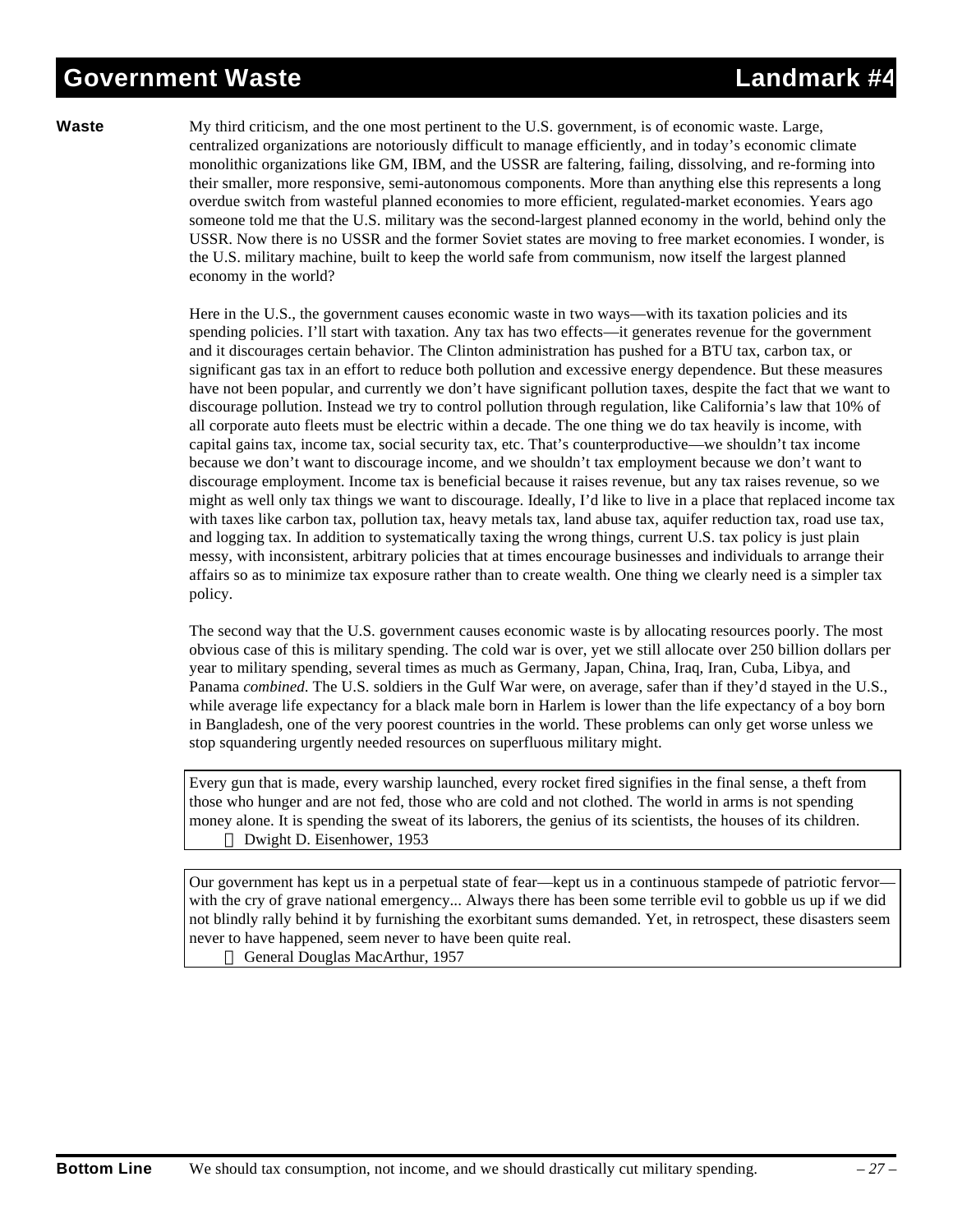## **Working With and Without Government Landmark #4**

**Popular Control** What should we do about these major deficiencies of government? I recommend a balance of two approaches: (1) try to fix the problems, and (2) try to work around them. The steps toward fixing the problems of government are familiar ones—writing letters, demonstrating peacefully, being an informed citizen and voting whenever possible, supporting alternative candidates, and supporting organizations like Amnesty International and the ACLU (American Civil Liberties Union). Worldwide, individuals need to try to rein in their governments—try to make them less oppressive, less provincial, and more responsive to the needs of the people.

> Reason and free inquiry are the only effectual agents against error... They are the natural enemies of error, and of error only... If it [free inquiry] be restrained now, the present corruptions will be protected, and new ones encouraged. Was the government to prescribe to us our medicine and diet, our bodies would be in such keeping as our souls are now. Thus in France the emetic was once forbidden as a medicine, the potato as an article of food. Government is just as fallible, too, when it comes to systems in physics. Galileo was sent to the Inquisition for affirming that the earth was a sphere; the government had declared it to be as flat as a trencher, and Galileo was obliged to abjure his error... It is error alone which needs the support of government. Truth can stand by itself.

Thomas Jefferson, in a passage from *Notes on Virginia*

**Independent** Secondly, we must not rely on our governments to solve our problems. Here in America I think we've **Action** increasingly come to view our government the same way small children view their parents—as the single source of solutions to all our problems, obviating all need for individual responsibility. We blindly trust the government with our tax money and our welfare, and then when things don't go smoothly we turn around and use the government as a scapegoat—"it's not our fault, the government should have taken care of that."

> The media brings us images of needless tragedy around the world: war and poverty, oppression and ecological abuse. With a sense of detached dismay we watch the reports come in, and sitting in our recliners, sipping our Cokes<sup>TM</sup>, we say with lazy conviction, "That's intolerable! *They* should be doing something to stop that." We should not, and cannot, rely on the government to solve all our problems.

> We cannot afford to wait for our governments—we must learn to solve problems ourselves. We must practice taking personal responsibility and showing individual initiative in addressing major problems. The Gumption Trust is one small initiative—important and significant, but a drop in the bucket. All over the world concerned individuals are working hard to make the world a better place. These are the people to whom we should give our trust and allegiance.

Governments could go on talking from now to doomsday. We must prevent the destruction of western civilization.

Albert Einstein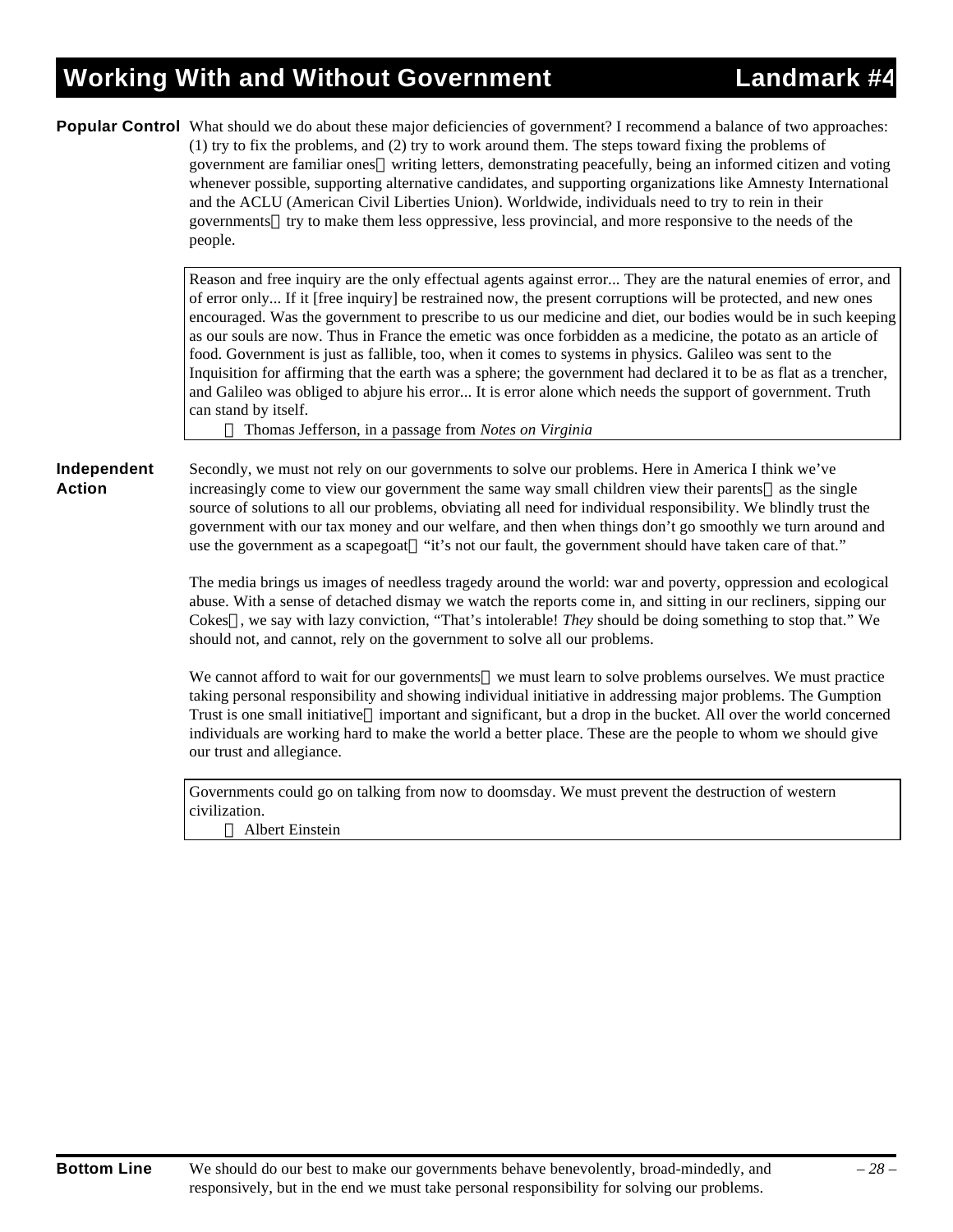## **The U.S. Budget Landmark #4**

**What Do** On the previous page I encouraged you to be an informed citizen and take an active role in the affairs of **You Think?** government. Taking an interest in the budget of your government is one of the many avenues you might explore. The chart below shows a rough breakdown of the estimated 1995 federal expenditures, along with my own off-the-cuff suggestions about where we should be spending our money. How would you allocate the federal budget? What programs would you add, and what would you cut?

|         | Your Goals |         | 1995 Outlays | Mv           | Goals | <b>Budget Item</b>                                                               |                    |
|---------|------------|---------|--------------|--------------|-------|----------------------------------------------------------------------------------|--------------------|
| billion | %          | billion | %            | billion      | %     |                                                                                  |                    |
|         |            | 273     | 17.5%        | 136          | 8.7%  | DOD, DOE defense activities, and international security assistance               | ⇩                  |
|         |            | 39      | 2.5%         | 39           | 2.5%  | Veterans benefits (income security, housing, health care, education, etc.)       |                    |
|         |            | 12      | 0.7%         | 12           | 0.7%  | Foreign affairs and international cooperation                                    |                    |
|         |            | 4       | 0.3%         | 8            | 0.5%  | International development and humanitarian assistance                            | 企                  |
|         |            |         |              | 12           | 0.8%  | International family planning initiative                                         | 仚                  |
|         |            |         |              | 25           | 1.6%  | International safe water initiative                                              | 仚                  |
|         |            |         |              | 3            | 0.2%  | International literacy initiative                                                | $\hat{\mathbb{U}}$ |
|         |            |         |              | 8            | 0.5%  | International health care initiative                                             | ⇧                  |
|         |            |         |              | 20           | 1.3%  | International food and shelter initiative                                        | ⇧                  |
|         |            | 1       | 0.1%         | 12           | 0.8%  | Energy conservation, emergency preparedness, information, policy, & regs.        | ⇧                  |
|         |            | 3       | 0.2%         |              | 0.1%  | Energy supply                                                                    | $\hat{\mathbf{u}}$ |
|         |            | 19      | 1.2%         | 19           | 1.2%  | Nat. resources & environment (recreation, conservation, pollution control, etc.) |                    |
|         |            | 17      | 1.1%         | 17           | 1.1%  | General science, space & technology                                              |                    |
|         |            | 14      | 0.9%         | 14           | 0.9%  | General government                                                               |                    |
|         |            | 17      | 1.1%         | 22           | 1.4%  | Judicial, correctional, and law enforcement                                      | ⇧                  |
|         |            | 221     | 14.1%        | 221          | 14.1% | Income security (food, housing, unemployment, retirement, and disability)        |                    |
|         |            | 124     | 7.9%         | 80           | 5.1%  | Health care (services, research, safety, and health security)                    | $\hat{\mathbf{u}}$ |
|         |            | 156     | 9.9%         | 156          | 9.9%  | Medicare                                                                         |                    |
|         |            | 337     | 21.5%        | 337          | 21.5% | Social security                                                                  |                    |
|         |            | 54      | 3.4%         | 70           | 4.5%  | Education, training, employment, and social services                             | ⇧                  |
|         |            | 9       | 0.6%         | 9            | 0.6%  | Community/regional development                                                   |                    |
|         |            | 6       | 0.4%         | $\mathbf{1}$ | 0.1%  | Postal service and other commerce                                                | ⇩                  |
|         |            | 38      | 2.4%         | 8            | 0.5%  | Transportation                                                                   | $\hat{\mathbf{U}}$ |
|         |            | 10      | 0.6%         | $\mathbf{1}$ | 0.1%  | Farm income stabilization                                                        | ⇩                  |
|         |            | 3       | 0.2%         | 3            | 0.2%  | Agricultural research and services                                               |                    |
|         |            | 213     | 13.6%        | 213          | 13.6% | Net interest on debt                                                             |                    |
|         |            |         |              | 124          | 7.9%  | Debt reduction                                                                   | ⇧                  |
|         | 100%       | 1,571   | 100%         | 1,571        | 100%  | Total                                                                            |                    |

#### **Exercise**

Fill in the left hand column on the chart above to indicate your desired level of funding for each of the government activities listed. Photocopy this page and send copies to your elected representatives. To get your congressmembers' names, phone numbers, and addresses, call one of these numbers during business hours and press 5:

| <b>Time Zone</b> | <b>Number</b> | <b>Addresses:</b>              |                        |                               |
|------------------|---------------|--------------------------------|------------------------|-------------------------------|
| Eastern          | 800-347-1997  | President Bill Clinton         | Your Senator's Name    | Your Representative's Name    |
| Central          | 800-359-3997  | The White House                | U.S. Senate            | U.S. House of Representatives |
| Mountain         | 800-366-2998  | 1600 Pennsylvania Avenue, N.W. | Washington, D.C. 20510 | Washington, D.C. 20510        |
| Pacific          | 800-726-4995  | Washington, D.C. 20500         |                        |                               |
|                  |               |                                |                        |                               |

Politicians usually figure one letter represents about a hundred constituents. People don't realize it, but ten letters to a congressman or senator or governor will often get real results. David Siegel, *What Is Worth Doing*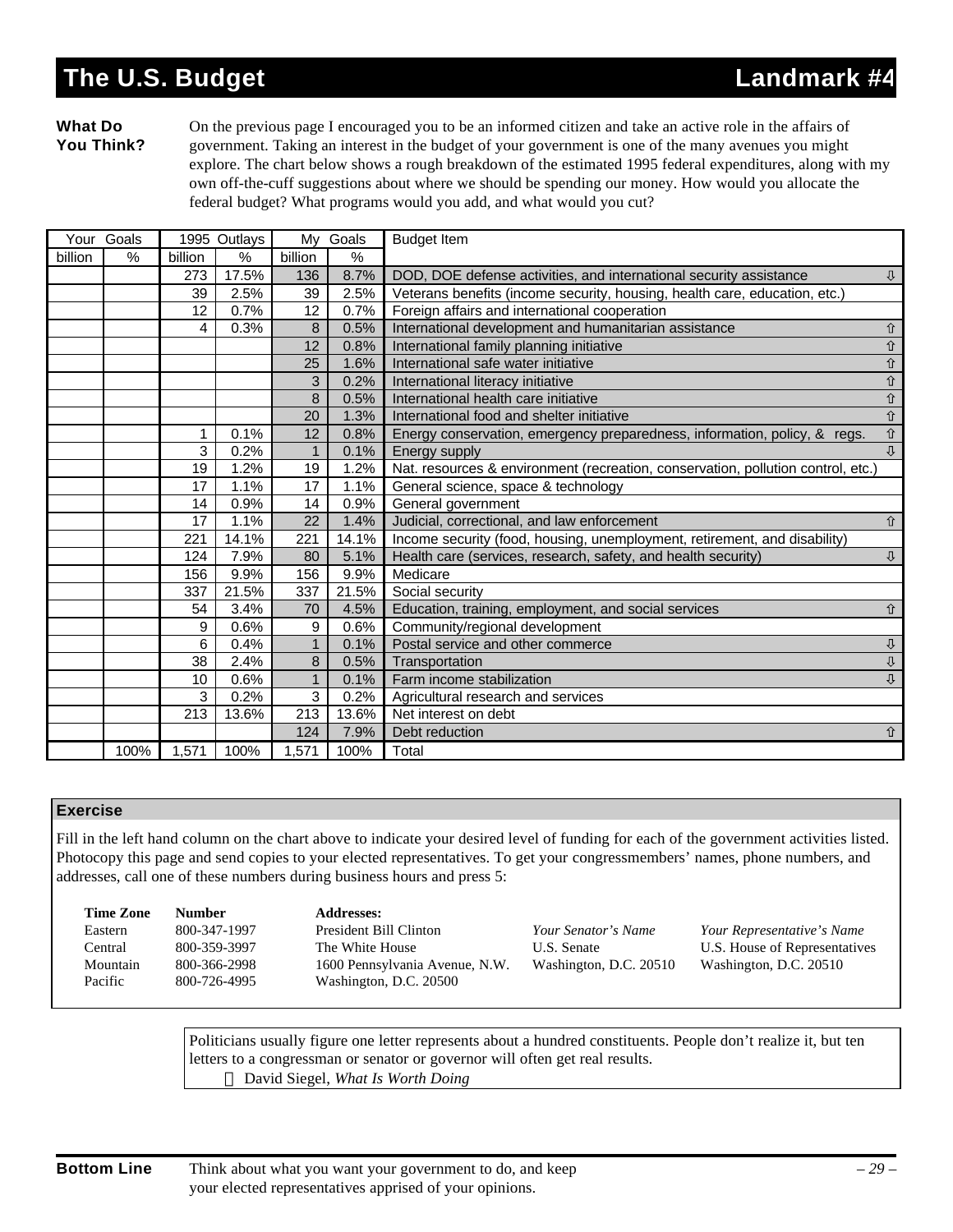Never doubt that a small group of thoughtful, committed citizens can change the world. Indeed, it's the only thing that ever has. Margaret Mead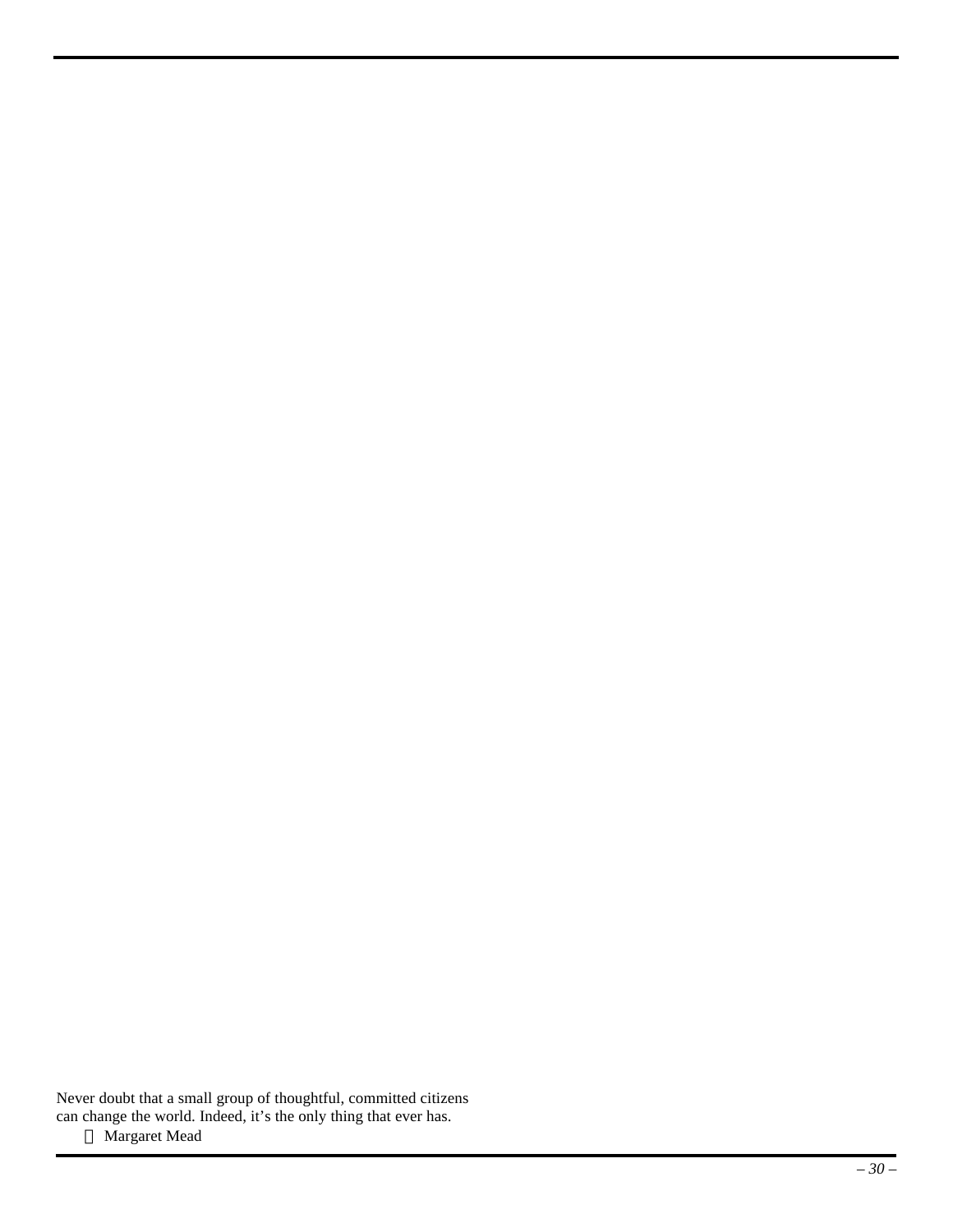## The Next Step

what you can do, and not do, to help make the world a better place to live

The great aim of education is not knowledge but action. — Herbert Spencer

The best way to predict the future is to create it. Alan Kay

We must be the change that we wish to see in the world. Mahatma Gandhi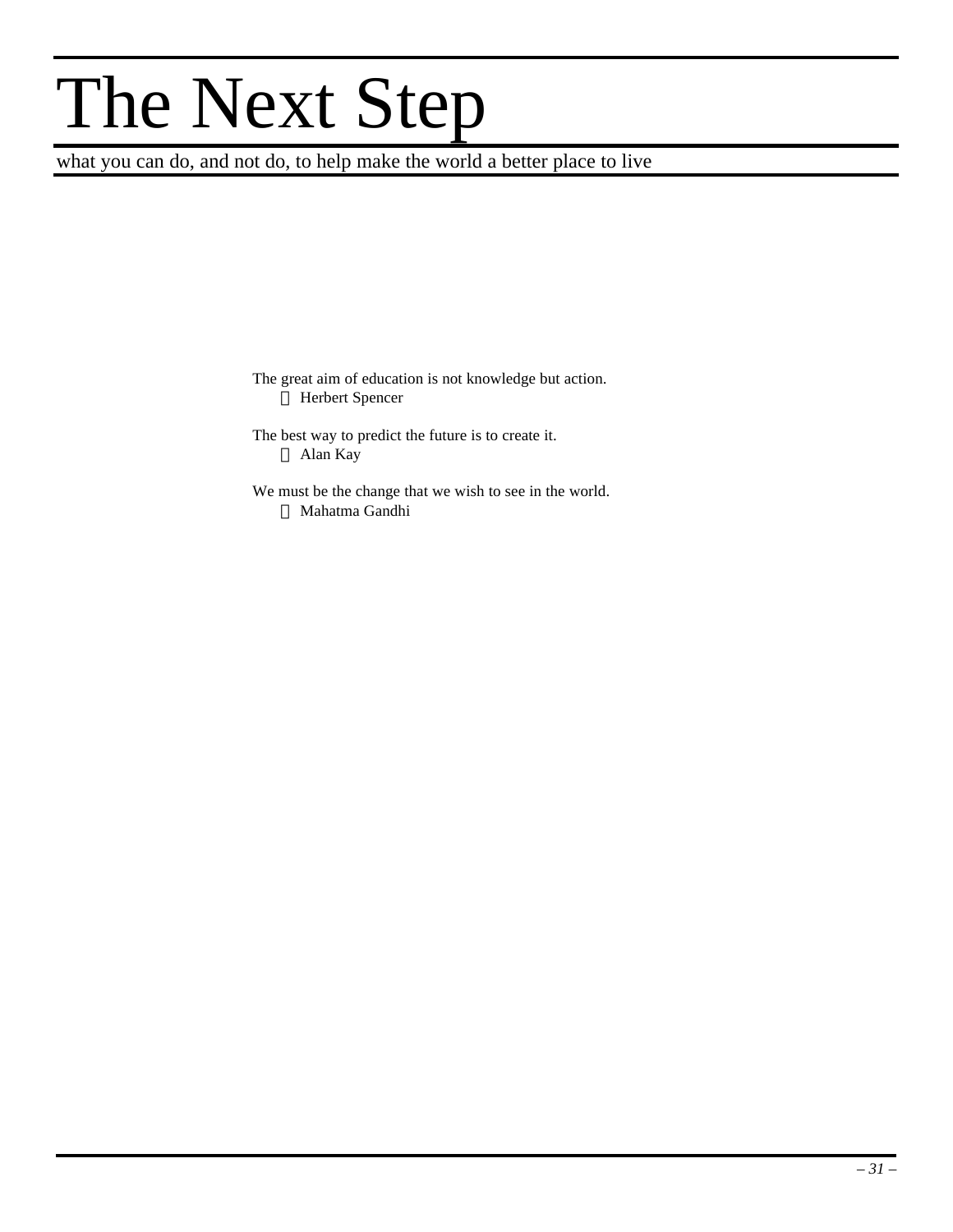## **A Call To Inaction**

| General<br><b>Inaction</b>         | I've spent the last thirty-something pages telling you all about the world's many problems. It's high time I<br>made some concrete suggestions about what to do about them. So what do I think we should do to solve our<br>problems? Well, for starters, nothing.                                                                                                                                                                                                                                                                                    |
|------------------------------------|-------------------------------------------------------------------------------------------------------------------------------------------------------------------------------------------------------------------------------------------------------------------------------------------------------------------------------------------------------------------------------------------------------------------------------------------------------------------------------------------------------------------------------------------------------|
|                                    | As far as ecological problems are concerned, there is little we need to do. The earth does not need to be saved,<br>it needs to be let alone. We don't need to start restoring the environment so much as we need to stop<br>destroying it. We don't need to take action nearly so much as we need to refrain from taking action. Refrain<br>from logging, refrain from eating beef, refrain from driving cars, refrain from having more than one child,<br>refrain from buying things we don't need, refrain from building armies and fighting wars. |
|                                    | Many social problems could also be alleviated simply by restraint—by refraining from excessive drug and<br>alcohol use, refraining from abusing children, refraining from unprotected sex, refraining from unlawful acts,<br>and refraining from acts of anger, greed, power, and pride.                                                                                                                                                                                                                                                              |
|                                    | Of course this is all a gross oversimplification of complex realities. Many problems do require your action, and<br>many behaviors are difficult to voluntarily refrain from. Nonetheless, <i>restraint</i> is a good rule of thumb, and a<br>call to inaction is in order.                                                                                                                                                                                                                                                                           |
| <b>Personal</b><br><b>Inaction</b> | Here's a quick list of specific things that you can not-do to help solve world problems.<br>(1) Don't have more than two kids. Encourage your kids not to have more than two kids.<br>(2) Don't eat beef.<br>(3) Don't kill anyone.<br>(4) Try not to own a car.<br>(5) Try not to consume more than your fair share of the world's resources.<br>(6) Endeavor to live cheaply. Set a tight budget for yourself.<br>(7) Don't mow your lawn.<br>(8) Refrain from unsafe sex.<br>(9) Don't use much energy.<br>(10) Think before you act.              |
|                                    | (11) When in doubt, refrain from action.                                                                                                                                                                                                                                                                                                                                                                                                                                                                                                              |

(12) Live simply so that others may simply live.

#### **Exercise**

Greenpeace makes dozens of different Tshirts, earrings, hats, coffee mugs, and key chains. Why don't I make Gumption Trust T-shirts?



Modern society will find no solution to the ecological problem unless it takes a serious look at its life-style. - Pope John Paul II

In Tennessee there is an old saying: When you are in a hole, stop digging. Vice President Al Gore, *Earth in the Balance*

We have met the enemy and he is us. Pogo

The single simplest and most effective thing anyone could do to save Earth is to have no more than two children.

Paul and Anne Ehrlich, *Healing the Planet*

For fast-acting relief, try slowing down.

Lily Tomlin

It is impossible to give the whole planet the kind of life-style you have here, that the Germans have, that the Dutch have ... and we must face this reality. Jose Lutzenberger, Brazil's Secretary of State for Environment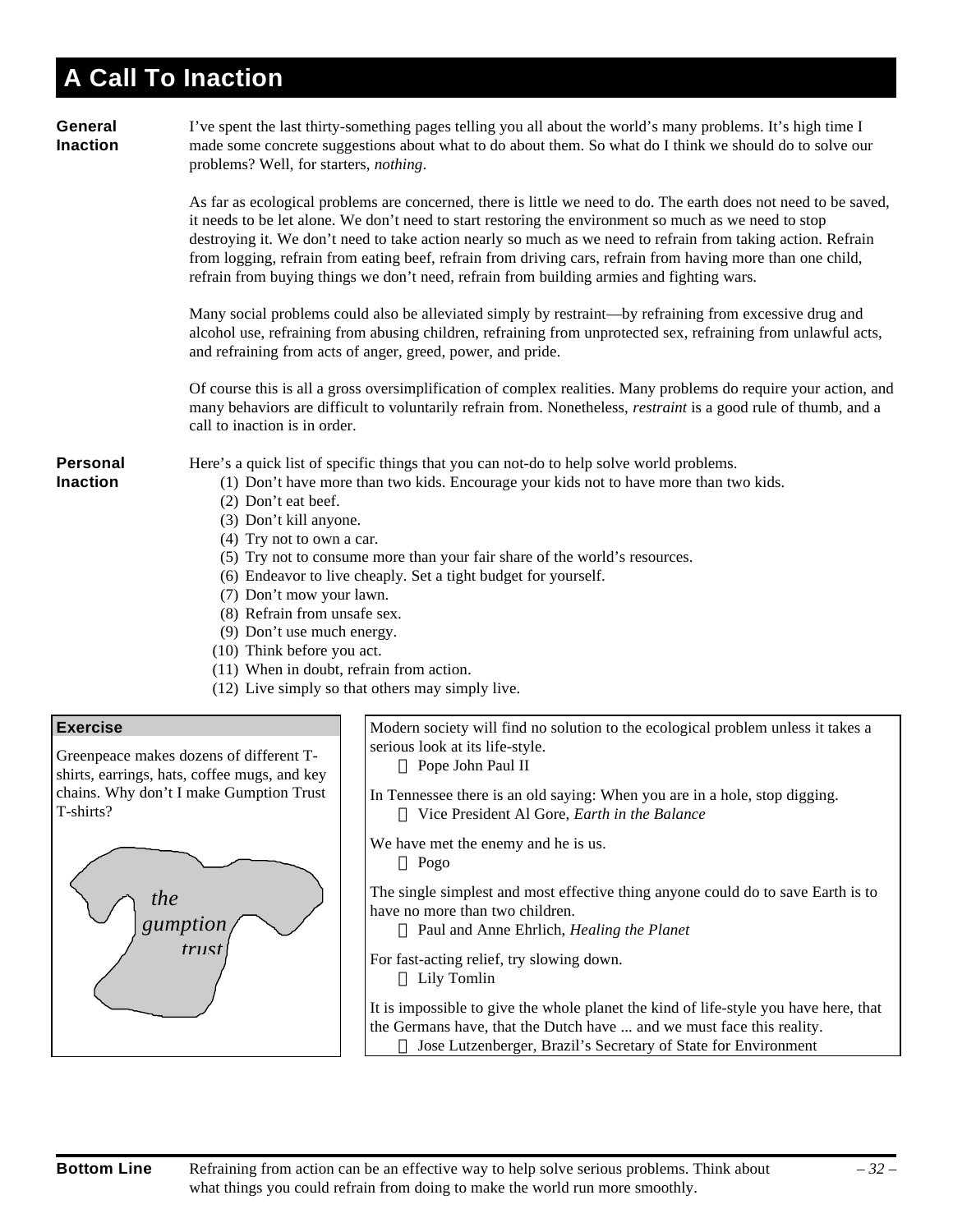## **A Call To Action**

#### **General Action** On the previous page I gave examples of particular *inactions* that we can take to make the world a happier place. Here I'm going to talk about *actions*—there are lots of constructive actions we can take too. (For every inaction there is an equal and opposite action?)

You've probably already heard all sorts of ideas about things you can do to solve human problems. You've seen books like *Fifty Simple Things You Can Do To Save The Planet*. You've gotten fliers asking you to recycle. You've had charities call requesting your money. Those calls to action are all good, but I sometimes feel they're simply not enough. Someday I'd like to write a book called *Fifty Much Harder But More Significant Things You Can Do To Prevent Human Misery*. Probably wouldn't be a best seller.

**Personal Action** Here's a quick list of things that you can do to build a brighter future.

- (1) Read. Write. Think. Discuss.
- (2) Make a list of actions you can take to make the world a happier place.
- (3) Adopt unwanted children.
- (4) Volunteer at a local non-profit organization.
- (5) Teach yourself about the world, and then teach others.
- (6) Write a letter to your friends—tell them what you think.
- (7) Listen to your friends—consider what they have to say.
- (8) Work hard, and work effectively.
- (9) Make more money than you need.
- (10) Need less money than you make.
- (11) Invest money in social solutions—contribute to organizations that are solving problems.
- (12) Think about the long-term, far-reaching implications of your actions.
- (13) Question authority. Question assumptions.
- (14) Keep asking why.

#### **Sample Action #1**

Take an active interest in energy conservation. Some acts of energy conservation cost money or require sacrifice, but many are painless and free. With some you can even turn a profit. Have a look at what I've written about compact fluorescent lightbulbs on the following pages. Replace your incandescent lightbulbs with compact fluorescent ones-it's a simple, easy, profitable step toward a better world.

#### **Sample Action #2**

Take half an hour to help me make this a more effective mailing. Mark it up in red pen. What parts offended you? What parts inspired you? Write suggestions. Send it all back to me.

#### **Sample Action #3**

Create value, don't make money. When you win a bet in Las Vegas you make money, but not by providing a useful service to anyone—you don't create value. When you rescue the neighbor's cat from a tree you don't make any money, but you do solve a real problem—you create value. Look at your job. Do you solve real problems? Do you create value, or just make money? What can you do to create more value?

If somebody had told me that I would become Pope one day, I would have studied harder. Pope John Paul I

If I had only known, I would have been a locksmith. Albert Einstein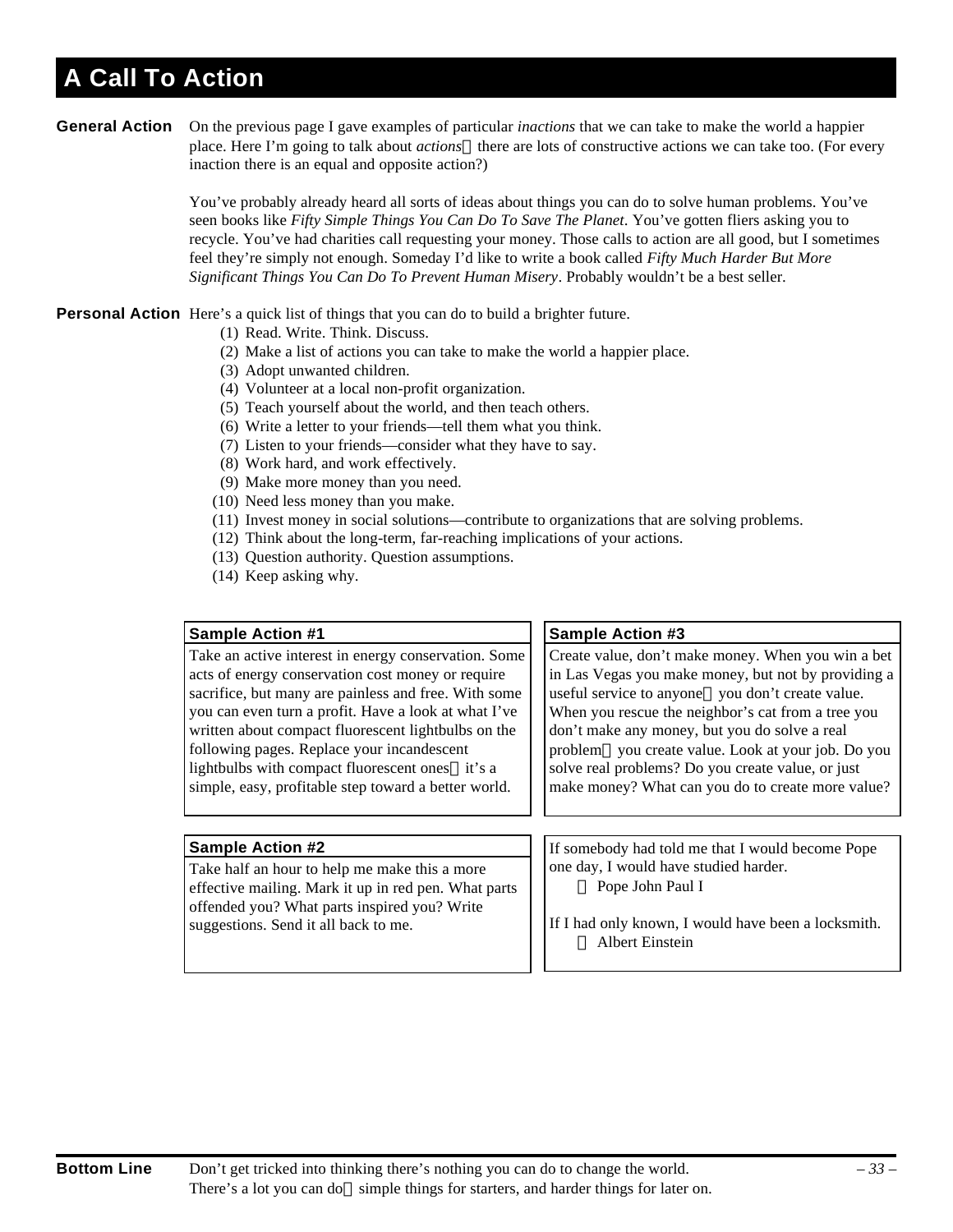## **Compact Fluorescent Lightbulbs**

One simple action you can take to make the world a happier place is to replace standard incandescent lightbulbs with modern compact fluorescent ones. Americans, with only 5% of the world's population, consume about 25% of the world's energy. Most of this energy use results in some kind of pollution. Compact fluorescent lightbulbs prevent pollution and also save time, money, and energy. If you replace a single 90 watt incandescent bulb with a compact fluorescent bulb you will:

- save yourself about \$130 over the next decade (But that's in the decade-from-now inflated dollars. It's only about \$70 in current dollars.)
- avoid having to replace the incandescent bulb when it burns out—11 times
- save about 800 kilowatt hours of energy
- reduce your coal use by about 320 kilograms (700 pounds)
- prevent about 720 kilograms (1600 pounds) of carbon dioxide emissions

If every American household (there are currently 100 million) converted all lamps to compact fluorescents, America would instantly become an energy exporting nation! ... If every human on earth replaced their incandescents with compact fluorescents we could shut down 50 nuclear power plants!

The Real Goods Alternative Energy Sourcebook, 1991





These two graphs show how much money you could save by replacing a single incandescent bulb with a fluorescent one. The graphs compare a 90 watt, 1550 lumen, incandescent bulb with a 22 watt, 1550 lumen, Lights of America bulb. See the comparison chart on the next page for more details.

The top graph shows the cost of using the two types of bulbs. It assumes that the incandescent bulbs cost about \$1 each, the fluorescent bulb costs about \$20, and energy costs about 10 cents per kilowatt hour. As you can see, the fluorescent bulb pays for itself after about 2500 hours of use.

The bottom graph is more realistic than the top one. It shows your bank account. You start with \$150 in the bank, earning 5% interest a year. Energy costs 10 cents per kilowatt hour the first year but goes up with inflation—5% per year.

In both graphs the incandescent bulb burns out after 1,000 hours, whereas the fluorescent lasts 12,000. The 11 vertical dashed lines on the graphs show where incandescent bulbs burn out and are replaced with new incandescent bulbs. Surprisingly, the cost of each replacement bulb is almost nothing compared to the cost of powering it—you can barely even see the little \$1 bumps on the incandescent line where the replacement bulbs are purchased.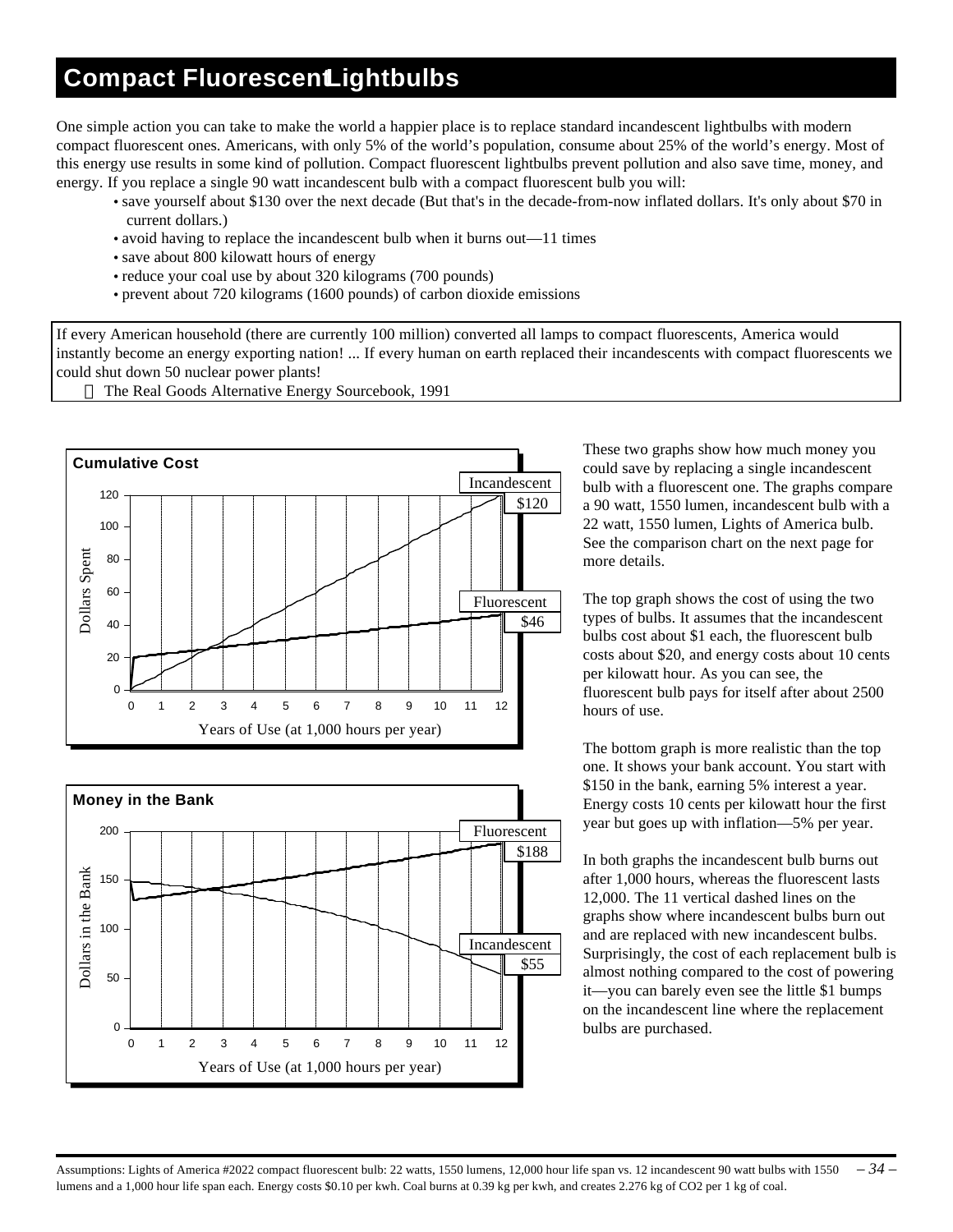## **Compact Fluorescent Lightbulbs**

#### **Compact FluorescentLightbulbs**

Compact fluorescent bulbs screw into the same sockets as regular light bulbs. Generally speaking, you can use a compact fluorescent bulb anywhere you now have an incandescent bulb. There are a couple things you need to be concerned about. You can't use fluorescent bulbs with dimmer switches, and fluorescent bulbs are bigger and heavier than incandescent bulbs, which can sometimes be an issue with desk lamps and table lamps.

#### **Color quality, hum, flicker, and bad vibes**

Fluorescent lighting has a bad reputation for the quality of light it provides. With good reason. Traditional fluorescent bulbs had relatively poor spectral balance. New compact fluorescent bulbs use a much better mix of phosphors (the white powder coating the inside of the bulb), and have a color quality almost as good as incandescent bulbs. Traditional bulbs also used a core-coil ballast design that could result in hum, flicker, or a 60 Hz frequency reported to cause negative physical or emotional reactions. High-quality fluorescent bulbs now use electronic ballasts, which don't have these problems.

**Exercise**

Call your local electric company. Ask them if they subsidize compact fluorescent lightbulbs and where you can buy them. Install 5 this week and reduce your carbon dioxide emissions by about *900 pounds* this year.

Men stumble over the truth from time to time, but most pick themselves up and hurry off as if nothing had happened.

Sir Winston Churchill

#### **Shapes and sizes**

There are dozens of compact fluorescent bulbs on the market, being made by a half-dozen different manufacturers. The bulbs come in all different shapes, sizes and wattages. Three of the common shapes are shown below: the ring, the quad, and the capsule. Floodlights, table lamps, and fixtures are also available. Wattages range from 7 to 30, representing incandescent equivalents from 25 to 135 watts.

#### **Subsidies**

In many places the local power company subsidizes compact fluorescent lightbulbs. Here in the San Francisco Bay area you can get \$27 bulbs for \$10. I hear that in Boston you can get compact fluorescent bulbs for \$2.

 [The U.S. government] should replace every light bulb with one of the new long-life bulbs that consume only a fraction as much electricity to produce the same amount of light.

Vice President Al Gore, *Earth in the Balance*

|                         | <b>Fluorescent</b>                |                          |                                 | Incandescent                       |
|-------------------------|-----------------------------------|--------------------------|---------------------------------|------------------------------------|
| make                    | <b>Lights of America</b><br>#2022 | Osram<br><b>Delux EL</b> | <b>Panasonic</b><br><b>T18W</b> | <b>General Electric</b><br>75 watt |
| brightness              | 1550 lumens                       | 1200 lumens              | 1100 lumens                     | 1300 lumens                        |
| color quality           | 86%                               | 82%                      | 82%                             | 91%                                |
| power                   | 22 watt                           | 20 watt                  | 18 watt                         | 75 watt                            |
| market price            | \$20                              | \$27                     | \$25                            | \$1                                |
| sample subsidized price | \$4                               | \$10                     | \$10                            | \$1                                |
| life span               | 12,000 hours                      | 10,000 hours             | 9,000 hours                     | 1,000 hours                        |
| hum                     | no                                | no                       | no                              | no                                 |
| flicker                 | no                                | no                       | no                              | no                                 |
| instant-on              | instant                           | 1 second                 | 2 seconds                       | instant                            |
|                         |                                   | ⑩                        |                                 |                                    |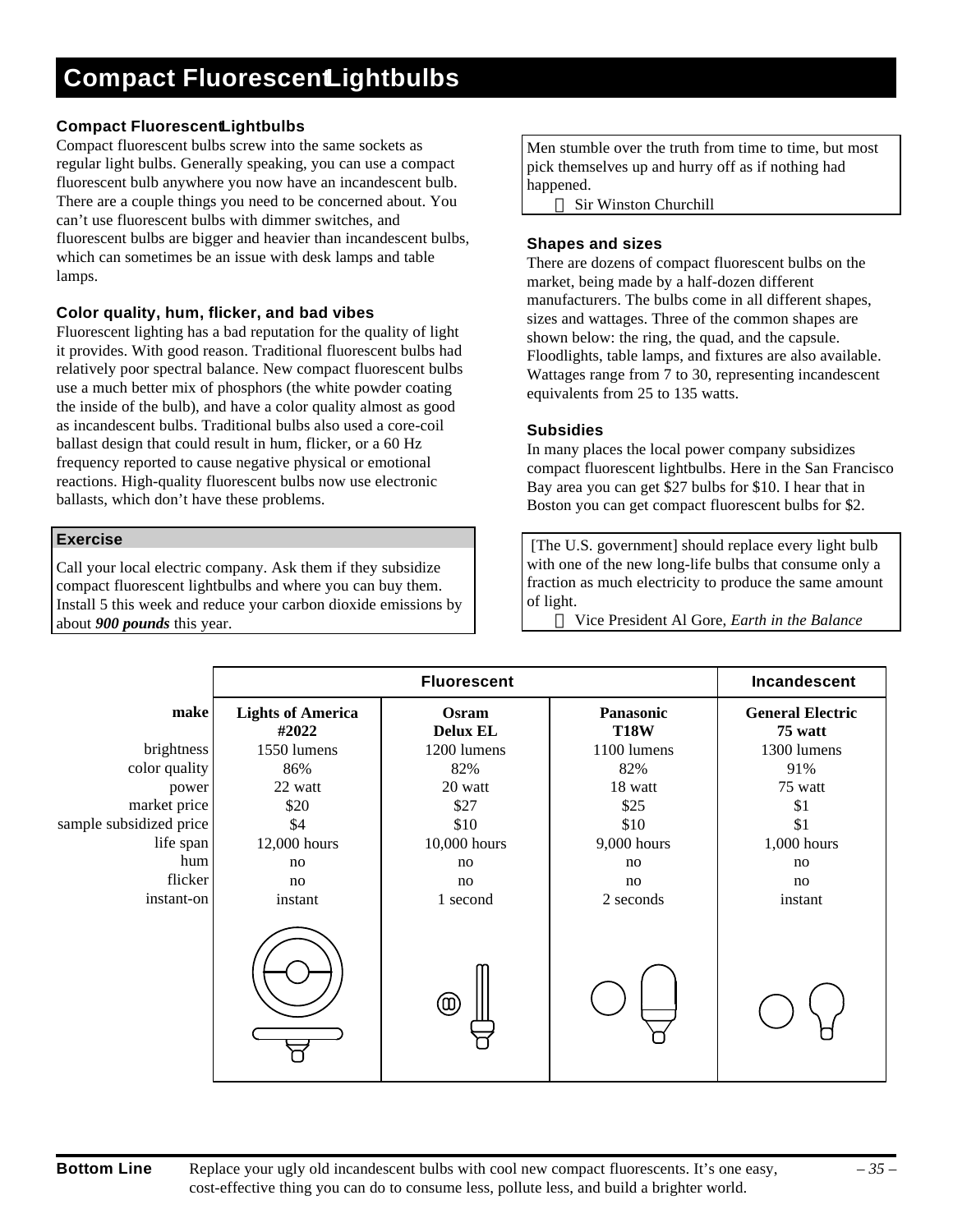## **Family Planning**

**Slowing Down** Like compact fluorescent lightbulbs, family planning is one of the cheapest, simplest, most effective ways we can build a brighter future. Population problems contribute to many of the world's other problems, such as starvation, pollution, and war. By attacking the population problem, we can help curb other problems that cause human suffering. As Vice President Al Gore succinctly put it, "No goal is more crucial to healing the global environment than stabilizing human population."

> Taking the initial steps toward solving the population problem is fairly cheap and easy. To slow the rate of population growth we don't need coercive programs, government restrictions, or sweeping religious conversions. All we need to do is make voluntary family planning programs widely available, which we could do for as little as ten billion dollars per year. But we need to act soon—present family planning services fall far short of reaching the existing demand for them. The U.N. has reportedly calculated that if all women who said they wanted no more children were able to stop childbearing, the number of births would be reduced by 27 percent in Africa, 33 percent in Asia, and 35 percent in Latin America. Universal access to contraceptives and family planning services would have a dramatic impact on population growth. If we could achieve this by the turn of the century, it is estimated that the number of contraceptive users in developing countries would rise from 45 percent today to about 75 percent.

#### **Step One** The first step in solving the population problem is to meet existing demand for family planning. Government programs like the ones in India and China are gradually becoming more wide-spread, less regimented, and better suited to people's wants and needs. Organizations like *Planned Parenthood* and *Pathfinder International* provide advice and leadership to world governments, and bring family planning services to people not served by their governments. Unfortunately, international family planning organizations like *Planned Parenthood* don't have anywhere near the funding needed to reach all the people who need their services. According to *Zero Population Growth*, the United States and other industrialized nations combined spend less money annually to help deliver family planning services to the developing world than U.S. consumers spend each year on Halloween costumes. Step one is to provide adequate levels of funding to international family planning efforts. We don't need to wait for world leaders to do that—you and I can do that directly, simply by sending our money.

Family planning is a controversial subject in some countries. In the '60s and '70s, it was very difficult to discuss, but if you discuss it in health terms, family planning is generally not controversial because it is so important for the health of women and the survival of children.

...the world population crisis which was identified in the '60s really can be essentially overcome if sufficient resources are made available over the next two decades. I think the next two decades are critical: the '90s and the first decade of the next century. And resources are key.

Steven Sinding, Population Adviser at the World Bank and former Director of the Office of Population at the United States Agency for International Development (USAID)

**Step Two** The second step in solving the population problem is to increase awareness of the problem. For example, here in the United States many people mistakenly perceive overpopulation as a third-world problem. In fact, the U.S. already has far more people than it sustainably supports, but the population is still rising, the topsoil is eroding, and the wilderness is being mined, logged, and paved. In a sense, our own reproductive choices are even more important than those of people in developing nations, because the reproductive choices of Americans have a disproportionate impact on the global system—for example, the average American consumes the same amount of energy as 3 Japanese, 6 Mexicans, 13 Chinese, 35 Indians, 153 Bangladeshis, or 499 Ethiopians. Clearly we need to do our share here at home to fight the population problem.

> Limiting human numbers will not alone end warfare, environmental deterioration, poverty, racism, religious prejudice, or sexism; it will just buy us the opportunity to do so.

Paul and Anne Ehrlich, *The Population Explosion*

#### **Exercise**

Don't have more than one kid. Encourage others not to have more than one kid.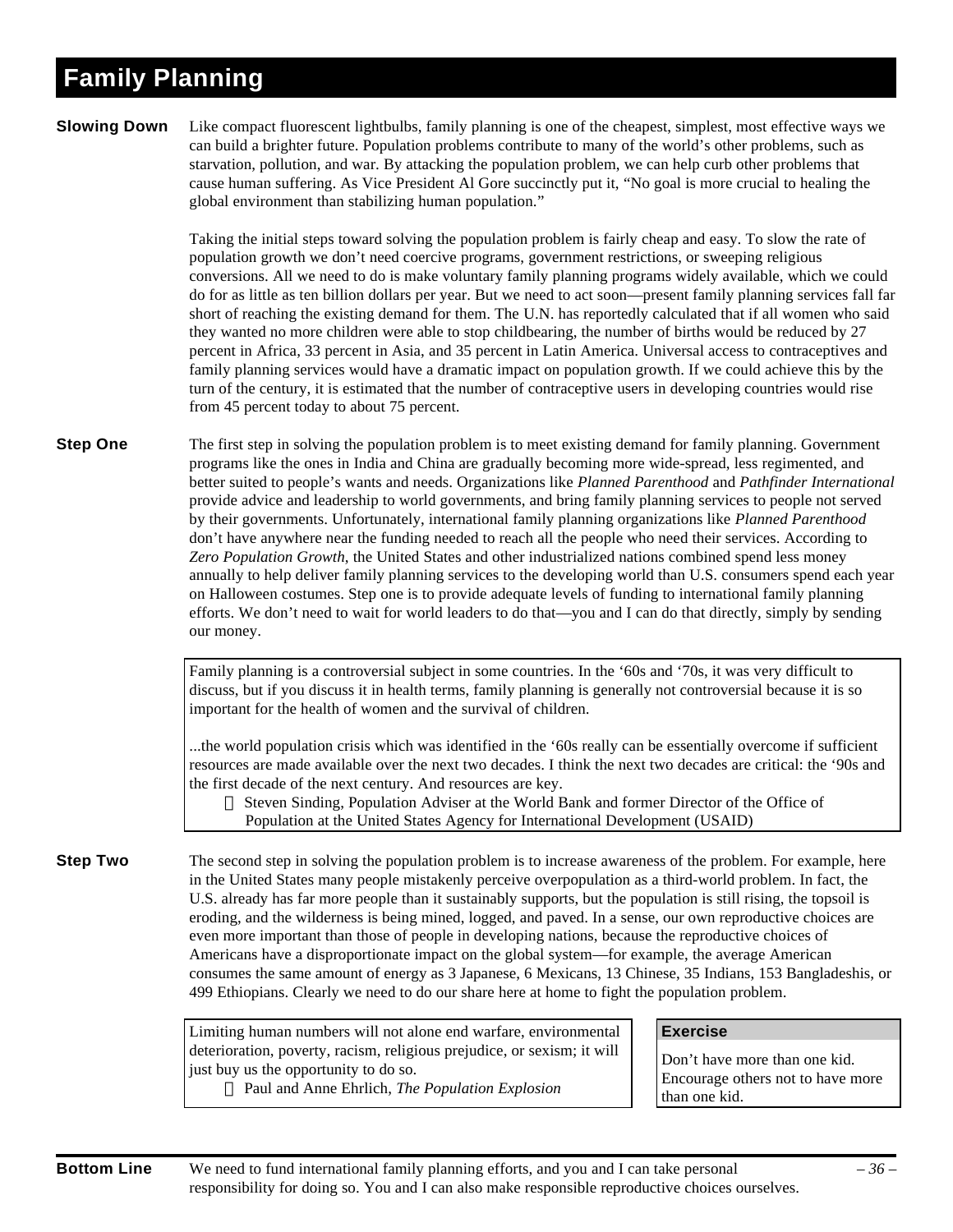### **Philanthropic Contributions**

**Background** One of my tasks from 1992 to 1995 was to figure out how to intelligently allocate the \$70,000 that I endowed the Gumption Trust with. I've considered many uses for this money, everything from spending it on fundraising to investing it in basic research. Out of all the possibilities, the one I came to focus on was contributing money to philanthropic organizations that will use it more efficiently than I could. So during those years, in addition to educating myself about the state of the world, I also researched philanthropic organizations, trying to identify ones I wanted to support and that I want to encourage other people to support.

**Getting My** Rather than just up and give away tens of thousands of dollars, I wanted to get my feet wet first, by looking at **Feet Wet** lots of different types of philanthropic organizations, making some small contributions, and getting a feel for what they bought.

> In January 1992, I made \$100 donations to 23 organizations supporting a wide variety of causes I'm sympathetic to. I asked each organization for a financial report, and kept track of the results. I looked at the size of each organization, the timeliness of their replies, the portion of their budget spent on overhead and fund-raising, the portion spent on membership services, and the portion spent on actual public service programs. The results were interesting. The sizes of the organizations varied more than I expected—all the way from Media Watch, which runs on about \$20,000 per year, up to Amnesty International, which runs on \$30 million a year—representing more than a thousand-fold difference from smallest to largest. Responsiveness also varied. The most responsive organizations were third party political campaigns, which took only a few days to acknowledge my contribution, and which provided detailed financial information within a week or two. The least responsive organization was the ACLU, which took 31 days to cash my check, 42 days to thank me for it, and never sent me a financial report, despite repeated requests. Surprisingly, two of the organizations refused to send me financial reports without knowing why I wanted them—I immediately dropped them from consideration for further funding. As for the cost of overhead, fund-raising, and membership services, across the 23 organizations these items ranged from 0% to 80% of the total budgets. I looked for some pattern between these factors of size, responsiveness, and budget focus; to my surprise, I found almost no correlation among the three.

#### **Exercise**

Send me e-mail about your experiences with philanthropic organizations. Tell me about the most interesting and unusual ones you've found. Recommend one or two I really ought to learn more about.

**Decision** At that point I wanted to select a handful of good organizations for larger contributions. I decided on six **Criteria** characteristics to look for in these organizations:

#### **Root Problems**

The first characteristic I looked for was an emphasis on addressing problem roots rather than specific problems. For example, I looked for organizations striving to reduce population growth rather than organizations acting to counteract the effects of population growth by saving endangered species or lobbying against incinerators. See *World Problems* for a discussion of root problem types.

#### **Tangible Results**

Secondly, I looked for organizations with an emphasis on producing immediate, tangible results, like saving a person's life or preventing a pregnancy, rather than organizations working to pass laws, raise public awareness, or take other indirect action intended to eventually lead to tangible results.

#### **NCIB approval**

The third thing I looked for in candidate organizations was approval from the National Charities Information Bureau (NCIB), a non-profit corporation that evaluates philanthropic organizations and publishes summaries of their findings.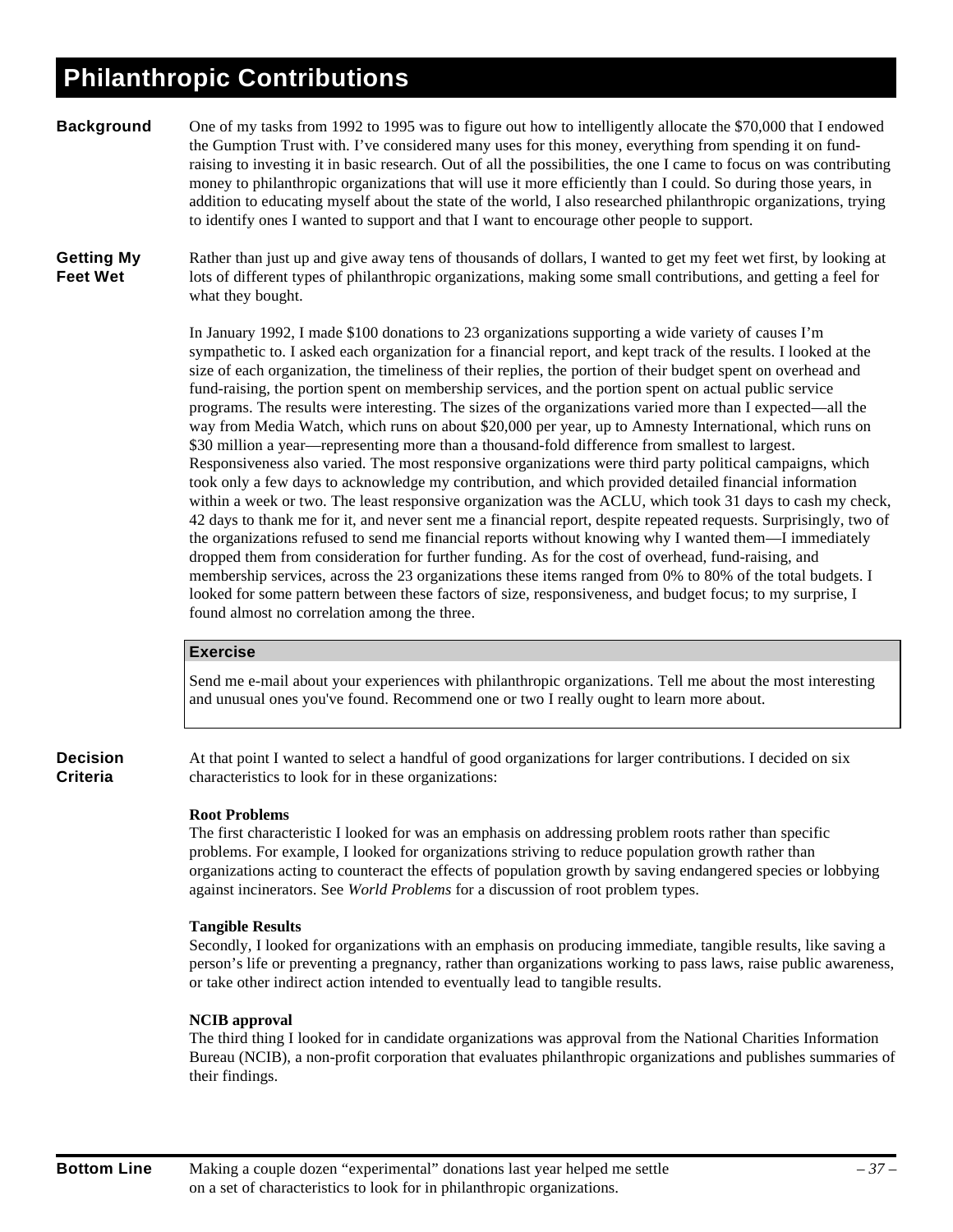#### **Philanthropic Contributions**

#### **Decision Public Service Focus**

**Criteria, Cont.** Next I looked at the budget breakdowns of the candidate organizations. I steered clear of organizations that spend lots of money on fund-raising, overhead, or donor services. I looked for organizations that focused primarily on public service.

#### **International Focus**

The fifth characteristic I sought was an international focus. For example, I'd rather support an international family planning effort than the local chapter of Planned Parenthood. I have three reasons for this preference. The first is simple economics—money goes further in developing countries than it does here in America. For the same amount of money, a family planning clinic in Nigeria can hire more staff and buy more contraceptives than a clinic in California. Secondly, I think that in general any international trade or international aid effort tends to promote cooperation between workers in different countries, increase cultural exchange, and help fight nationalism and tribalism. And lastly, if we all think globally but act locally, then regions that are fairly well off will remain fairly well off, and regions deeply in need of aid will remain in need of aid—so it's important to think globally and act globally.

#### **Cost Effectiveness**

The last characteristic I looked for was good, old-fashioned cost effectiveness. I wanted to find the organization which could use the money to achieve the most positive impact on the global system. I want to realize the most prevented suffering per dollar of my philanthropic contributions. In fact, this criteria is really at the heart of the preceding five criteria, and it's the one that's of overriding importance to me. Compared to my desire for cost effectiveness, I have no particular preferences regarding what sort of suffering is prevented: I don't care where or when the suffering is prevented, or what the race, sex, or religion of the beneficiary is.

Midway through the year it became clear to me that international family planning organizations are particularly well matched to the above criteria—they focus on a root problem, they produce tangible results, they have a strong public service focus as well as an international focus, and they are tremendously cost effective as a result of generally focusing on prevention rather than relief work.

**Family Planning** Controlling unwanted population growth is the main benefit I see coming from family planning work, but there are many other benefits as well. Family planning helps to insure all children are born into a home where they are wanted and can be cared for. In developing countries especially, family planning work often improves living conditions for women, and helps women to have more freedom and more control of their lives, opening new options and opportunities. Many family planning programs are creatively integrated with synergetic programs that provide women with opportunities for education, employment, and financial assistance. Family planning programs can also help provide a framework for women to network and organize, leading society to more egalitarian relationships between men and women. Family planning helps to prevent the need for abortion, which pro-choice and pro-life advocates both view as tremendously important in a world where women undergo tens of millions of abortions a year, many of them unsafe. Family planning also provides much needed basic health care services in a world where one million women die each year from preventable reproductive health problems, and one hundred million women per year suffer from illness and injury arising from complications during pregnancy and childbirth.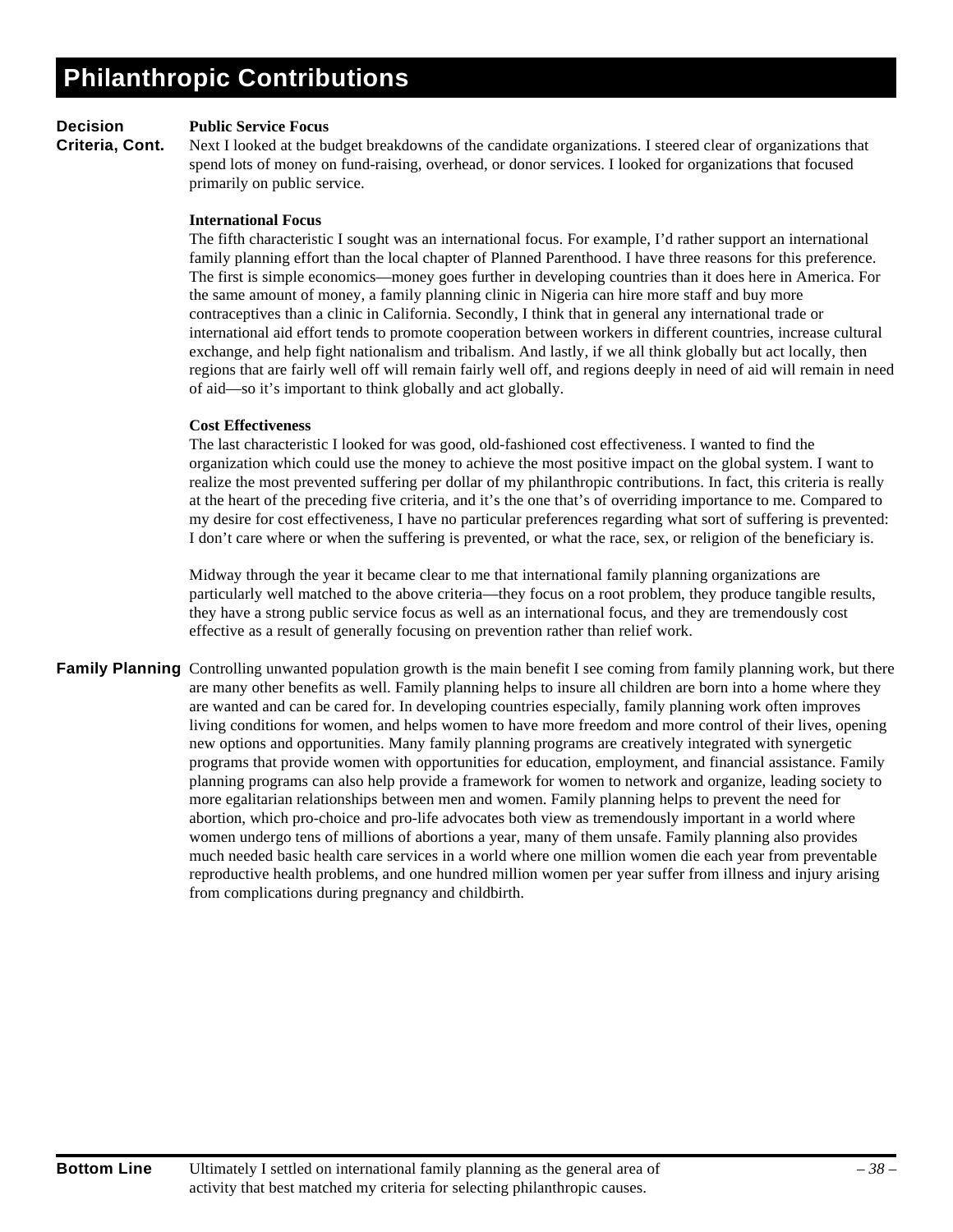## **Family Planning Organizations**

**Benefits** Having settled on international family planning as the general area of activity I wanted to support, I then studied up on a number of different family planning organizations and eventually picked a handful to make contributions to. Between January 1992 and December 1995 I donated \$64,000 to the seven organizations listed here.

| <b>Pathfinder International</b><br>9 Galen Street, Suite 217<br>Watertown, MA 02172-4501<br>617-924-7200                                                                 | Founded in 1957, Pathfinder works to increase the number of individuals in developing countries who have access to,<br>and voluntarily use, high quality family planning services. Pathfinder provides funding and technical support to locally<br>administered projects in over 25 countries in Africa, Latin America, and Asia. Pathfinder has a staff of about 175<br>worldwide, of which two out of three are non-Americans. They operate on about 25 million dollars a year, of which they<br>spends less than 1% on fund-raising (which is why none of us had ever heard of them).                                                                                                                                                                                                                                                                                                                                                                               |
|--------------------------------------------------------------------------------------------------------------------------------------------------------------------------|------------------------------------------------------------------------------------------------------------------------------------------------------------------------------------------------------------------------------------------------------------------------------------------------------------------------------------------------------------------------------------------------------------------------------------------------------------------------------------------------------------------------------------------------------------------------------------------------------------------------------------------------------------------------------------------------------------------------------------------------------------------------------------------------------------------------------------------------------------------------------------------------------------------------------------------------------------------------|
| <b>The Population Council</b><br>One Dag Hammarskjold Plaza<br>New York, NY 10017<br>212-339-0500                                                                        | The Population Council was founded in 1952 to apply science and technology to the solution of population problems in<br>developing countries. The Council does many types of work: contraceptive development, demographic research, policy<br>analysis, technical assistance to the other organizations, information dissemination, etc. What interests me most is the<br>work being done by the Council's Center for Biomedical Research, which develops new contraceptive technology. The<br>Center for Biomedical Research is responsible for the development of NORPLANT™ and it is currently working on a<br>number of different projects including antifertility vaccines for men and women and subdermal implants for men. The<br>Population Council has a staff of 310 and an annual budget of about 38 million dollars, of which about 30% goes to the<br>Center for Biomedical Research, and about 0.5% is spent on fund-raising.                            |
| PPFA-FPIA<br>Planned Parenthood Federation of<br>America, Family Planning<br><b>International Assistance</b><br>810 Seventh Avenue<br>New York, NY 10019<br>212-541-7800 | Family Planning International Assistance is the international division of Planned Parenthood Federation<br>of America, which is the national association of local Planned Parenthood affiliate organizations. PPFA<br>created FPIA in 1971 at the request of the U.S. Agency for International Development (USAID), but<br>during the Reagan and Bush administrations their USAID funding was cut off. PPFA-FPIA provides leadership,<br>technical assistance, and support to projects in developing nations to help ensure that individuals have the knowledge<br>and means to make informed, private decisions about childbearing. PPFA-FPIA has a staff of 46 and an annual budget of<br>about 5 million dollars, with which they support 42 projects in 24 countries. I don't have a separate statistic for FPIA, but<br>PPFA and its affiliates spend about 5% of their budget on fund-raising.                                                                   |
| <b>IPPF/WHR</b><br>International Planned Parenthood Fed.<br>Western Hemisphere Region<br>902 Broadway, 10th Floor<br>New York, NY 10010-6089<br>212-995-8800             | IPPF is the international association of local and national Planned Parenthood affiliate organizations, such as PPFA<br>mentioned above. The Western Hemisphere Region (IPPF/WHR) is one of the six regional organizations that comprise<br>IPPF. IPPF/WHR is a membership organization with 46 affiliates (e.g. PPFA), each of which is a private, autonomous<br>organization. IPPF/WHR provides technical assistance and financial support to these affiliates and to other organizations<br>in the Western Hemisphere that provide family planning education and services. IPPF/WHR affiliates operate 2,000<br>permanent clinics and 40,000 "service points". They are staffed by 3,000 professionals and 30,000 volunteers, and serve<br>about 8 million clients. The IPPF/WHR office in New York employs 60 people. The budget for the IPPF/WHR regional<br>office in New York is about 15 million dollars a year, of which they spend about 2% on fund-raising. |
| <b>AVSC</b><br>Association for<br><b>Voluntary Surgical Contraception</b><br>79 Madison Avenue<br>New York, NY 10016<br>212-561-8000                                     | AVSC was founded in 1943 to help increase the availability of voluntary sterilization in the US. In 1972 AVSC began<br>working internationally, and is now active in over 50 developing countries around the world. AVSC's work focuses on<br>clinical contraceptive methods, including NORPLANT™, IUD's, and voluntary sterilization (which is now the most<br>widely used contraceptive method in the U.S. and the world). AVSC has a staff of 120 and an annual budget of about 15<br>million dollars, of which it spends about 2.5% on fund-raising, and about 20% on quality assurance and program<br>evaluation, to help ensure both safety and effectiveness and informed client decisions.                                                                                                                                                                                                                                                                     |
| <b>IPAS</b><br>303 E. Main Street<br>P.O. Box 100<br>Carrboro, NC 27510<br>919-967-7052                                                                                  | IPAS is an international organization concerned with the problem of unsafe abortion. Complications from unsafe<br>abortion account for about 200,000 deaths each year, 99% of which are in the developing world. IPAS has a small<br>factory, and they promote safe respectful abortion care by manufacturing a simple medical instrument for Manual<br>Vacuum Aspiration (MVA), and by introducing doctors and decision makers to the MVA technology and making it<br>more prevalent worldwide. IPAS receives no USAID funding, and has a modest budget of about 2 million dollars a year.                                                                                                                                                                                                                                                                                                                                                                            |
| <b>PATH</b><br>Program for Appropriate<br>Technology in Health<br>4 Nickerson Street<br>Seattle, WA 98109-1699<br>206-285-3500                                           | Since 1976, PATH has managed more than 500 health and family planning projects in 85 developing countries. PATH<br>has a staff of about 150 and an annual budget of about 17 million dollars.                                                                                                                                                                                                                                                                                                                                                                                                                                                                                                                                                                                                                                                                                                                                                                          |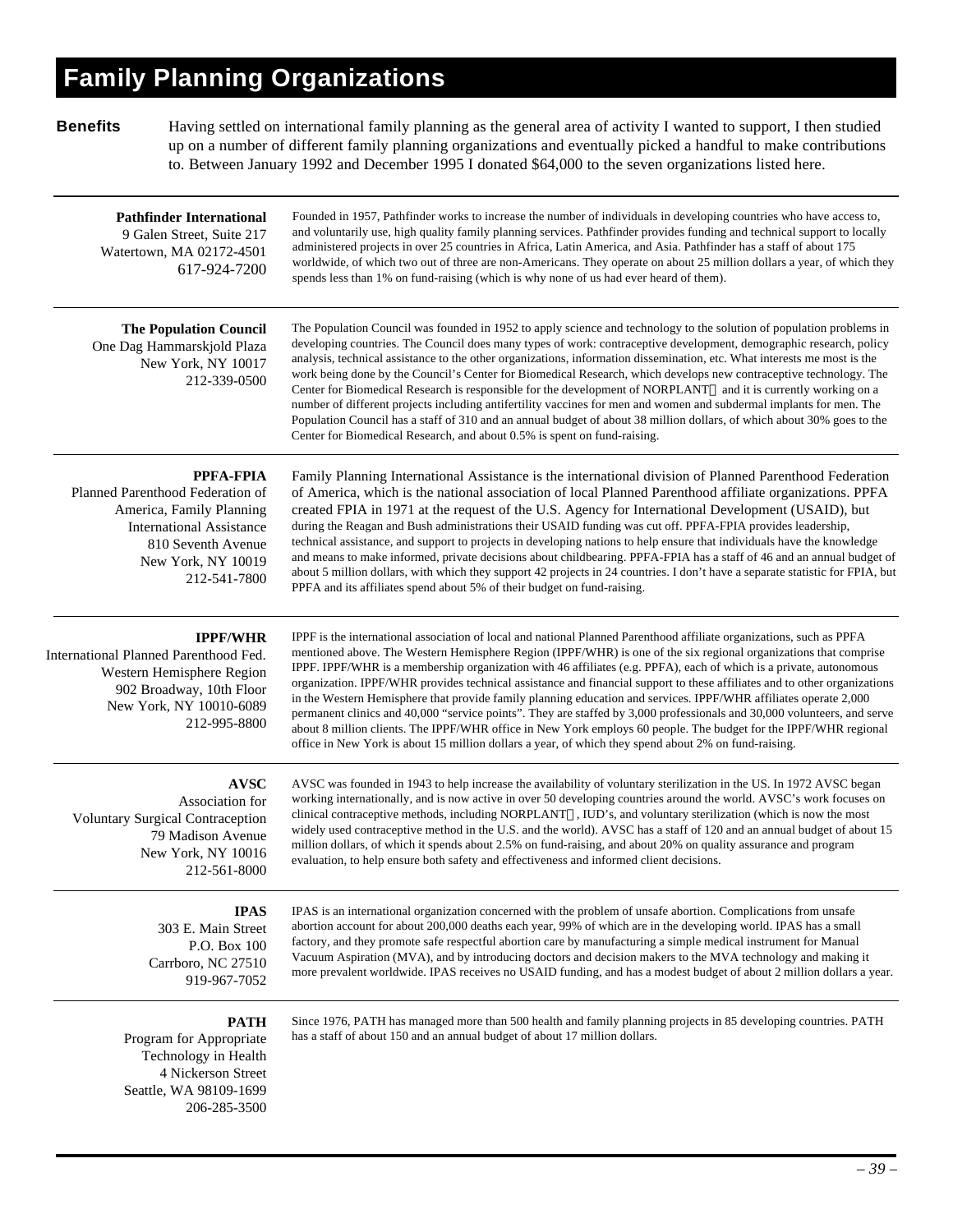#### **In Conclusion…**

**What \$10,000** Back in 1992 my friends and I gave about \$10,000 to PPFA-FPIA. (See page 39 for a description of PPFA-**Can Buy** FPIA.) I'm going to speculate about just what that money helped accomplish, to give you some idea of what \$10,000 can buy. I can't hope to offer accurate numbers here, but I'm going to go ahead and make some rough estimates because I think this is important, and because I think uncertain data is better than no data at all. Please keep in mind that these are very rough guesses—I wouldn't be surprised if some of these figures are off by a factor of five: I believe our \$10,000 given to PPFA-FPIA accomplished all of the following: • purchased a one year supply of contraceptives for maybe 600 couples (e.g. 10,000 condoms, 3,000 cycles of oral contraceptives, and 100 IUDs), and • covered the costs involved in running the clinics that distribute these contraceptives (e.g. paying staff,

- renting space, transporting contraceptives, printing literature, etc.), and
- prevented maybe a couple hundred abortions, and
- funded a small number of abortions, and
- probably saved one woman's life, by preventing fatal reproductive health related problems (e.g. a woman killing herself from a self-induced abortion), and
- saved maybe five women from being handicapped by unsafe abortions (e.g. accidentally sterilizing themselves), and
- prevented maybe a couple hundred cases of illness and injury from pregnancy complications, and
- reduced, by one or two thousand, the absolute size of world population in 2050, and
- reduced, by perhaps 30 or 60, the number of children who will die in the remainder of my lifetime for lack of sufficient food or clean water, and
- reduced, by perhaps 100,000 tons, the amount of topsoil that will be lost in my lifetime
- and so on...

**In Conclusion...** The decisions I made between 1992 and 1995 will probably help to save several woman's lives, and will almost certainly have a profound positive influence on the lives of hundreds of people. I plan to continue working on this project in the coming years, learning more about my world and helping to make it a happier, safer, more humane place to live. I hope you'll join me on this journey.

> Sincerely, BK Skinner

**Dedication** I'd like to dedicate this letter to Robert Emler, my 11th grade English teacher. He made us read about the Holocaust and talk about it afterwards. He asked us questions about our perceptions of the world around us. He helped us to see how very rich we were, criticized us for not realizing it, and implored us not to take it for granted. He challenged us to think critically, to work hard, to care about people we'd never meet—to go out and change the world. In all this he was gentle and patient and tolerant, but unnervingly persistent in his views about the world.

> Many people have contributed to making this letter a reality. I want to thank a small handful who have played key roles: L.M. Fenner, M.E. McNabb, P.J. Park, N.J. Parlante, R.R. Rosner, E.D. Skinner, P.J. Smul, A.F. Wright, C.A. Wright, J.D. Zelenski, and the good people of the Big Happy Home.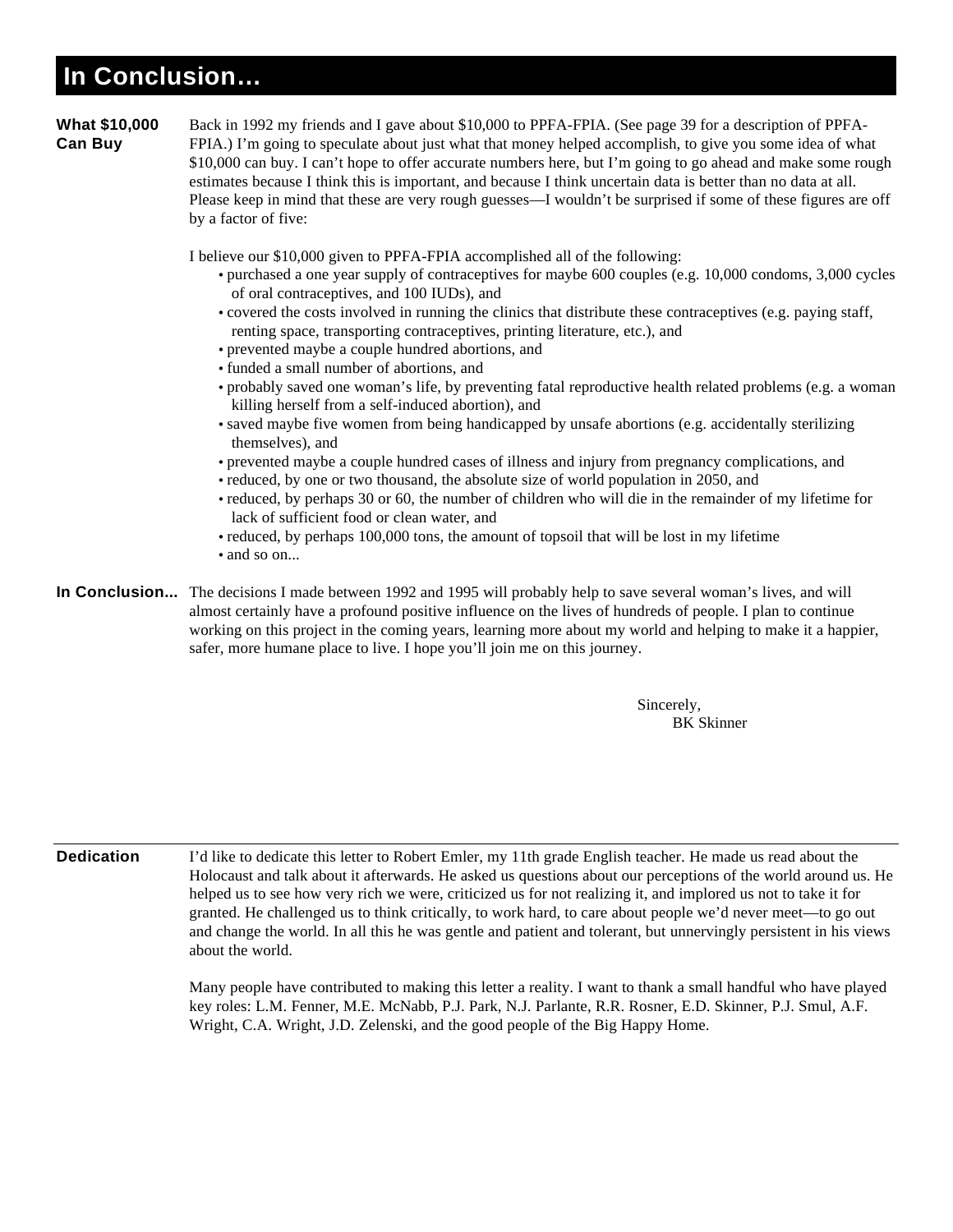## ppendix

more things to read and to think about

The groundwork for the great social movements of the past was laid through many years of searching, intellectual interchange, social experimentation, collective action, organization, and struggle. The same will be true of the coming stages of social change.

-Noam Chomsky

The pioneers of a warless world are the youth who refuse military service.

Albert Einstein

My country is the world and my religion is to do good. -Thomas Paine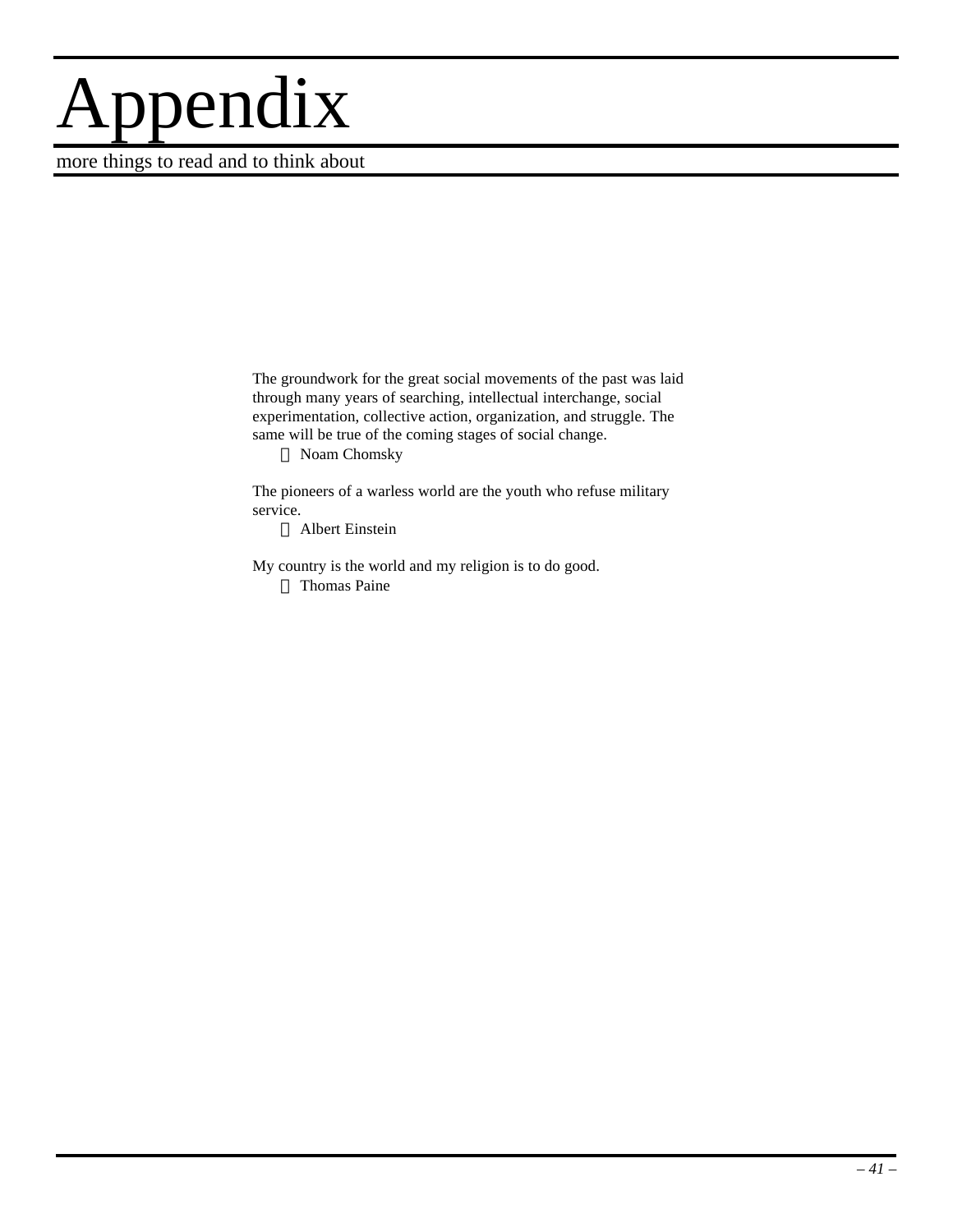## **Resources**

| <b>No New</b><br><b>Kneading</b> | When I set out to write about my concern for the state of the world I promised myself that I wouldn't repeat<br>work which someone else had already done. I decided that if I read something I liked I should just refer my<br>readers to that rather than write about the subject myself. |                                                                                                                                      |  |
|----------------------------------|--------------------------------------------------------------------------------------------------------------------------------------------------------------------------------------------------------------------------------------------------------------------------------------------|--------------------------------------------------------------------------------------------------------------------------------------|--|
| <b>Selection</b>                 | The works listed below are my personal selections. They represent what I believe to be the best available<br>literature, laboriously selected from the oceans of published material. For every item that made it onto the list<br>below there are many others on my shelf that did not.    |                                                                                                                                      |  |
| <b>Books</b>                     | <b>The Population Explosion</b><br>by Paul and Anne Ehrlich<br>Simon and Schuster, 1990                                                                                                                                                                                                    | <b>State of the World 1995</b><br>by Lester R. Brown and a cast of 11<br>Worldwatch Institute, 1995                                  |  |
|                                  | <b>Earth in the Balance</b><br>by Vice President Al Gore<br>Houghton Mifflin, 1992                                                                                                                                                                                                         | <b>Beyond the Limits</b><br>by Donella Meadows, Dennis Meadows, and Jorgen Randers<br>Chelsea Green Publishing Company, 1992         |  |
|                                  | <b>How Much Is Enough?</b><br>by Alan Thein Durning<br>W.W. Norton & Company, 1992                                                                                                                                                                                                         | <b>Filters Against Folly</b><br>by Garrett Hardin<br>Penguin Books, 1985                                                             |  |
|                                  | <b>Getting to Yes: Negotiating</b><br><b>Agreement Without Giving In</b><br>by Roger Fisher and William Ury<br>Penguin Books, 1981                                                                                                                                                         | <b>Engines of Creation: the Coming</b><br><b>Revolution in Nanotechnology</b><br>by K. Eric Drexler<br>Anchor Press, Doubleday, 1986 |  |
|                                  | <b>Literary Machines</b><br>by Ted Nelson<br>Mindful Press, 1980-1990                                                                                                                                                                                                                      | <b>The Foundation Trilogy</b><br>by Isaac Asimov<br>Avon Books, 1951, 1952, 1953                                                     |  |
| <b>Software</b>                  | <b>Balance of the Planet</b><br>by Chris Crawford<br>Chris Crawford Games, 1990                                                                                                                                                                                                            |                                                                                                                                      |  |
| <b>Wall Chart</b>                | <b>The Human Suffering Index</b><br>by Population Action International<br>Copyright 1992                                                                                                                                                                                                   |                                                                                                                                      |  |
| <b>Video</b>                     | <b>World Population Video, VHS</b><br>by Zero Population Growth, Inc. and<br>Southern Illinois University, Carbondale<br>Copyright 1990                                                                                                                                                    |                                                                                                                                      |  |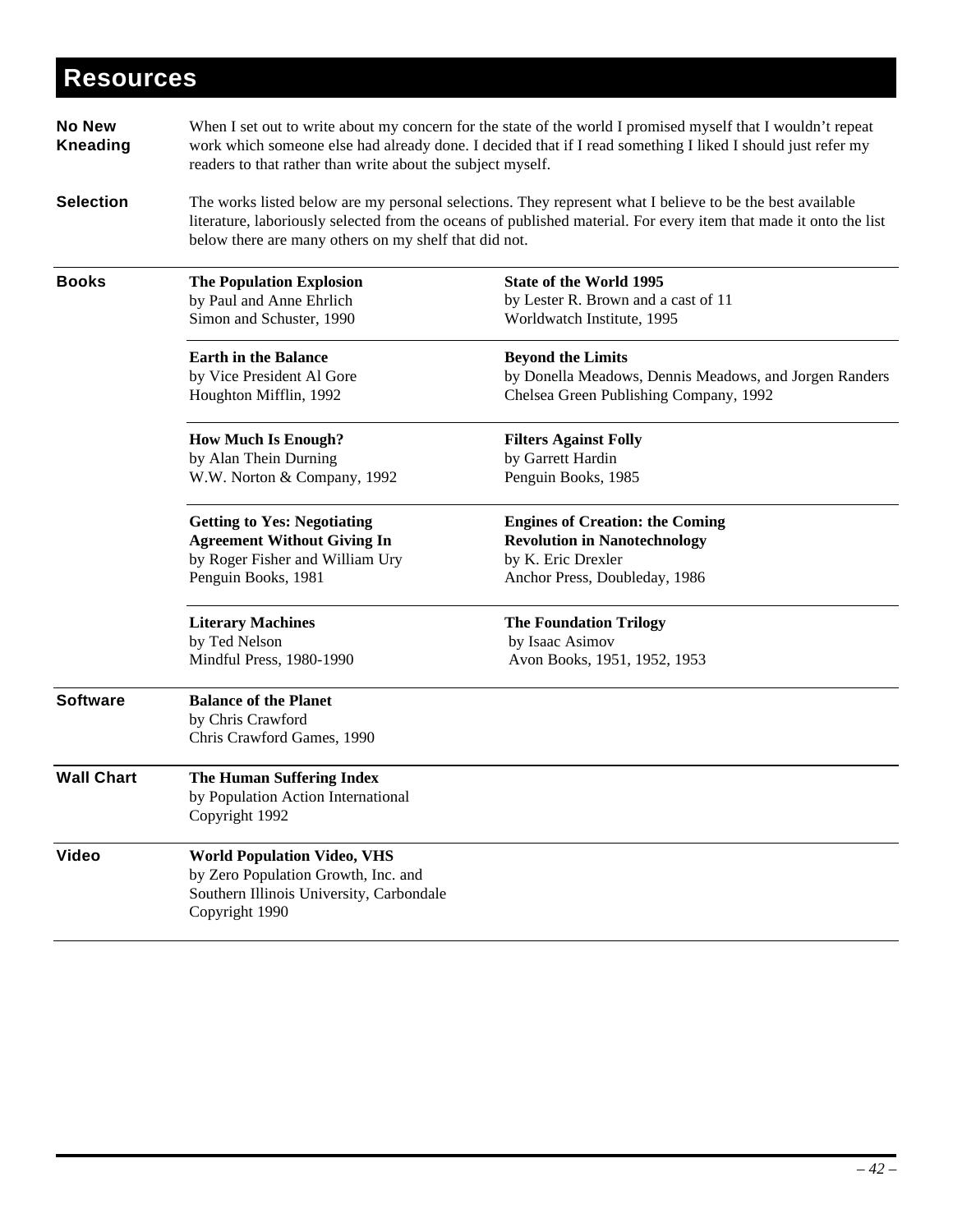#### **The Population Explosion**

by Paul and Anne Ehrlich Simon and Schuster, 1990 ISBN: 0-671-68984-3 ISBN: 0-671-73294-3 320 Pages

Available from Zero Population Growth 1400 Sixteenth Street NW Suite 320 Washington, DC 20036 202-332-2200 *The Population Explosion* is an unusually well-written, readable book about population growth and its effect on the world.

Back in 1968 Paul and Anne wrote the best-seller *The Population Bomb*. They warned of impending disaster if the population explosion was not brought under control. There were 3.5 billion people in 1968. We're now at 5.7 billion, and climbing fast. And since 1968 at least 200 million people—mostly children—have died of starvation. Oh well.

Blurb from the back cover:

Paul R. Ehrlich is Professor of Population Studies at Stanford University and a 1990 MacArthur Fellow. He has published widely in the fields of ecology, human ecology, evolution, and behavior. Anne H. Ehrlich is a Senior Research Associate in Biological Sciences at Stanford University. She writes about population, resources, and environment.

Vice President Al Gore, commenting on *The Population Explosion*:

Paul and Anne Ehrlich point out that humankind has entered a brand new relationship with Planet Earth. For the first time, our numbers threaten the ecological systems that support life as we know it... The time for action is due, and past due. The Ehrlichs have written the prescription. ...If every candidate for public office were to read and understand this book, we would all live in a more peaceful, sane and secure world.

#### Selected quotes:

Each hour there are 11,000 more mouths to feed; each year, more than 95 million. Yet the world has hundreds of billions *fewer* tons of topsoil and hundreds of trillions *fewer* gallons of groundwater with which to grow food crops than it had in 1968.

One of the toughest things for a population biologist to reconcile is the contrast between his or her recognition that civilization is in imminent serious jeopardy and the modest level of concern that population issues generate among the public and even among elected officials.

**State of the World 1994**

by Lester R. Brown and a cast of 11 copyright 1995 by Worldwatch Institute W.W. Norton & Company, 1995 ISBN: 0-393-31261-5

Available from the Worldwatch Institute 1776 Massachusetts Ave., NW Washington, DC 20036 202-452-1999

Every year the Worldwatch Institute publishes a new version of *State of the World*. The series has become a cornerstone for people working to address world problems. For several years Ted Turner of Turner Broadcasting has been distributing copies to members of the U.S. Congress and to chief executive officers of Fortune 500 corporations. I buy copies to give to friends and family.

Blurb from the *1994* back cover:

*State of the World* has been translated into 27 languages, including Arabic, Chinese, French, German, Japanese, Portuguese, Russian, and Spanish. National governments, United Nations agencies, the international development community, policy and lawmakers rely on *State of the World* for the most current, authoritative, reasoned environmental information available.

New York Review of Books:

*State of the World* deals with calamitous events rationally and constructively, and always offers logical solutions.

Blurb from the *1992* back cover:

*State of the World 1992* contends that we already know what we need to do, and that we already have the technologies needed for the Environmental Revolution to succeed. Whether we achieve the Environmental Revolution is therefore primarily a question of individual and corporate commitment, social change, and political will.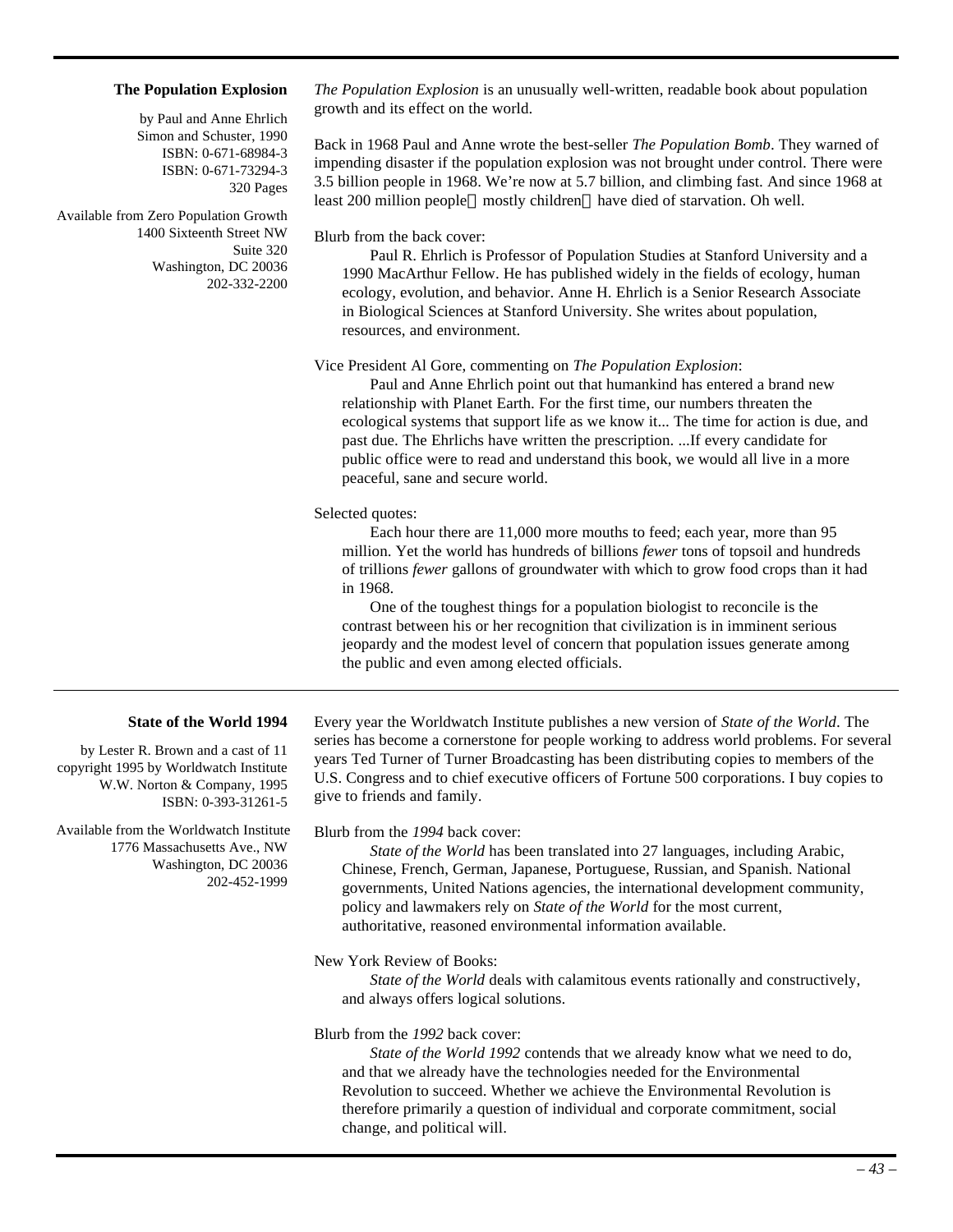#### **Earth in the Balance**

by Vice President Al Gore Houghton Mifflin, 1992 (hardback) ISBN: 0-395-57821-3 (paperback) ISBN: 0-452-26935-0 407 Pages When I bought this book a year ago on a friend's recommendation I had never heard of Al Gore. The book turned out to be excellent, and I immediately added it to my recommended reading list. Since then Gore has become Vice President, and my friends have suggested that the inclusion of his book here may have unintended political overtones. Well, what can I say? It's a good book, so I'm leaving it on the list.

Gore's book covers most of the same basic material as *State of the World*, but with more anecdotes and a more approachable writing style. *Earth in the Balance* has some of the best material of any of the books I read this year and I highly recommend it. Unfortunately, the book is also really long. I read slowly, and for me Gore's book was a challenge just because of its size, whereas *State of the World* was a challenge because of its density. Despite its length, Gore's book is worth reading in its entirety because it's scattered with lots of little gems—an inspirational passage about the siege of Leningrad, a good story about how the ozone hole was and was not discovered, a surprising look at what it takes to change how GNP is calculated, etc.

#### Carl Sagan, commenting on *Earth in the Balance*:

A global environmental crisis threatens to overwhelm our children's generation. Mitigating the crisis will require a planetary perspective, long-term thinking, political courage and savvy, eloquence and leadership—all of which are in evidence in Al Gore's landmark book.

#### Selected quote:

The problem is not so much one of policy failures: much more worrisome are the failures of candor, evasions of responsibility, and timidity of vision that characterize too many of us in government. More than anything else, my study of the environment has led me to realize the extent to which our current public discourse is focused on the shortest of short-term values and encourages the American people to join us politicians in avoiding the most important issues and postponing the really difficult choices.

#### **Beyond the Limits**

by Donella Meadows, Dennis Meadows, and Jorgen Randers Chelsea Green Publishing Co., 1992 (hardback) ISBN: 0-93003105505 300 Pages

Available from Productivity Press P.O. Box 3007 Cambridge, MA 02140 1-800-274-9911 I introduced *Beyond the Limits* when talking about Systems Analysis and World Models. The authors of *Beyond the Limits* spend about half the book introducing some concepts from systems analysis and discussing world problems from a systems perspective. The second half of the book discusses *World3*, a mathematical model of the world that the authors use to investigate the behavior of the world as a system, catalog possible scenarios for the future, and identify actions we can take today to guide us toward happier, less tragic futures. The *World3* model is publicly available and runs on home computers, for those whose curiosity is aroused by the book.

Blurb from the jacket:

*Beyond the Limits* ... is the path-breaking sequel to *The Limits to Growth*, the international best-seller which sold 9 million copies in 29 languages when it was published 20 years ago. At that time the authors concluded that if the present trends of growth continued unchanged, the limits to physical growth on the planet would be reached in the next 100 years. Now, in *Beyond the Limits*, the authors show that the world has already overshot some of its limits, and if present trends remain unchanged, we face the virtually certain prospect of a global economic collapse in the next century.

Kirkus Reviews:

An impressive sequel to the controversial and influential *The Limits to Growth*... An invaluable update that leaves no doubt that the time to effect meaningful change has grown extremely short, but nevertheless shuns gloom and doom to be boldly pragmatic about the future.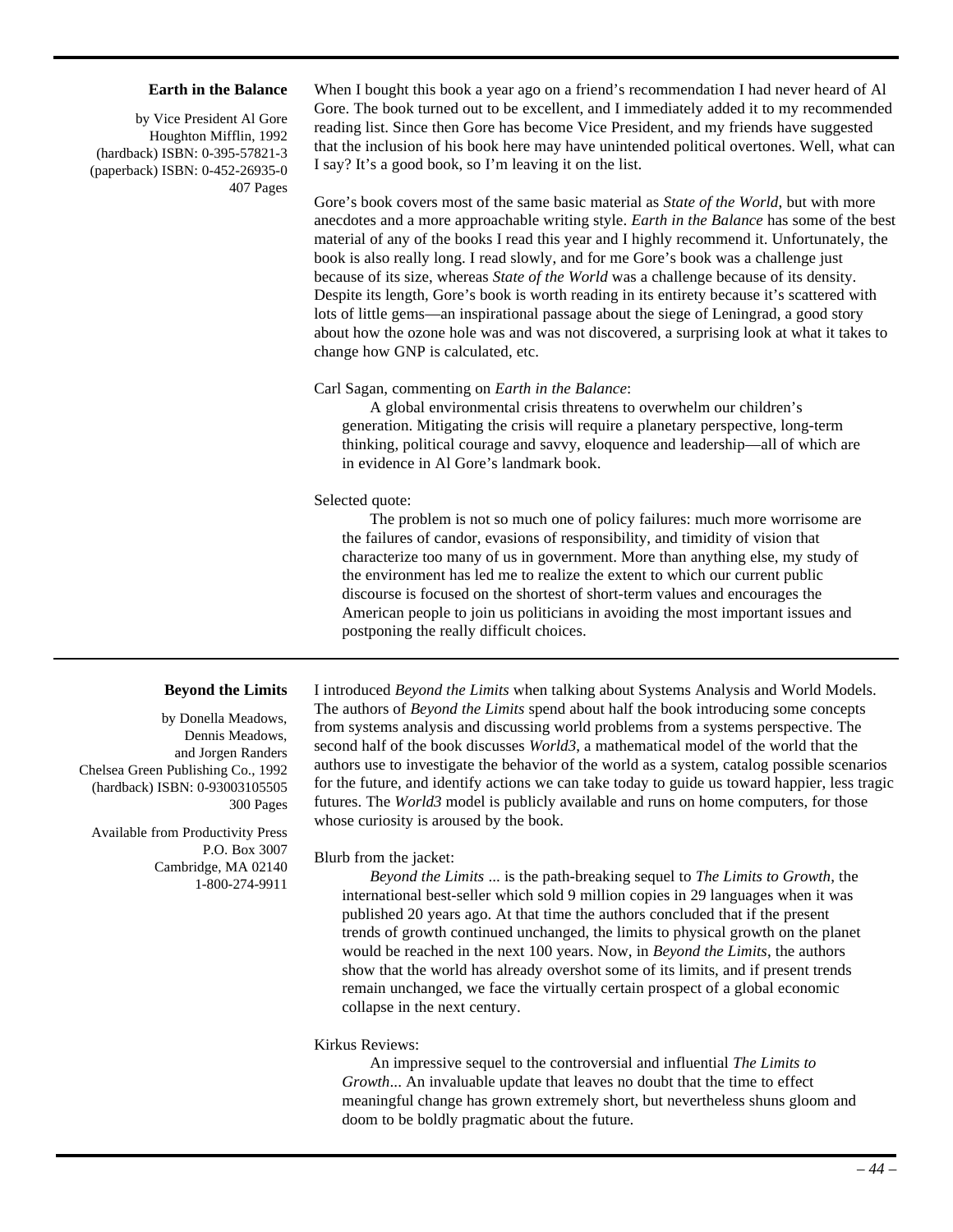#### **How Much Is Enough?**

by Alan Thein Durning copyright 1992 by Worldwatch Institute W.W. Norton & Company, 1992 (hardback) ISBN: 0-393-03383-X (paperback) ISBN: 0-393-30891-X 200 Pages

Available from the Worldwatch Institute 1776 Massachusetts Ave., NW Washington, DC 20036 202-452-1999

*How Much Is Enough*? is a concise, easily-read discussion of modern consumption, offering a high-level perspective on consumption patterns, trends, and effects. Durning's book presents the world as being divided into three general classes of people. At one extreme are the 1.1 billion poor who are consuming too little, who lack sufficient grain and safe water, and who may behave in desperate, ecologically destructive ways. In the middle are the 3.3 billion people of the middle class who are consuming a reasonable amount, who enjoy clean water, sufficient food, and the use of bicycles, buses, and other simple, efficient possessions. At the far extreme are the 1.1 billion consumers who are consuming too much, who eat meat and frozen foods, drink soft drinks, drive private cars, and who are placing a terrific burden on the earth's ability to provide resources and absorb waste products. In the book Alan Durning advocates some common-sense changes in life-style for those of us in the consumer class, and rebuffs the consume-or-decline mentality now common even among well-educated people in America.

#### Selected quote:

Only population growth rivals high consumption as a cause of ecological decline, and at least population growth is now viewed as a problem by many governments and citizens of the world. Consumption, in contrast, is almost universally seen as good—indeed, increasingly it is the primary goal of national economic policy.

**Filters Against Folly** Lynton K. Caldwell, commenting on *Filters Against Folly*:

by Garrett Hardin Penguin Books, 1985 (paperback) ISBN: 0 14 00.7729 4 240 Pages

Available from Penguin USA/Cash Sales

120 Woodbine Street Bergenfield, NJ 07621 1-800-526-0275

Available from Whole Earth Access 2990 Seventh Street Berkeley, CA 94710 1-800-845-2000

*Filters Against Folly* offers an antidote to some of the more perverse and dangerous irrationalities of our time: wishful self-delusion, educated incapacity, and foolhardy optimism.

From a review in the *Whole Earth Ecolog*, an excellent book itself:

Twenty years ago, Garrett Hardin published a deadly essay titled "The Tragedy of the Commons." In it, he showed ... that individual citizens attempting to better their lot by adding one more sheep to the commonly owned pasture would inevitably bring ruin to all. This concept opposed the view held by many economists that the sum of individual strivings for advancement will benefit society as a whole. Hardin has aroused further controversy by advising that the U.S. not send aid to countries with rapidly expanding populations, claiming that such aid only brings worse problems later. "We Are The World" fund-raising isn't necessarily a good idea.

The book further elucidates the idea of "commons"—it's easy to conceive of many that have little to do with sheep. More important, Hardin offers us a lesson in critical thinking so that we may be better able to avert lurking ecological catastrophe. He suggests that we subject incoming information from all sources friend and foe—to three filters: Literacy—what's really being said; Numeracy insisting upon quantification and careful interpretation of numbers; and Ecolacy examining the long-run complex effects of our actions.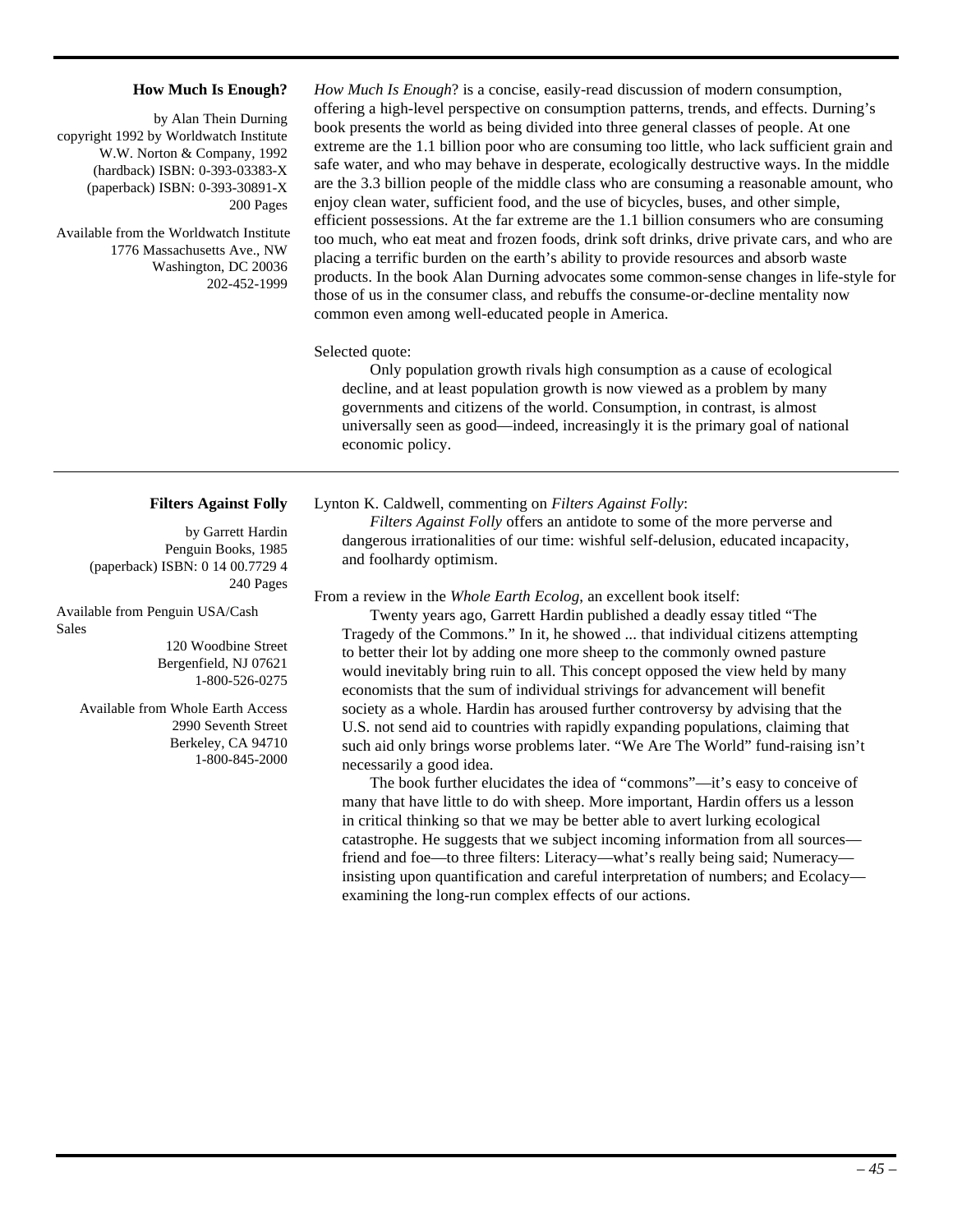#### **Getting to Yes: Negotiating Agreement Without Giving In**

by Roger Fisher and William Ury ISBN: 0-14-006534-2

Available from Penguin USA/Cash Sales

> 120 Woodbine Street Bergenfield, NJ 07621 1-800-526-0275

Available from Whole Earth Access 2990 Seventh Street Berkeley, CA 94710 1-800-845-2000

#### Selected quote:

This book began as a question: What is the best way for people to deal with their differences? For example, what is the best advice one could give a husband and wife getting divorced who want to know how to reach a fair and mutually satisfactory agreement without ending up in a bitter fight? Perhaps more difficult, what advice would you give one of them who wanted to do the same thing? Every day, families, neighbors, couples, employees, bosses, businesses, consumers, salesmen, lawyers, and nations face this same dilemma of how to get to yes without going to war.

#### From a review in the *Whole Earth Ecolog*, an excellent book itself:

The point is to negotiate on principle, not pressure—on mutual search for mutually discernible objectivity, patiently and firmly putting aside every other gambit. The book is a landmark, already a bible for international negotiators but just as useful for deciding which movie to see tonight or which school to send the family scion to.

#### **Engines of Creation: the Coming Revolution in Nanotechnology**

by K. Eric Drexler Anchor Press, Doubleday, 1986 (paperback) ISBN: 0-385-19972-2

#### **Unbounding the Future: the Nanotechnology Revolution**

by K. Eric Drexler and Chris Peterson with Gayle Pergamit William Morrow & Company, 1991 (hardback) ISBN: 0-688-09124-5

#### **Nanosystems: Molecular Machinery, Manufacturing, and Computation**

by K. Eric Drexler John Wiley & Sons, 1992 (paperback) ISBN: 0-471-57518-6

Available from The Foresight Institute Box 61058 Palo Alto, CA 94306 415-324-2490

In 1989 I happened upon this unusual book, *Engines of Creation*, by K. Eric Drexler. In his book Dr. Drexler made some predictions about the future. He made some of the most original, extraordinary, reasonable predictions that I had ever read, all based on a new technology that he dubbed *molecular nanotechnology*. Molecular nanotechnology is the technology of building things with atomic precision by assembling them atom by atom. For example, in 1990 researchers at IBM used a scanning tunneling microscope to position 35 xenon atoms on a flat surface to make the letters "IBM". The entire logo was about a nanometer long—a millionth of a millimeter, and a thousandth of the width of the smallest wires in a computer chip. This stunt made the news, and you might have seen a picture of the little logo in your newspaper. Making tiny logos has little practical value, but someday we will be able to make little machines using similar techniques, and proponents of nanotechnology assert that it will give us thorough, inexpensive control over the structure of matter. This may lead to a nanotechnology revolution that will be similar in significance to the industrial revolution.

When I read *Engines of Creation* four years ago I wasn't sure whether Drexler was crazy or brilliant, but I finished the book and didn't think much more about it for two years. Then two years ago I decided to take a closer look at Drexler's ideas. By then IBM had made their xenon logo, other researchers had made other advances, and the scientific community was taking nanotechnology seriously. *Scientific American* has said, "Nanotechnology ... has the curious ring of inevitability," and *Nature* has said, "Nanotechnology ... seems destined to becomes Japan's next priority target for industrial research." During the past two years I've spent a fair amount of time looking into molecular nanotechnology, reading books and attending lectures and discussions to hear first hand what Eric Drexler and his peers had to say. I don't have enough background in chemistry to speak as an expert, but in my opinion Drexler's ideas are basically sound, and I believe that many of his predictions will eventually come to pass.

#### Marvin Minsky, commenting on *Engines of Creation*:

*Engines of Creation* is an enormously original book about the consequences of new technologies. It is ambitious and imaginative and, best of all, the thinking is technically sound.

#### Selected quote from *Engines of Creation*:

The basic properties of atoms and molecules are already well understood. The existence of molecular machines in nature shows that machines at that scale are physically possible. No new fundamental *science* is needed; nanotechnology will be an engineering advance. This makes it foreseeable, unlike future scientific discoveries.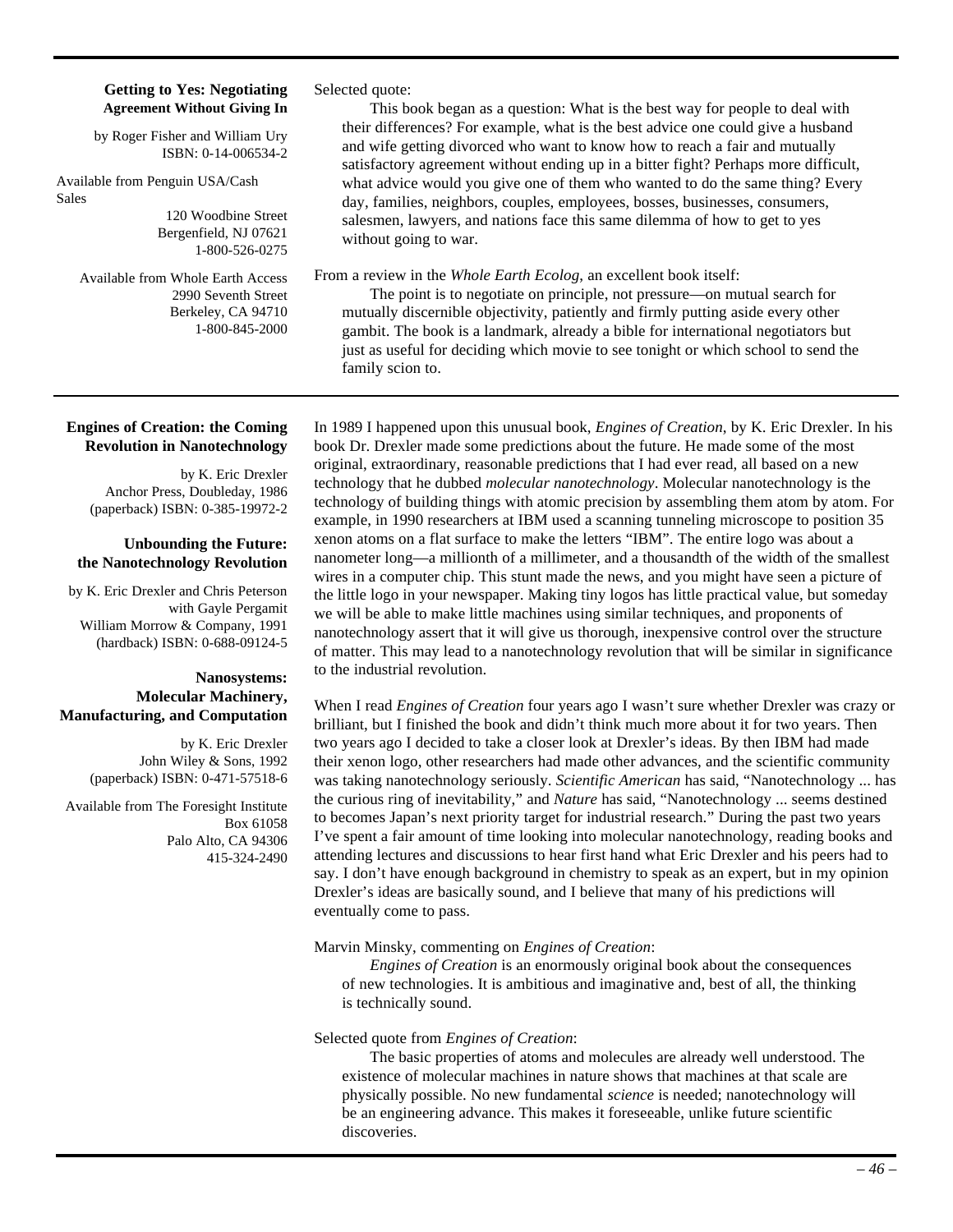#### **Literary Machines**

by Ted Nelson Mindful Press, 1980-1990

Available from Mindful Press 3020 Bridgeway, Suite 295 Sausalito, CA 94965 *Literary Machines* is a book about what computers ought to do, and about what the Xanadu software project may someday make them do. *Literary Machines* is also about building tools to solve information problems, and about organizing human knowledge and making it accessible.

Selected quotes:

There is every reason to suppose that even if humanity survives the next century, it will be in ever-more horrific circumstances, a dungheap, more and more filled with spreading slums—the *favelas* of Brazil, the *barrios* of Mexico, the South Bronx of New York; the natural world in retreat, the jungles turning to desert and today's deserts growing, the waters poisoned and growing areas of land turned unsafe by chemicals.

None of this can be stopped. But there is some hope in the realm of human mental affairs, upon which the survival of humanity, and the better parts of human culture, depend. Facilities to aid the mind, and share its products ... must become unified and available to all, quickly. ...

Electronic networking and publishing already come in many flavors, but in a chaotic and Balkanized fashion. A universal repository hypertext network will change that: it will make stored text and graphics, called on demand from anywhere, an elemental commodity, like water, telephone service, radio and television. ... As a new layer able to create compatibilities between existing systems it will tear down the walls. It can recombine what should never have been separate: "word processing," "outline processing," teleconferencing, "electronic mail," electronic publishing, archiving. ... The Xanadu concept is unified and sweeping; both a unified vision of interconnected data published to the computer screen, and also a new way of handling that data, a way to clean up today's mess of disconnected files in which we all wallow, even privately in our offices and homes now.

#### **The Foundation Trilogy**

 by Isaac Asimov copyright 1951, 1952, 1953 Avon, Ballantine, and Bantam Books (paperback) ISBN: 0-553-29335-4 (paperback) ISBN: 0-553-29337-0 (paperback) ISBN: 0-553-29336-2

> Available from Bantam Books 666 Fifth Avenue New York, NY 10103

*The Foundation Trilogy* is classic bit of 40-year old science fiction in which Asimov presents a brilliant introduction to the idea of applying quantitative methods to sociology.

From the Prologue to the second book:

The Galactic Empire was Falling.

It was a colossal Empire, stretching across millions of worlds from arm-end to arm-end of the mighty double-spiral that was the Milky Way. Its fall was colossal, too—and a long one, for it had a long way to go.

It had been falling for centuries before one man became really aware of that fall. That man was Hari Seldon, the man who represented the one spark of creative effort left among the gathering decay. He developed and brought to its highest pitch the science of psycho-history.

Psycho-history dealt not with man, but with man-masses. It was the science of mobs; mobs in their billions. It could forecast reactions to stimuli with something of the accuracy that a lesser science could bring to the forecast of a rebound of a billiard ball. The reaction of one man could be forecast by no known mathematics; the reaction of a billion is something else again.

Hari Seldon plotted the social and economic trends of the time, sighted along the curves and foresaw the continuing and accelerating fall of civilization and the gap of thirty thousand years that must elapse before a struggling new Empire could emerge from the ruins.

It was too late to stop that fall, but not too late to close the gap of barbarism. Seldon established two Foundations at "opposite ends of the Galaxy" and their location was so designed that in one short millennium events would knit and mesh so as to force out of them a stronger, more permanent, more quickly appearing Second Empire.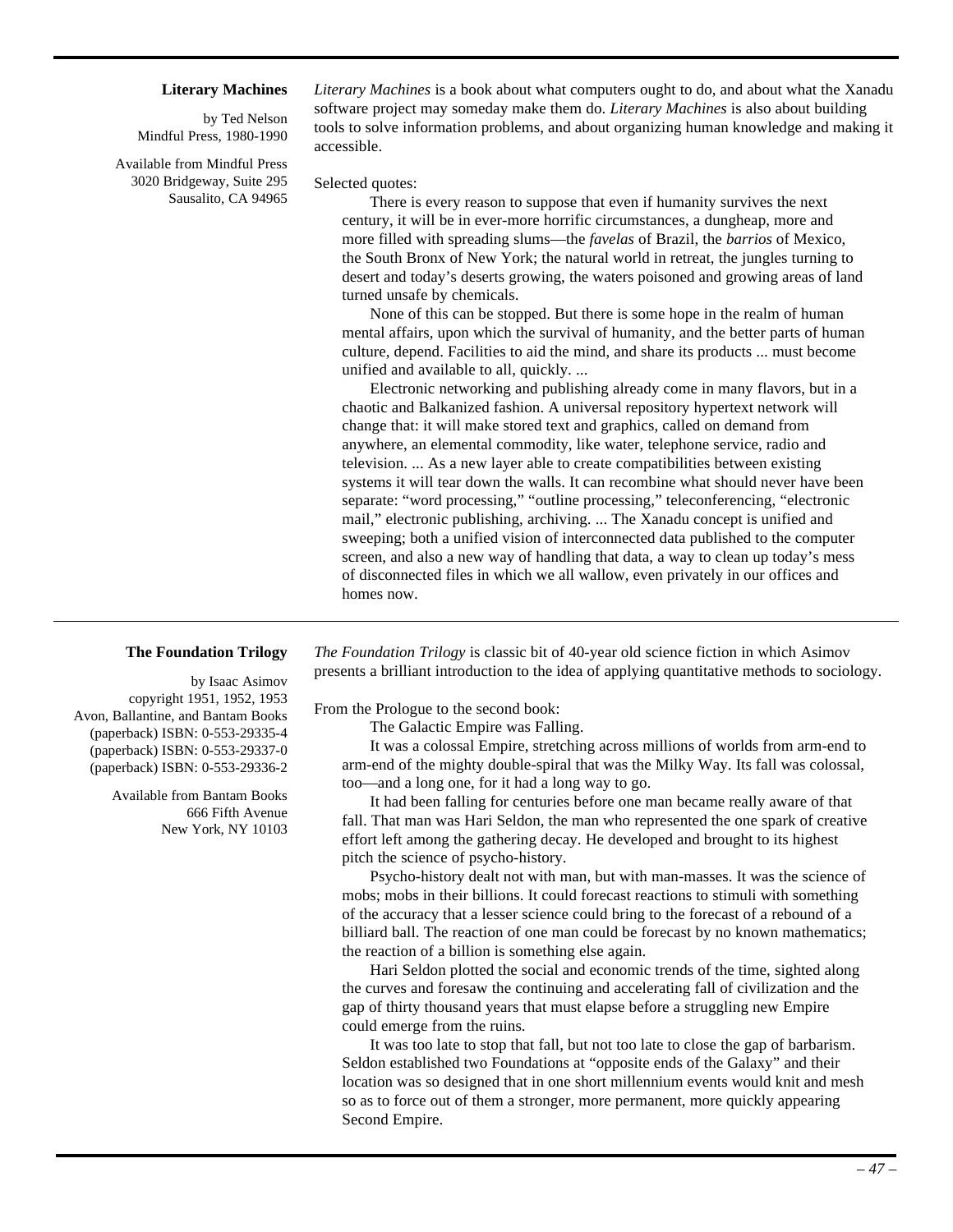#### **Balance of the Planet**

Computer Game by Chris Crawford Chris Crawford Games, 1990

Available for Mac and PC Chris Crawford Games P.O. Box 360872 Milpitas, CA 95036-0872 408-946-4626 *Balance of the Planet* is a computer game that runs on Macs and PCs and is available for \$30 or \$40. *Balance of the Planet* is sold as a game, but I use it more as a reference book and an educational aid. The program is based on a simple mathematical model of the world, with quantitative relationships between a hundred-odd different factors, for example, the amount of coal burned and the amount of acid rain that results. The manual that comes with the game offers an unusually concise, approachable overview of the world, listing each of these factors on its own page with a short, well-written overview. The mathematical model behind the game is readily accessible to the interested user, but the casual user need never see a single equation.

#### From the box:

Finally recognizing the gravity of the environmental crisis, the United Nations has appointed you its High Commissioner of the Environment. You have the powers to levy taxes on industry and grant subsidies to a variety of worthwhile activities.

You must use this power wisely, for you are responsible for all aspects of the environmental crisis. You are graded on your ability to balance the world's economic well-being with the vitality of the earth's ecology. If your policies cripple industrial productivity, you will lose just as surely as if the world is destroyed by toxic pollution.

*Balance of the Planet* incorporates a vast amount of information about the many problems that make up the global environmental crisis. From acid rain to water pollution, from nuclear accidents to global warming, from consumer goods to starvation...

#### **The Human Suffering Index**

by Population Action International ISSN: 0199-9761 1991

Available from Population Action International 1120 19th Street, N.W. Suite 550 Washington, D.C. 20036 202-659-1833 Population Action International is a non-profit organization which, among other things, publishes big 22" by 34" double-sided wall-charts that report detailed comparative summaries on topics like access to affordable contraception. *The International Human Suffering Index* is one of these wall-charts, and I think a particularly interesting one, offering a concise, quantitative overview of living conditions worldwide.

#### Selected quotes:

*The International Human Suffering Index* statistically rates living conditions in 141 countries. It was created to measure ... differences in living conditions between countries. The presentation also allows a side-by-side comparison of rates of population increase and human suffering.

Each individual country index is compiled by adding 10 measures of human welfare related to economics, health and nutrition, education, communications and governance.

*The International Human Suffering Index* dramatically illustrates the widespread suffering among the world's more than one billion people who live in desperate poverty—a human tragedy greatly aggravated by rapid population growth. Slower rates of population growth would do much to relieve this suffering.

#### **World Population Video, VHS**

by Zero Population Growth, Inc. and Southern Illinois University, Carbondale Copyright 1990

Available from Zero Population Growth 1400 Sixteenth Street NW Suite 320 Washington, DC 20036 202-332-2200

The *World Population* videotape is 7 minute capsule summary of human population growth for the past two millennia. The video starts in the year 1 A.D. with a map of the world speckled with little yellow dots, each dot representing a million people. As the video progresses through its 7 minutes a digital clock in the corner marks the passage of the years. With the passage of the years more and more dots appear, and by 1990 the map is colored with over 5,000 dots. By 1990 the dots are appearing at an alarming rate, and it becomes impossible to really keep track of the action. But the video continues, projecting future growth to the year 2020 and giving the viewer a more intuitive feel for the magnitude of current population projections.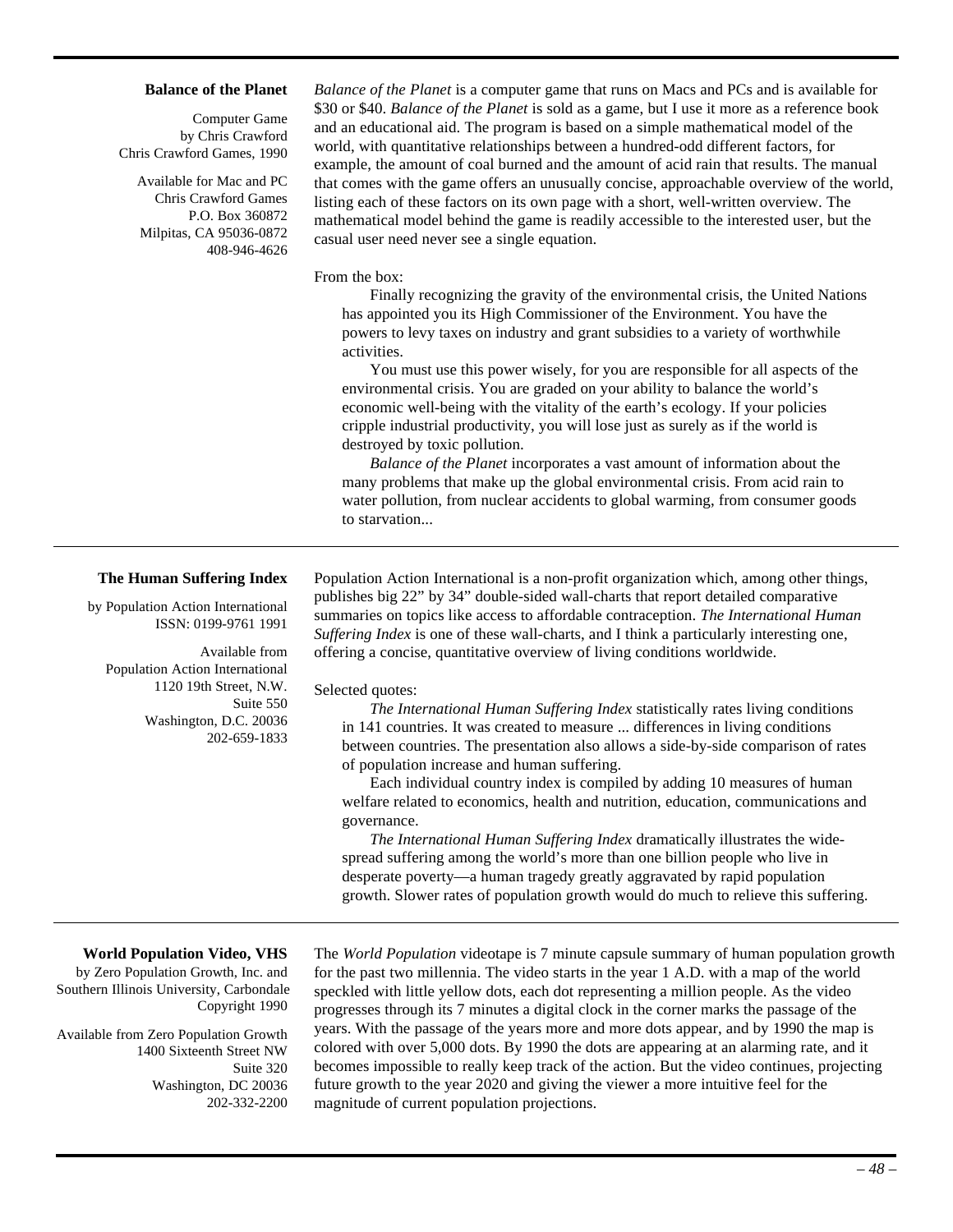#### **Final Accounting**

This page is a little postscript to the Gumption Memo, to let you know how the story ends.

**Overview** Back in early 1992 I inherited the estate of my aunt, established the Gumption Trust, and sent out the first Gumption Trust donations. In December 1995 I made the final round of Gumption Trust donations and gave away the last of the Gumption Trust money. This page offers a quick overview explaining where the Gumption Trust's money came from, where it went, and what it helped accomplish.

#### **Money Where it came from**

| \$49,350   my aunt Lois Arden King's estate                       |  |
|-------------------------------------------------------------------|--|
| \$9,400   from Robert Lee Skinner's estate, via Elizabeth Skinner |  |
| $$24,300$ income from Gumption Trust investments                  |  |
| $\$83,050$   total funds                                          |  |

#### **Where it went**

| \$64,000 | donations to seven international family planning orgs       |  |
|----------|-------------------------------------------------------------|--|
|          | (for more info, see the page Family Planning Organizations) |  |
| \$4,000  | donations to two local Planned Parenthood clinics           |  |
| \$6,200  | misc. donations to about 30 other causes                    |  |
| \$1,100  | books and compact fluorescent lightbulbs given away         |  |
| \$6,100  | Gumption Memo expenses (e.g. printing & postage)            |  |
| \$1,650  | "research" overhead (e.g. phone calls, books, travel)       |  |
| \$83,050 | total expenditures                                          |  |

**Results** Between 1992 and 1995 the Gumption Trust money was spent by a bunch of different organizations on a bunch of different tasks, and it's difficult to say just what was done with it, but here's a partial list of all the things I estimate were accomplished:

- purchased a one year supply of contraceptives for about 3,000 couples (e.g. 50,000 condoms, 15,000 cycles of oral contraceptives, and 500 IUDs), and
- covered the costs involved in running the clinics that distribute these contraceptives (e.g. paying staff, renting space, transporting contraceptives, printing literature, etc.), and
- prevented the need for perhaps 1,000 abortions, and
- contributed to saving the lives of maybe 5 women, by preventing fatal reproductive health related problems (e.g. unsafe abortions), and
- contributed to saving maybe 25 women from being handicapped by unsafe abortions (e.g. accidental sterilization), and
- prevented maybe 1,000 cases of illness and injury from pregnancy complications, and
- reduced, by 5,000 or 10,000, the absolute size of the world population in 2050, and
- reduced, by perhaps 200 or 300, the number of children who will die in the remainder of my lifetime for lack of sufficient food or clean water, and
- reduced, by perhaps 500,000 tons, the amount of topsoil that will be lost in my lifetime,
- and on and on and on...